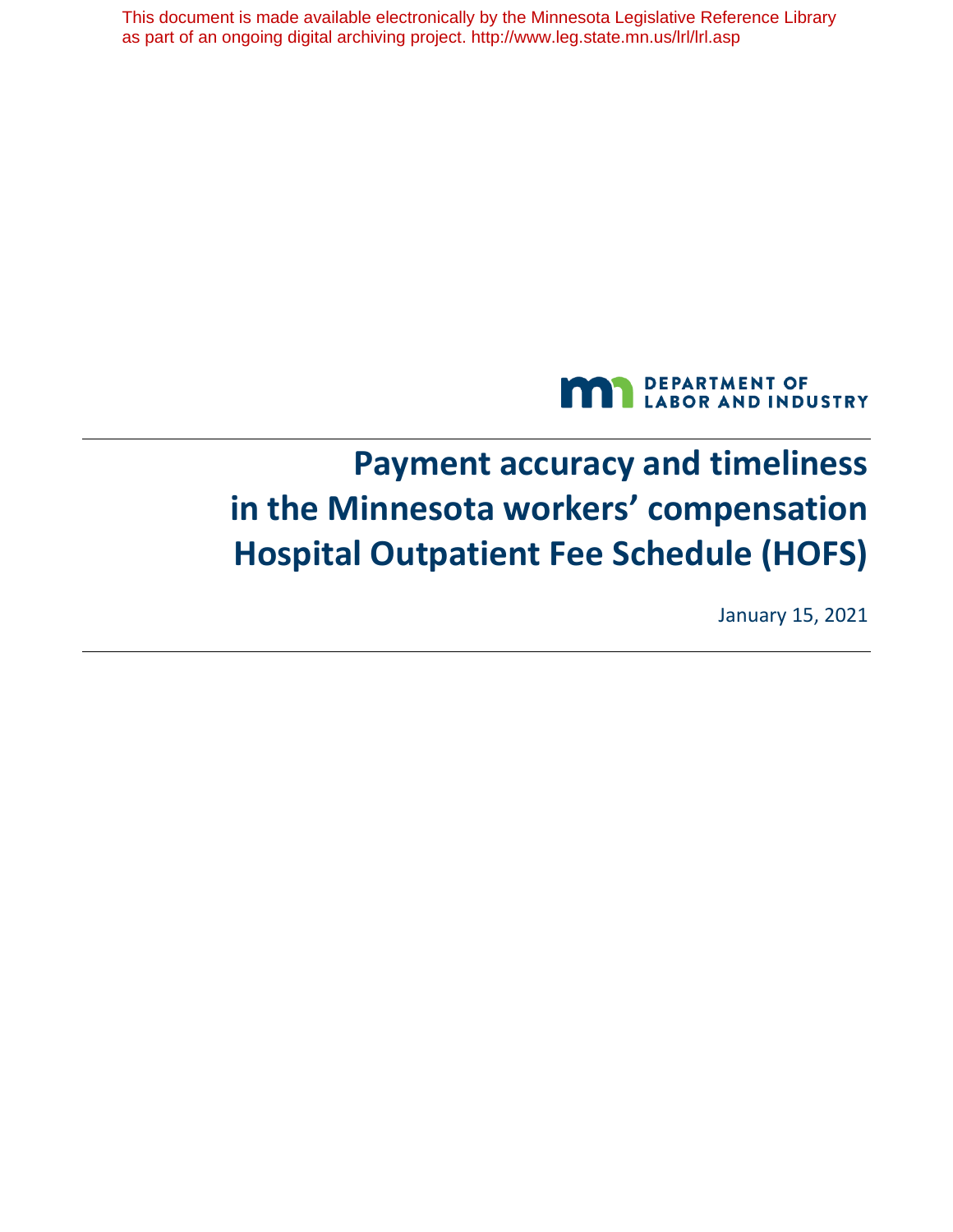St. Paul, MN 55155 Minnesota Department of Labor and Industry Research and Statistics 443 Lafayette Road North (651) 284-5XXX [XXX.XXX@state.mn.us](mailto:XXX.XXX@state.mn.us)  <www.dli.mn.gov/about-department/news-and-media/hofs>

This report cost approximately \$60,000 to prepare.

Upon request, this material will be made available in an alternative format such as audio, Braille or large print.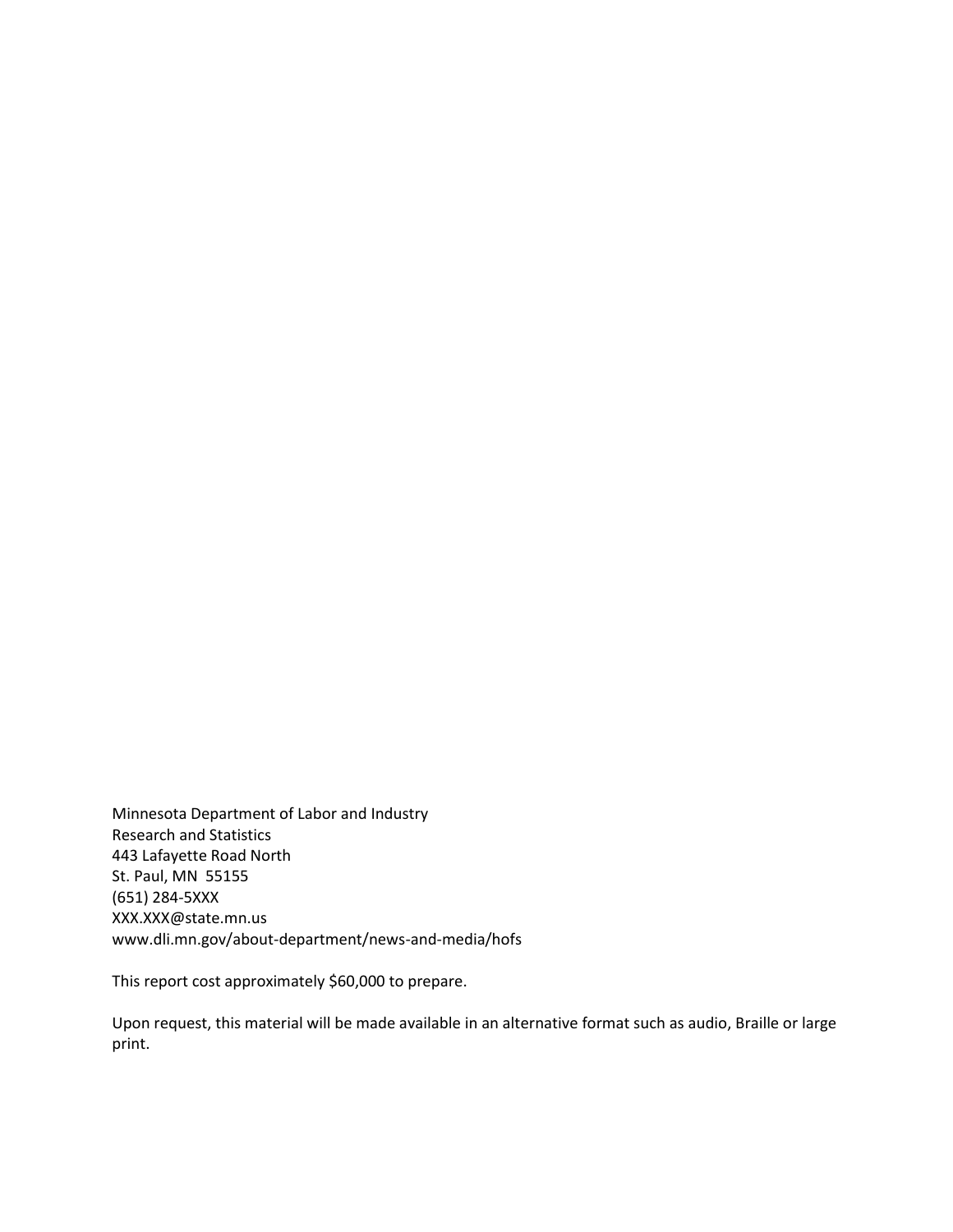### **Executive summary**

#### **Background**

In compliance with a legislative mandate, this report analyzes the accuracy and timeliness of payments from insurers to hospitals under the Minnesota workers' compensation Hospital Outpatient Fee Schedule (HOFS), which took effect Oct. 1, 2018. The statute stipulates that the Workers' Compensation Advisory Council (WCAC) shall, on the basis of the study results, "consider whether there is a minimum 80-percent compliance in timeliness and accuracy of payments" and whether statutory amendments are appropriate, relating, at minimum, to a "maximum ten-percent reduction in payments under HOFS and an increase in indemnity benefits to injured workers."<sup>1</sup>

HOFS was enacted in response to continuing concerns over rapid cost increases in the prior system for reimbursing workers' compensation hospital outpatient costs. That system was primarily charge-based,<sup>2</sup> so payments tended to grow in proportion to hospital charges, which had grown substantially faster than general prices and wages. HOFS, by contrast, uses some of the main features of the Medicare Outpatient Prospective Payment System.

 HOFS applies to outpatient visits that involve one or more of some 3,000 major surgical procedures and/or an emergency department (ED) exam. Where at least one of the major procedures occurs, payment is given by an amount listed in a DLI schedule derived in part from Medicare provisions, regardless of other services provided. If an ED exam occurs without a major procedure, payment for the exam is given by the same DLI schedule, although payments are also made, by other mechanisms, for other services rendered. HOFS only applies to Non-Critical Access Hospitals; for Medicare-designated Critical Access Hospitals, $3$  reimbursement of outpatient services is at 100% of usual and customary charge.

As directed by statute, DLI set the initial HOFS reimbursement rates for "large" and "small" hospitals,<sup>4</sup> separately, at the levels that would provide the same total payments that existed under the prior system for a common set of services. This resulted in payment rates of 251% and 472% of Medicare, respectively, for large and small hospitals. The HOFS payment schedule is updated annually according to a Medicare hospital cost index, which rises substantially more slowly than hospital charges.

#### **Data request and response**

To conduct the analysis, DLI collected data from insurers and Non-Critical-Access Hospitals because data otherwise available was insufficient. DLI sampled HOFS-covered outpatient visits that occurred from Nov. 4 to Dec. 18, 2019.<sup>5</sup> Identical data elements were requested from insurers and hospitals.<sup>6</sup> The data request was issued by the DLI commissioner on Feb. 3, 2020, with a response deadline of July 31, 2020,

<sup>&</sup>lt;sup>1</sup> Minnesota Statutes § 176.1364.<br><sup>2</sup> This means the ASC payments were mostly determined as a percentage of the ASC's usual and customary charge for services provided.

<sup>&</sup>lt;sup>3</sup> Medicare gives this designation to eligible small hospitals at least 35 miles from another hospital.<br><sup>4</sup> These are hospitals with more than 100 licensed beds and those with 100 or fewer licensed beds, respectively.

 $5$  The first day of this time period was Nov. 4 because that was a Monday.

<sup>6</sup> The requested data elements are listed in Appendix A.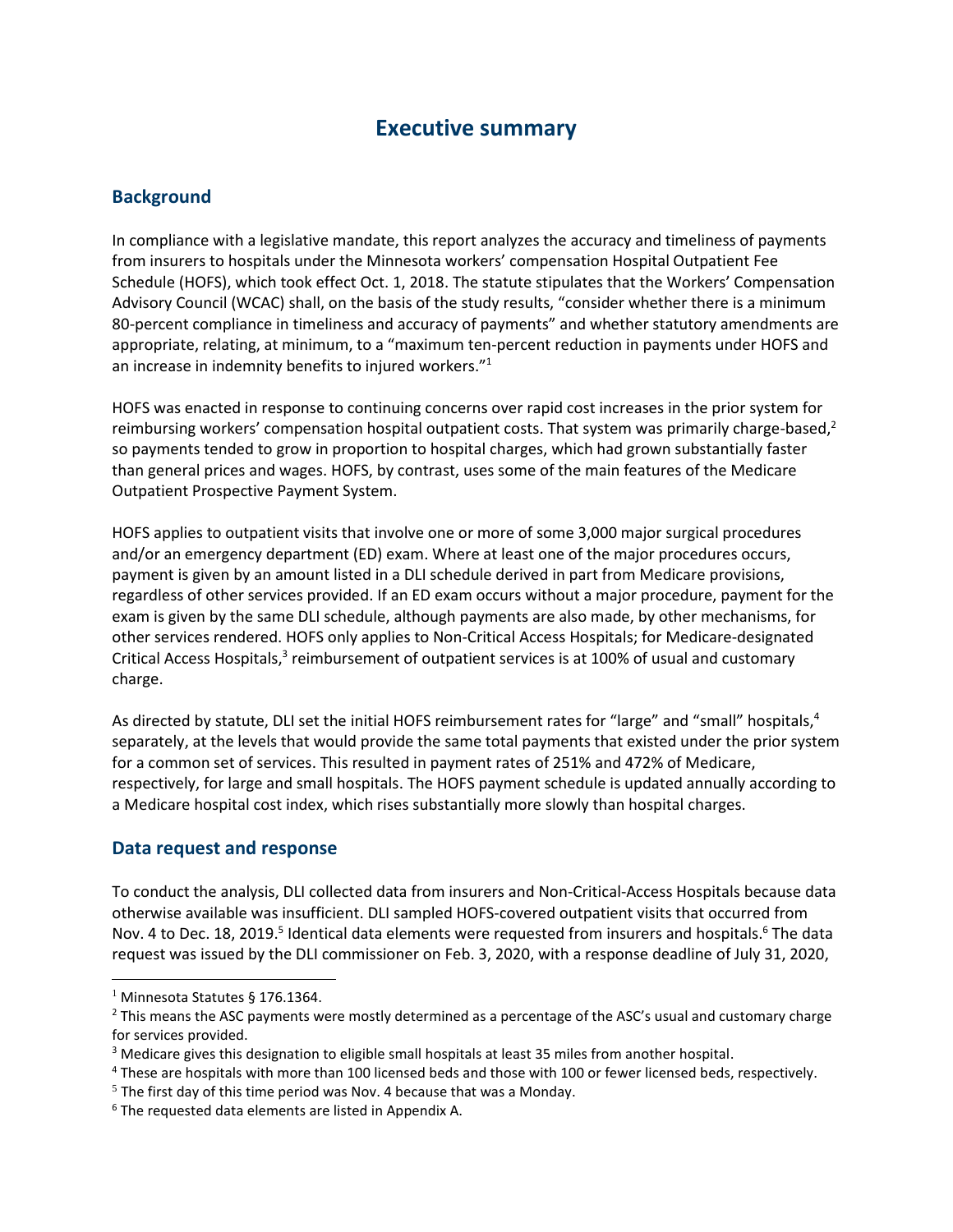to allow six months for reporting entities to compile data.<sup>7</sup> DLI provided training videos and issued monthly reminders, with a final reminder from the commissioner on Aug. 4 to entities that had not yet responded. Minnesota IT Services @ Labor and Industry created a secure web portal to receive the data. To increase the incentive to report, DLI informed insurers and hospitals that it would publish lists of entities that had and had not provided data. These lists appear in Appendix C and on the DLI website.<sup>8</sup>

 analyzing both payment accuracy and timeliness were 1,612 visits in the insurer data and 1,259 visits in The response rates from insurers and self-insurers were 93% and 73%, respectively, giving an 84% rate for the two groups combined ("insurers" in the remainder of this summary). The responding insurers (including self-insurers) represented 96% of total indemnity and medical benefits paid for 2016. 9 Fortyfive of the 50 Non-Critical Access Hospitals that were asked for data, or 90%, responded to the request. These high response rates bode well for the representativeness of the data. Usable sample sizes for the hospital data.<sup>10</sup>

#### **Results**

For cases where payment was not adjusted by an arrangement with a preferred-provider organization (PPO), DLI analyzed payment accuracy by computing a correct payment amount from the reported data and comparing the actual payment to the computed correct amount. In the insurer and hospital data, exactly correct payment occurred in 55% and 49% of the cases, respectively. With a 5% margin of underpayment error and allowing for over-payment of any amount (since the latter may be acceptable to the hospital), payment of at least 95% of the correct amount occurred 78% of the time as reported by the insurers and 74% as reported by the hospitals. The insurer percentage was not statistically different from the 80% standard set in the statutory report mandate, while the hospital percentage of 74% was statistically less than 80% at the 99% confidence level.<sup>11</sup> Under a more stringent standard, the percentage of cases with payment at 100% or more of the correct amount was 69% in the insurer data and 63% in the hospital data, both statistically less than 80% at the 99% confidence level.

DLI also analyzed the reasons for payment errors, by looking at random samples of visits where payment was less than 95% or more than 105% of the correct amount. A wide variety of error reasons were found in these samples. In the visits with under-payment, the most prominent payment errors were —

- limiting payment for a HOFS-scheduled service to the charged amount or 85% of that amount (payment for such a service is supposed to be determined without regard to charge);
- paying for a major procedure in the HOFS schedule according to the fee schedule for professional services rather than the HOFS schedule; and
- not paying for a service that was not denied for causation or reasonableness and necessity.

<sup>&</sup>lt;sup>7</sup> The initial data request letter is shown in Appendix B.<br><sup>8</sup> www.dli.mn.gov/about-department/news-and-media/hofs.<br><sup>9</sup> This is based on the semi-annual reports of benefits paid that insurers and self-insurers file with percentage refers to 2016 because that was the last year for which these entities reported both indemnity and medical benefits.

 $10$  These are the numbers of visits where the reported payment did not reflect an adjustment under a contract with a preferred-provider organization (PPO) (and where other inclusion criteria were met). An additional 536 visits in the insurer data and 256 visits in the hospital data had payments that reflected PPO adjustments and therefore

could only be used in the payment-timeliness analysis.<br><sup>11</sup> For a discussion of statistical significance, see p. 9.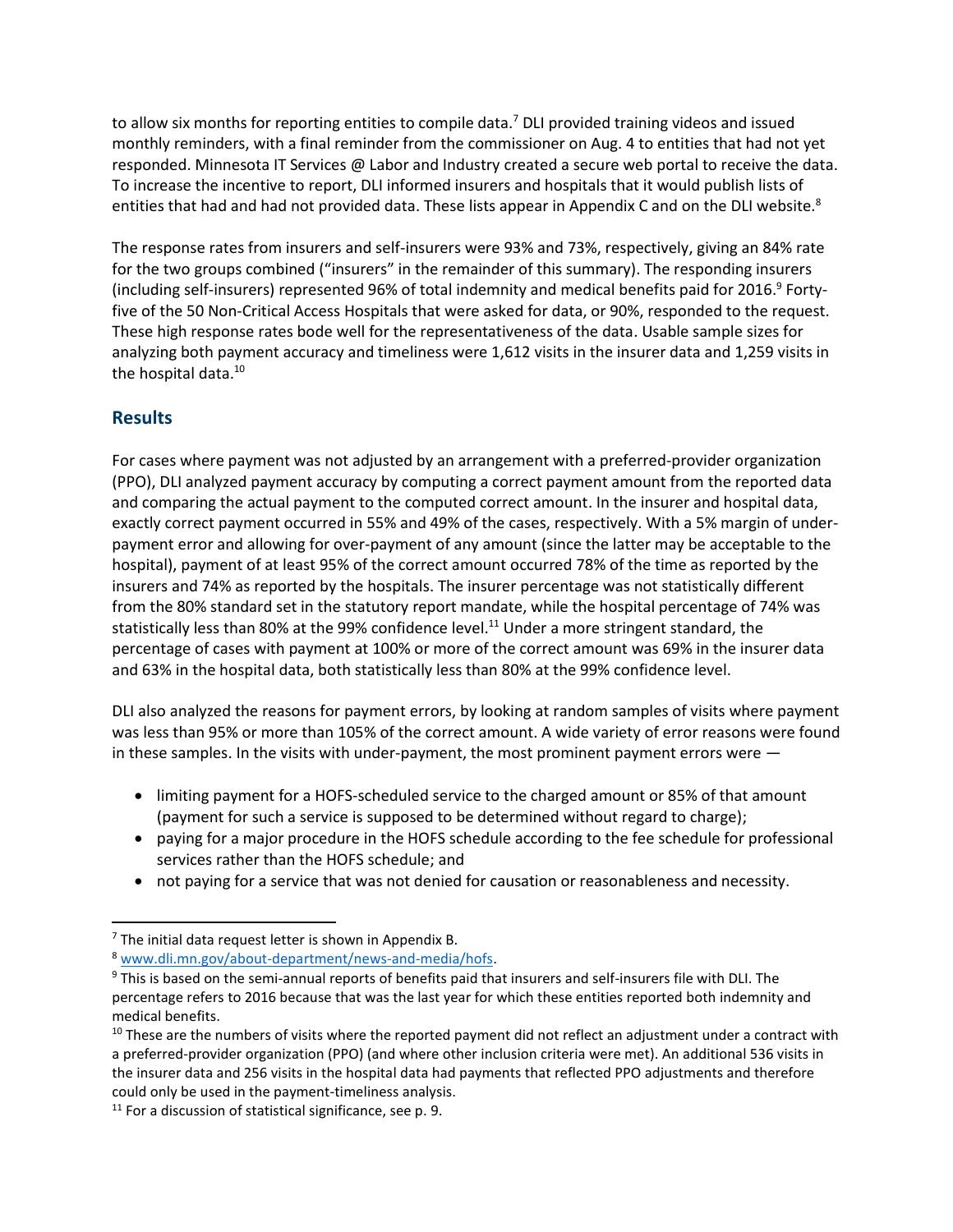In the visits with over-payment, the most common errors were —

- paying the whole bill or some services at charge or 85% of charge;
- paying for services without a reported procedure code; and
- using the (relatively large) small-hospital HOFS rate for a large hospital.

Many other types of errors were found, although in many cases the cause of error could not be determined.

DLI analyzed payment timeliness, for visits with and without PPO payment adjustments, by looking at the time from bill to payment. DLI looked at the percentage of cases where the insurer sent payment within 30 days of receiving the bill, the statutory payment standard. With the hospital data, DLI imputed the date the insurer received the bill as two days after the bill was sent, where it was sent electronically, $12$  and otherwise as three days after the bill was sent. Also with the hospital data, DLI imputed the date the insurer sent payment as three days prior to the date the hospital received it, since most payments are made by check sent via regular mail. If the hospital provided additional bill information in response to an insurer request, the date the insurer received complete bill information (insurer data) or the imputed the date the insurer received complete bill information (hospital data) was used as the bill date.

A stark difference emerged between the timeliness results from the insurer and hospital data. In the insurer data, 92% of cases were reported to meet the 30-day standard, while in the hospital data this was true only 67% of the time. Both of these percentages were statistically different from 80% at the 99% confidence level. The reason for the difference is uncertain. As this report was being published, DLI was in the process of matching cases between the insurer and hospital data to determine how much of the difference was attributable to different reporting on the same cases and how much was attributable to different case representation in the two samples.

Finally, using the visits without PPO adjustment to payment, DLI analyzed combined payment accuracy and timeliness — the percentage of visits for which payment was both 100% or more of the DLIcomputed correct amount and timely (payment-sent date within 30 days of bill date as described above). In the insurer data, 64% of the cases met this standard, while in the hospital data this was true for only 40% of the cases. Both percentages were statistically less than the 80% standard at the 99% confidence level.

#### **Summary and conclusion**

This study finds the following:

- (1) In the insurer and hospital data, exactly correct payment occurred in 55% and 49% of the cases, respectively. The percentage of cases with payment at 100% or more of the correct amount was 69% in the insurer data and 63% in the hospital data. All of these percentages were statistically less than the 80% statutory standard at the 99% confidence level.
- (2) In an examination of cases paid incorrectly, DLI found an abundance of error reasons.

<sup>&</sup>lt;sup>12</sup> This was to allow for transfers among clearinghouses.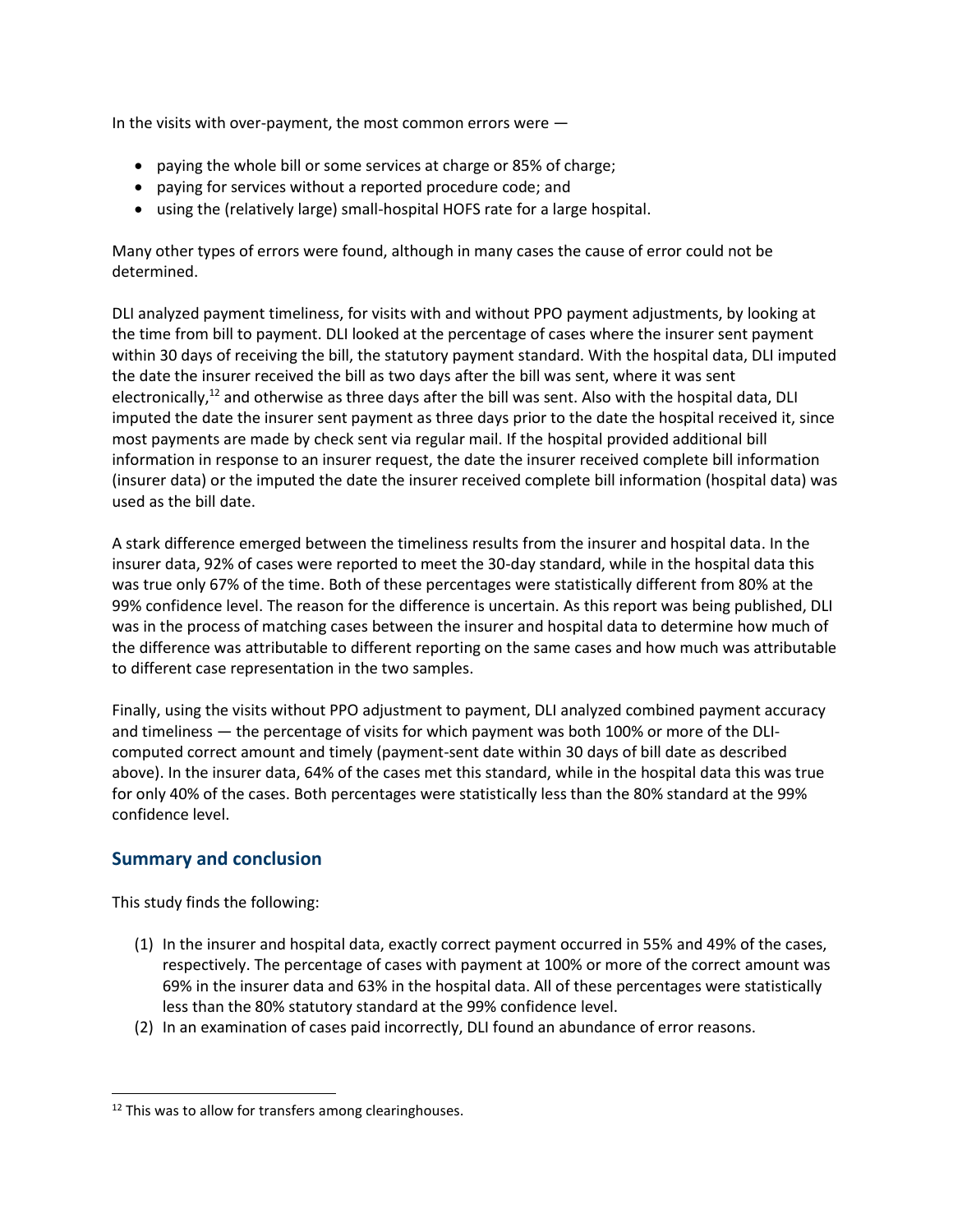- (3) The insurer and hospital data yielded starkly different results concerning payment timeliness: (3) The insurer and hospital data yielded starkly different results concerning payment timeliness: payment occurred within 30 days of insurer bill-receipt in 92% of cases in the insurer data but only in 67% in the hospital data.
- (4) With respect to combined accuracy (using the standard of the payment being 100% of the correct amount or higher) and timeliness (payment within 30 days of billing), the insurer and hospital data showed 64% and 40% of cases, respectively, meeting both standards simultaneously, both percentages being less than the statutory 80% standard with 99% statistical confidence.

As provided in the statutory report mandate, it is up to the WCAC to consider possible statutory changes in light of these findings. For its part, DLI is considering possible statutory clarifications and enhanced guidance to insurers and hospitals in view of the findings regarding payment error reasons. DLI is also planning to reach out to particular insurers with revealed payment errors to assist them in their understanding of HOFS payment provisions.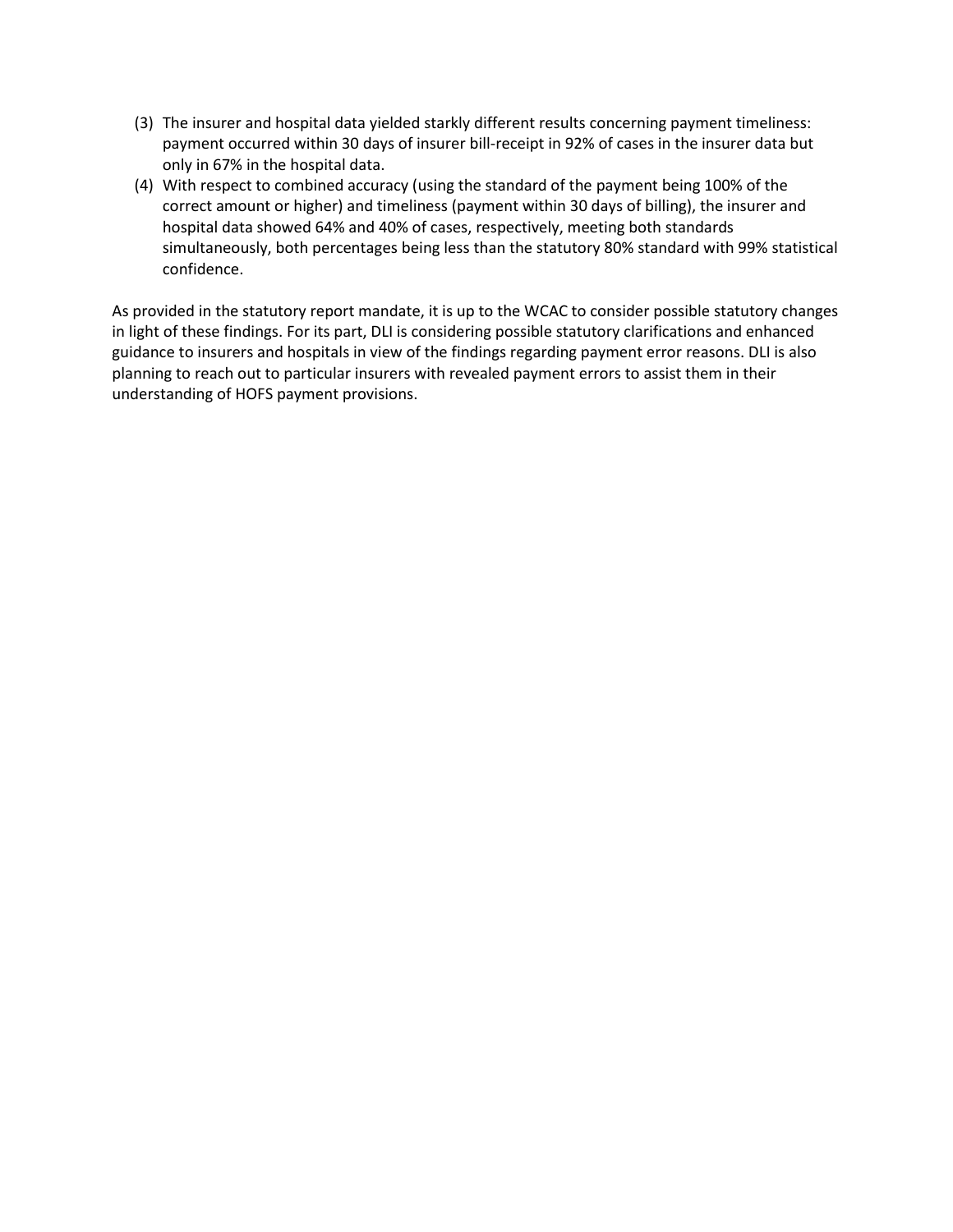# **Contents**

| I.  |                                                                                                  |
|-----|--------------------------------------------------------------------------------------------------|
|     |                                                                                                  |
|     |                                                                                                  |
| II. |                                                                                                  |
|     | A. Hospital outpatient facility costs relative to workers' compensation medical and total cost 2 |
|     |                                                                                                  |
|     |                                                                                                  |
|     |                                                                                                  |
|     |                                                                                                  |
|     |                                                                                                  |
|     |                                                                                                  |
|     |                                                                                                  |
|     |                                                                                                  |
|     |                                                                                                  |
|     |                                                                                                  |
|     |                                                                                                  |
|     |                                                                                                  |
|     |                                                                                                  |
|     |                                                                                                  |
|     |                                                                                                  |
|     |                                                                                                  |
|     |                                                                                                  |
|     |                                                                                                  |
|     |                                                                                                  |
|     |                                                                                                  |
|     | Appendix C: Insurers and Non-Critical-Access Hospitals that did and did not supply data 33       |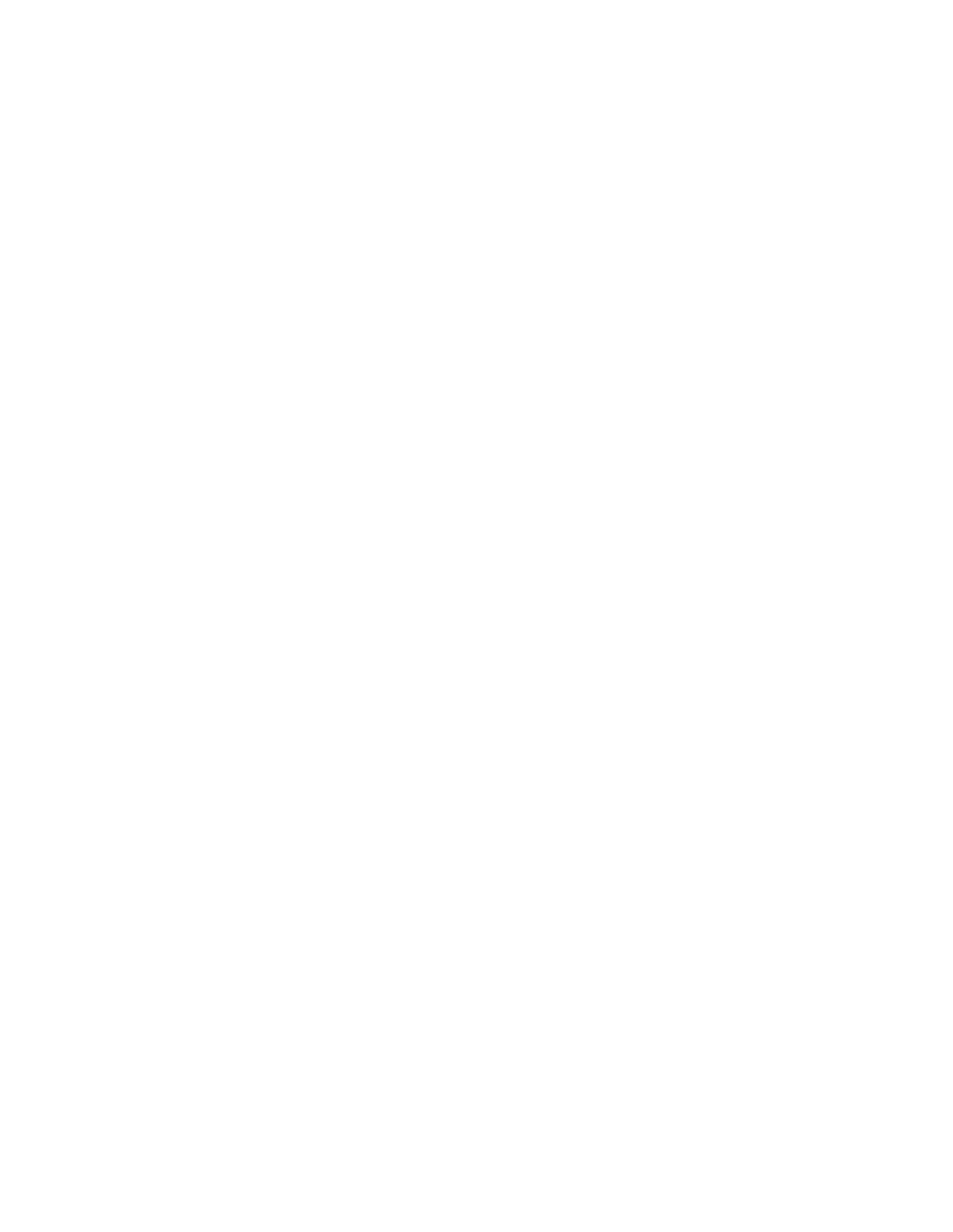# <span id="page-8-0"></span>**I. Introduction**

### **A. Legislative mandate**

The Minnesota Legislature has mandated that the Department of Labor and Industry (DLI), by Jan. 15, 2021, submit a report analyzing payment accuracy and timeliness under Minnesota's new system for reimbursing hospital outpatient facility service costs in workers' compensation. This system, called the Hospital Outpatient Fee Schedule (HOFS), took effect for services provided on or after Oct. 1, 2018. The legislative requirement reads as follows: $13$ 

 a service in the HOFS that were paid timely and the percentage of claims paid accurately. The "Subd. 6.Study. (a) The commissioner shall conduct a study analyzing the percentage of claims with commissioner must report the results of the study and recommendations to the Workers' Compensation Advisory Council and chairs and ranking minority members of the house of representatives and senate committees with jurisdiction over workers' compensation by January 15, 2021.

 (b) Based on the results of the study, the WCAC shall consider whether there is a minimum 80 percent compliance in timeliness and accuracy of payments, and additional statutory amendments, including but not limited to:

- (1) a maximum ten percent reduction in payments under the HOFS; and
- (2) an increase in indemnity benefits to injured workers."

This report is prepared and submitted in fulfillment of this requirement.

#### **B. Report outline**

 The following sections of this report provide background to the study, describe the DLI request to Appendix C lists the insurers, self-insurers, and hospitals that provided data in response to the request insurers and hospitals to provide the data for the study, give statistics regarding the response to the data request, present study findings, and provide a summary and conclusion. Appendix A lists the data elements requested of insurers and hospitals. Appendix B contains the original data requests from the DLI commissioner along with the overdue notices sent after the original data submission deadline. and those that did not. This is in fulfillment of the DLI indication to insurers and hospitals that it would publicly list those entities that did and did not provide data, both in the report and on the department website.<sup>14</sup>

<sup>13</sup> Minn. Stat. § 176.1364.

<sup>&</sup>lt;sup>14</sup> This information is on the DLI website at [https://www.dli.mn.gov/about-department/news-and-media/hofs.](https://www.dli.mn.gov/about-department/news-and-media/hofs)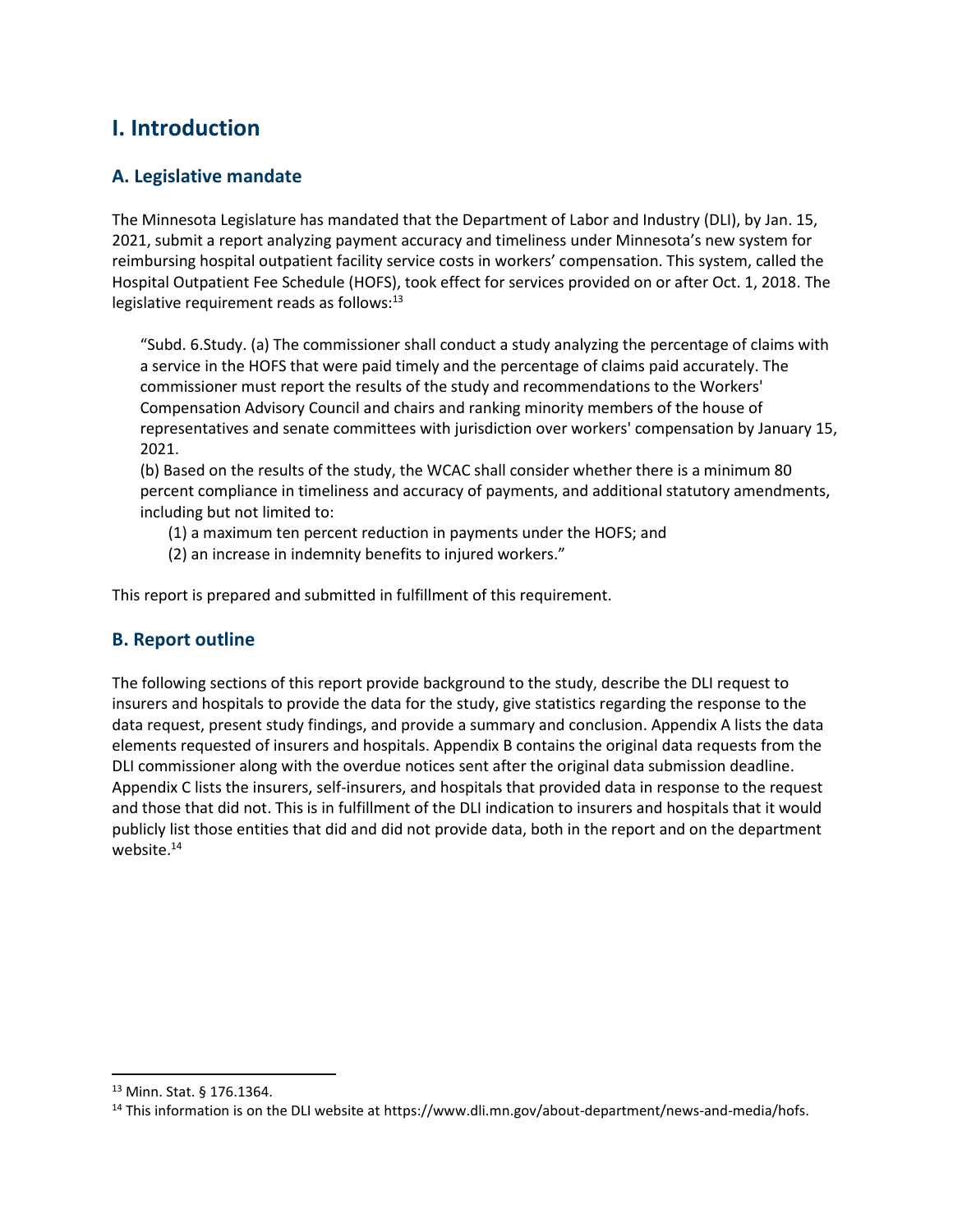# <span id="page-9-0"></span>**II. Background**

### **A. Hospital outpatient facility costs relative to workers' compensation medical and total cost**

 Hospital outpatient facility services account for a substantial portion of workers' compensation medical cost in Minnesota. For payment years 2017 to 2019 combined, these services made up an estimated 28.0% of workers' compensation medical cost, representing a slight increase from an average of 25.7% for 2012 to 2016.<sup>15</sup> The 28.0% for 2017 to 2019 represented an estimated 9.9% of total workers' compensation system cost for those [years.16](https://years.16) 

#### **B. Charged-based system prior to HOFS**

Before HOFS took effect, Minnesota had a primarily charge-based system for reimbursing hospitals for outpatient facility services under workers' compensation. That system made use of a distinction between "large" and "small" hospitals — those with more than 100 licensed beds and those with 100 or fewer licensed beds, respectively.

 Small hospitals were reimbursed for any services provided at 100% of "usual and customary" charge effectively the charge on the bill unless challenged by the insurer. Large hospitals were reimbursed at 85% of charge for services not covered by the relative-value fee schedule (the same fee schedule used to reimburse professional services such as physician services); for services covered by the relative-value fee schedule, large hospitals were reimbursed at the maximum fee provided by the schedule, not to exceed the amount charged. For these large hospitals, services covered by the relative-value fee schedule would typically be an exam provided by a hospital physician (often in the emergency department), physical therapy or radiology. Services not covered by the fee schedule, and eligible for 85% reimbursement, would include the use of an operating room or recovery room for a surgical procedure.

#### **C. Concern over costs in the charge-based system**

Employers and insurers expressed concerns over costs in the charge-based system of reimbursing for hospital outpatient facility services. With all costs for small-hospital outpatient services, and a large portion of cost for large-hospital outpatient services, tied to charges, the bulk of these costs rose in direct proportion to charge increases. According to data from the Minnesota Department of Health, average charges per outpatient registration at Minnesota hospitals rose at an average annual rate of 5.3% from 2008 to 2018.<sup>17</sup> In a finding by the Workers' Compensation Research Institute (WCRI),

<sup>&</sup>lt;sup>15</sup> Computed by DLI from a 20% sample of the Minnesota workers' compensation Medical Data Call, which the Minnesota Workers' Compensation Insurers Association — Minnesota's workers' compensation data service organization and rating bureau — provides to DLI twice a year. The Medical Call data indicates a decreasing share of inpatient hospital service costs from 2012 to 2019, alongside increasing shares for the costs of outpatient hospital and ambulatory surgical center services.

<sup>&</sup>lt;sup>16</sup> Estimated as 28.0% x 35.3%, where the latter percentage is the estimated medical-cost share of total workers' compensation system cost for 2018, from Figure 2.8 of DLI's *2018 Minnesota Workers' Compensation System Report.* 

<sup>&</sup>lt;sup>17</sup> Calculated by DLI from data from the Health Care Cost Information System of the Minnesota Department of Health, available at [www.health.state.mn.us/data/economics/hccis/data/hospdata.html.](www.health.state.mn.us/data/economics/hccis/data/hospdata.html)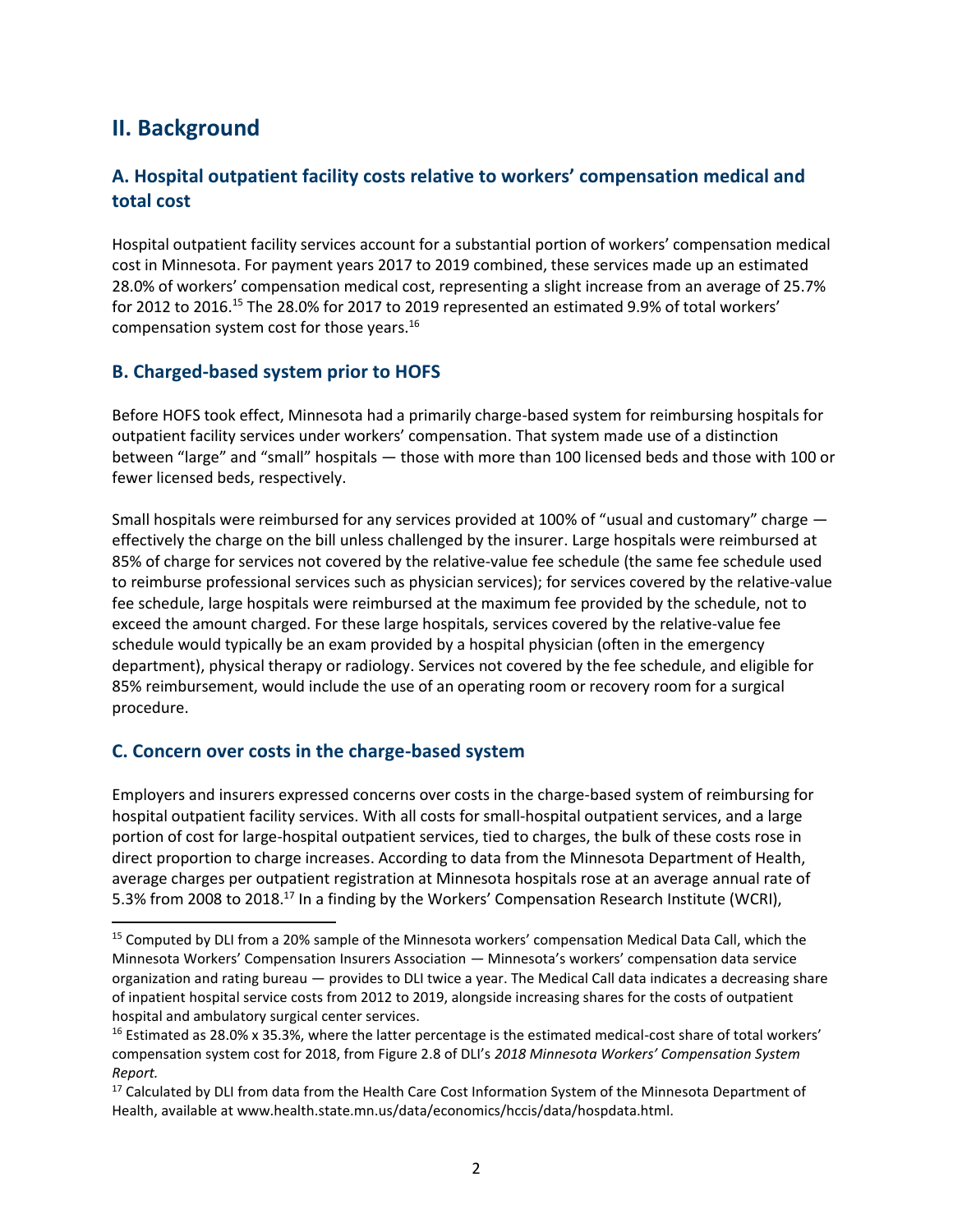<span id="page-10-0"></span>respectively, between the periods 2011-2013 and 2016-2018.<sup>19</sup> By contrast, from 2008 to 2018, the average hospital outpatient facility payments per claim for Minnesota rose by an annual average of 5.3% from 2012 to 2017.<sup>18</sup> In the Minnesota workers' compensation Medical Data Call, average facility charges and payments per hospital outpatient visit rose by annual average rates of 3.9 and 3.6%, Consumer Price Index for Minneapolis and St. Paul rose at an average annual rate of 1.6%<sup>20</sup> and the Minnesota statewide average weekly wage used for workers' compensation benefit adjustments<sup>21</sup> rose at an average annual rate of 2.4%.<sup>22</sup>

#### **D. HOFS — the new payment system**

 eventually produced agreement on a new payment system passed into law in 2018 and effective for Because of these concerns, DLI led negotiations among insurer and hospital representatives that services provided on or after Oct. 1, 2018.<sup>23</sup> The new system, called the Hospital Outpatient Fee Schedule (HOFS), incorporates some provisions of the Medicare Outpatient Prospective Payment System (OPPS). HOFS only includes some OPPS provisions because the insurer and hospital negotiators agreed the new system would be too complicated if all OPPS provisions were included.<sup>24</sup>

Perhaps the centerpiece of OPPS is that for outpatient visits that involve a major surgery, payment for the overall visit is generally based solely on a scheduled rate for that surgery, regardless of other services (such as labs) performed. In this respect, OPPS is similar to Medicare's Inpatient Prospective Payment System (IPPS) for hospital inpatient services.<sup>25</sup> Medicare introduced this concept of bundling payments for all services provided into those for major procedures into OPPS in 2015, and the number of major surgery services affected has increased rapidly since that time.26 HOFS incorporates this OPPS provision. The major surgeries are called "J1" services after the "status indicator" Medicare attaches to these services under OPPS. HOFS also incorporates OPPS payment provisions for emergency department exams — "J2" services according to their Medicare status indicator.

<sup>&</sup>lt;sup>18</sup> WCRI, CompScope<sup>™</sup> Medical Benchmarks for Minnesota, 20<sup>th</sup> edition, October 2019, p. 14. WCRI also found in the same publication that for treatment, operating, and recovery room services, charges and payments per service grew at 4.4 and 5.0% a year, respectively (p. 20), and that among 36 study states, those including Minnesota with primarily charge-based hospital outpatient fee reimbursement were in company with no-fee-schedule states in having relatively high hospital outpatient payments for surgeries (p. 29). These findings were for claims with more than seven days of lost time.

<sup>&</sup>lt;sup>19</sup> See note 15. Three-year periods are used here to average out annual fluctuations.<br><sup>20</sup> Calculated by DLI from data from the U.S. Bureau of Labor Statistics, available at<www.bls.gov/cpi/data.htm>.<br><sup>21</sup> Minn. Stat. § 1

Economic Development, available at [https://apps.deed.state.mn.us/lmi/qcew/](https://apps.deed.state.mn.us/lmi/qcew).<br><sup>23</sup> The provisions of the new system are contained in Minn. Stat. § 176.1364.

<sup>&</sup>lt;sup>24</sup> It is worth noting here that the rather complex claims under OPPS (along with some other Medicare payment programs) are processed by Medicare Administrative Contractors — private insurers that have been awarded contracts (for particular geographic jurisdictions) specifically for this purpose.

<sup>&</sup>lt;sup>25</sup> IPPS is sometimes called the "DRG" system because its payments are based on Diagnosis-Related Groups (DRGs). Minnesota follows the DRG system for workers' compensation hospital inpatient payments for non-catastrophic injuries at Non-Critical Access Hospitals, paying 200% of the Medicare rate in these cases (Minn. Stat. § 176.1362).<br><sup>26</sup> Medicare data indicates there were 219 of these services in 2015, 2,737 by 2017, and 2,979 by 2020. numbers were calculated from the annual July OPPS "Appendix B" available at [www.cms.gov/Medicare/](http://www.cms.gov/Medicare/) Medicare-Fee-for-Service-Payment/HospitalOutpatientPPS/Addendum-A-and-Addendum-B-Updates. (OPPS had introduced the "bundling" concept prior to 2015, but only in 2015 did it go to the extent of bundling *all services provided* into the payment for a major surgery.)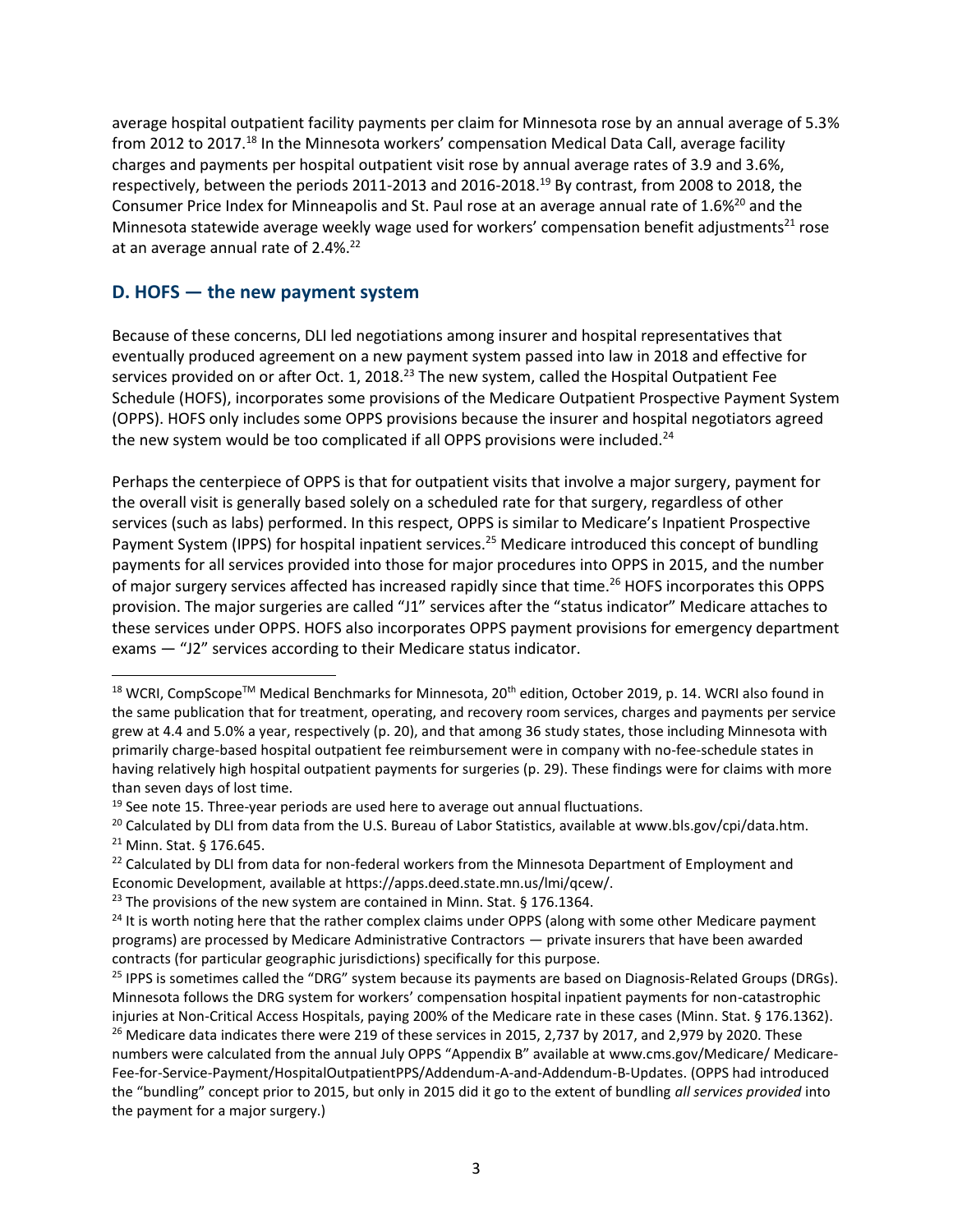<span id="page-11-0"></span>HOFS only applies to Non-Critical Access Hospitals. As was true prior to HOFS, Critical Access Hospitals are reimbursed at 100% of charge for all non-denied outpatient services provided to workers' compensation [claimants.27](https://claimants.27) 

#### **E. HOFS payment rates**

HOFS provides that payment for J1 services and for J2 services in visits without a J1 service is based on a schedule of rates established by DLI in accordance with statutory provisions. In visits with J2 services but no J1 service, payment is generally made for other services under other mechanisms such as the relative-value fee schedule or percentage of charge.<sup>28</sup> HOFS payment rates for J1 and J2 services follow the OPPS mechanism in that they are equal to a scheduled "payment weight" for the service multiplied by a "conversion factor" that converts the payment weight to a payment rate. In this respect, OPPS and HOFS are analogous to the Minnesota workers' compensation relative-value fee schedule, with the OPPS and HOFS payment weight corresponding to the relative-value unit in the fee schedule.

The HOFS statute required DLI to establish an initial Minnesota conversion factor —and thereby payment rates for J1 and J2 services — that would bring about the same overall payment for HOFScovered services for the 12-month period just prior to Oct. 1, 2018, as would have been the case under the prior system, separately for large and small hospitals. To carry out this mandate, DLI obtained data samples from the Minnesota Hospital Association and a large workers' compensation insurer. The resulting payment rates were 251% of the Medicare rate for large hospitals and 472% for small hospitals. Since the payment weights are the same in OPPS and HOFS, this means that the initial HOFS conversion factors were 251% and 472% of their Medicare counterparts for large and small hospitals, respectively.

As required by statute, DLI updates the HOFS conversion factors every Oct. 1 according to the most recent annual percent change in the Medicare "market basket index for inpatient hospital services" — a nationwide hospital inpatient cost index.<sup>29</sup> The adjustments were approximately 2.5% on both Oct. 1, 2019, and Oct. 1, 2020, substantially less than the annual growth rates of above 5% in charges and payments under the prior system.

The HOFS statute requires DLI to update HOFS at least every three years by incorporating the most recent Medicare schedule of J1 and J2 services with corresponding payment weights. When it does so, DLI must adjust the conversion factors (separately for large and small hospitals) to bring about total payments that are the same under the new and old payment weights for services in both the new and old schedules. This will first occur on Oct. 1, 2021.

 $27$  Critical Access Hospital is a designation given to eligible rural hospitals by Medicare for the purpose of reducing their financial vulnerability and maintaining access to health care. Among other requirements, eligible hospitals must have 25 or fewer acute-care inpatient beds and be located more than 35 miles from another hospital.<br><sup>28</sup> The relative-value fee schedule sets the maximum fees for paying for workers' compensation professional

medical services such as those provided by physicians and other individual providers.

<sup>&</sup>lt;sup>29</sup> The index is available at [www.cms.gov/Research-Statistics-Data-and-Systems/Statistics-Trends-and-](www.cms.gov/Research-Statistics-Data-and-Systems/Statistics-Trends-and)Reports/MedicareProgramRatesStats/MarketBasketData.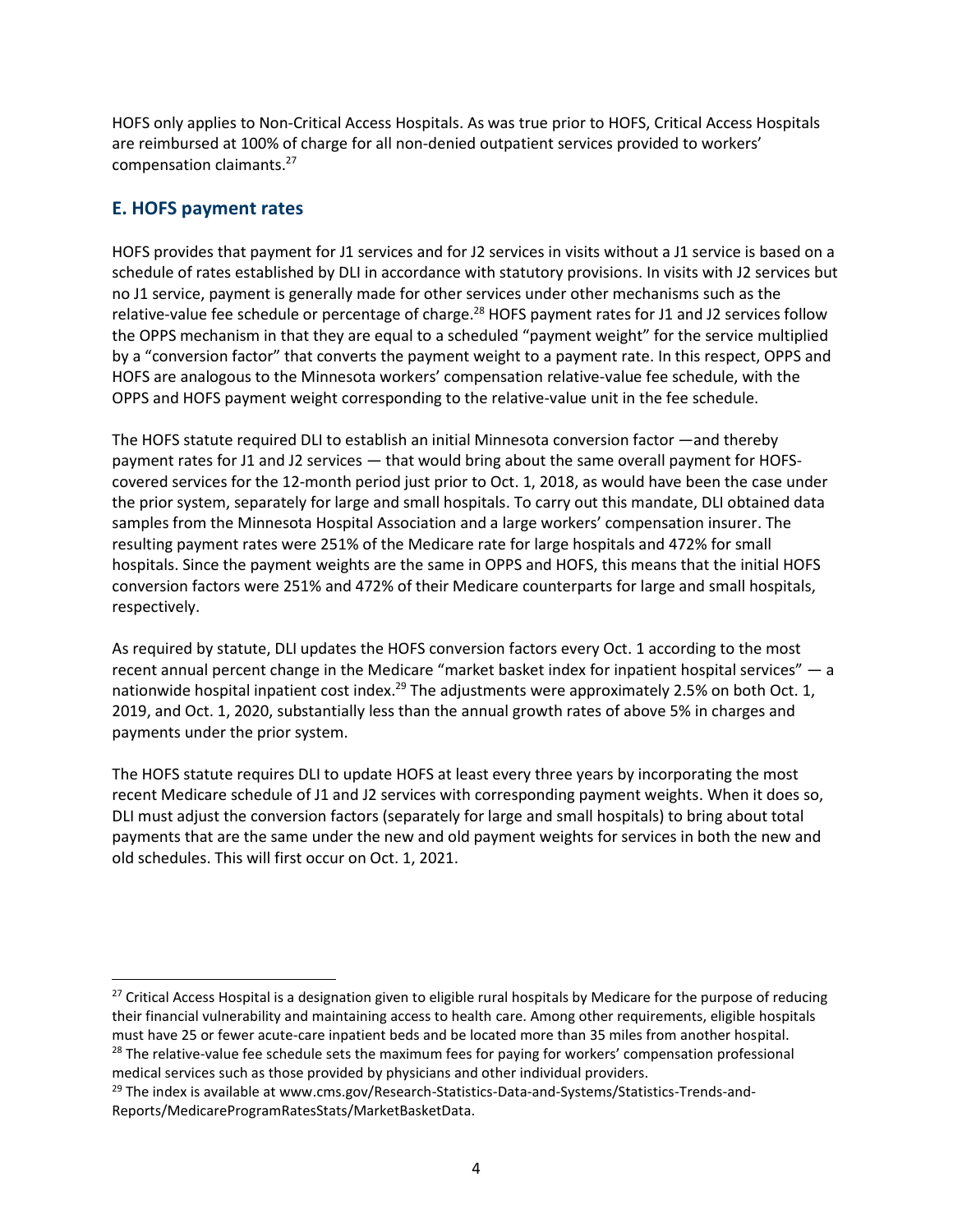#### <span id="page-12-0"></span>**F. HOFS payment provisions in detail**

To understand this report's findings on HOFS payment accuracy, it is necessary to first consider the HOFS payment provisions themselves. Each provision provides an opportunity for errors that can and do occur.

 at least one J1 or J2 service. Because of the provision to hold total payments constant between the prior As previously indicated, HOFS only applies to Non-Critical-Access Hospitals, and only to visits that have system and HOFS separately for large and small hospitals, the J1 and J2 payment rates in HOFS are different for large and small hospitals, with the small hospitals having the higher rates. If an outpatient visit has one or more J1 services, then with one exception the payment for that visit consists entirely of the payments for those services. The exception is for a few categories of implantable devices and durable medical equipment for which Medicare allows cost-based pass-through reimbursement, and for which HOFS provides payment at 85% of usual and customary charge.

Barring this exception, with a single J1 service in the visit, payment for that service, and for the entire visit, is simply the payment rate for the hospital size concerned in the HOFS payment rate schedule.<sup>30</sup> If there are multiple J1 services, payment for the J1 service with the highest payment rate is simply that rate, and payment for each additional J1 service is half the rate indicated for that service. Again, the rate depends on hospital size, and no other services provided in the visit are paid.

If no J1 services were provided in the visit, there must be at least one J2 service for HOFS to apply; in this situation, the payment provisions are more involved:

- (1) If the visit includes at least eight hours of observation services (ordered by a physician or dentist), payment is the HOFS rate for those services, depending on hospital size and regardless of charge, and there is no payment for any other services. Otherwise, payment is as follows:
- (2) Payment for any J2 service is the HOFS rate, depending on hospital size and regardless of charge.
- (3) If the service does not have a reported Healthcare Common Procedure Coding System (HCPCS) code, there is no payment for the service.
- (4) If the service is a drug delivered by a reported infusion or injection, there is no separate payment for the drug (payment is packaged into the infusion or injection service).
- (5) For a drug not delivered by infusion or injection, payment is according to the current Medicare Average Sales Price<sup>31</sup> if it exists for that drug, otherwise at 85% of usual and customary charge.
- (6) For a non-drug service, payment is according to the relative-value fee schedule for professional services if the service is covered thereby, otherwise at 85% of usual and customary charge. It is important here that if a service is *in* the relative-value fee schedule, it is not necessarily *covered*  by that schedule. With surgical services, the hospital provides the facility service (for example, nursing services or treatment, operating or recovery room) but generally not the professional service, so correct payment for the hospital is 85% of charge. But with services such as radiology, physical therapy, or injections, the hospital provides the service itself, so the relative-value fee schedule applies.

<sup>&</sup>lt;sup>30</sup> Available on the DLI website at<www.dli.mn.gov/business/workers-compensation/work-comp-medical-fee>schedules-hofs.<br><sup>31</sup> Available from the Medicare website at<www.cms.gov/medicare/medicare-part-b-drug-average-sales>-

price/2020-asp-drug-pricing-files.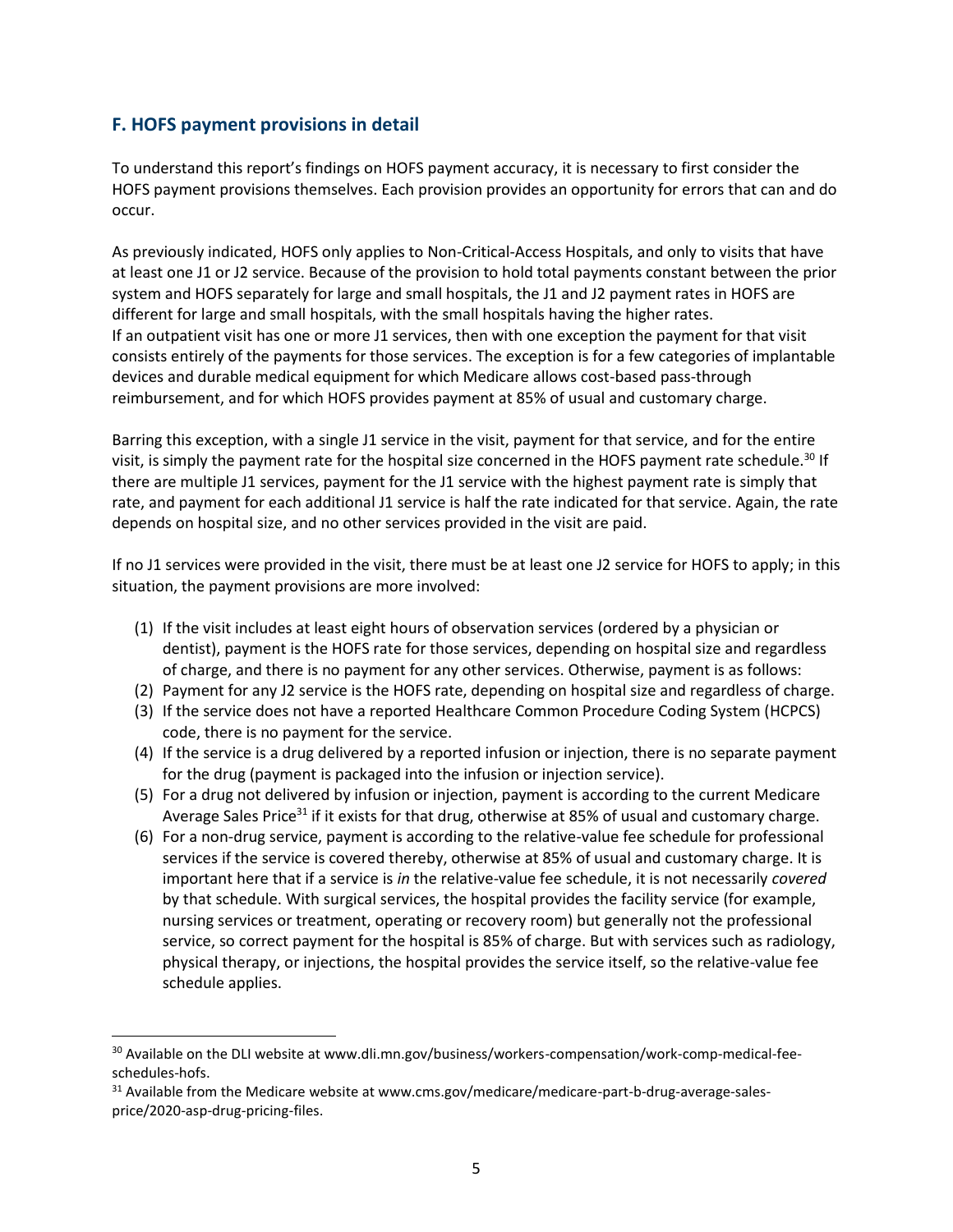## <span id="page-13-0"></span>**III. Data request**

The required data for DLI to compute HOFS payment accuracy and timeliness was not available from established sources.<sup>32</sup> Therefore, DLI requested the data from insurers (including self-insurers) and Non-Critical-Access Hospitals. The request went to both groups because of the possibility that results might differ between the two.

To produce as large and representative data samples as possible, the request went to all workers' compensation insurers and Non-Critical-Access Hospitals in Minnesota. Insurer contact information was obtained from the reporting system for DLI's semi-annual Report of Benefits Paid; hospital contact information was obtained from the Minnesota Department of Health.

For both insurer and hospital reporters, the request pertained to hospital outpatient visits from Nov. 4 to Dec. 18, 2019. DLI chose this period because it was more than year after the inception of HOFS, it would allow sufficient time for payments to occur before the data was due, and it was estimated to provide a sufficient number of sample [visits.](https://visits.33)<sup>33</sup> DLI estimated that there were about 4,600 HOFS-covered outpatient visits during this period, and that under its sampling procedure (described below), there would be potentially 2,800 reportable visits for insurers and 1,600 such visits for hospital reporters. The actual numbers of sample visits were lower. Only part of this was because of response rates less than 100%; the remainder of the reason is uncertain. The actual numbers of sample cases, however, were sufficient to provide statistically reliable results.

Of particular concern in the data request were arrangements involving preferred-provider organizations (PPO)s. Employers may contract with PPOs to pay the PPO a lower amount than provided under statute, perhaps in exchange for faster payment.<sup>34</sup> If a PPO contract is in place, the statutory payment provisions do not necessarily [apply.35](https://apply.35)

DLI divided the data request into sample visits where the payment reflected an adjustment under a PPO arrangement and those where it did not. The data for visits covered by PPOs was used only to gauge payment timeliness, while the data for visits not covered by PPOs was used to gauge both payment timeliness and accuracy. Consequently, only a limited set of data items were collected for the visits covered by PPOs. Bill-level data was collected for both groups of visits, while service-level data for gauging payment accuracy — such as procedure codes, charges and payments — was collected only for visits not covered by PPOs. The same data items were collected from insurers and hospitals. Appendix A provides a detailed list of data items collected.

As previously mentioned, DLI sampled hospital outpatient visits that occurred from Nov. 4 to Dec. 18, 2019. Reporting entities — insurers and hospitals — were asked to report on all visits that occurred during the sample period, with an option for larger entities to report only on subsamples of

<sup>&</sup>lt;sup>32</sup> In the MWCIA Medical Data Call, there is no billing date, and the provider ID is left to the discretion of the reporting entity, so hospital size cannot be determined.

 $33$  Also, Nov. 4, 2019 was a Monday.

<sup>&</sup>lt;sup>34</sup> Some PPO arrangements may provide that employers will refer injured workers to a participating PPO provider. However, requiring injured workers to use certain providers is prohibited unless the employer is part of a Certified Managed Care Organization under Minn. Rules, 5221.0430, subparts 1 and 2, and Minn. Rules, 5218.

<sup>&</sup>lt;sup>35</sup> DLI takes no position on whether PPO arrangements comply with requirements in workers' compensation or other state law, such the prohibition of shadow contracting in Minn. Stat. § 62Q.74.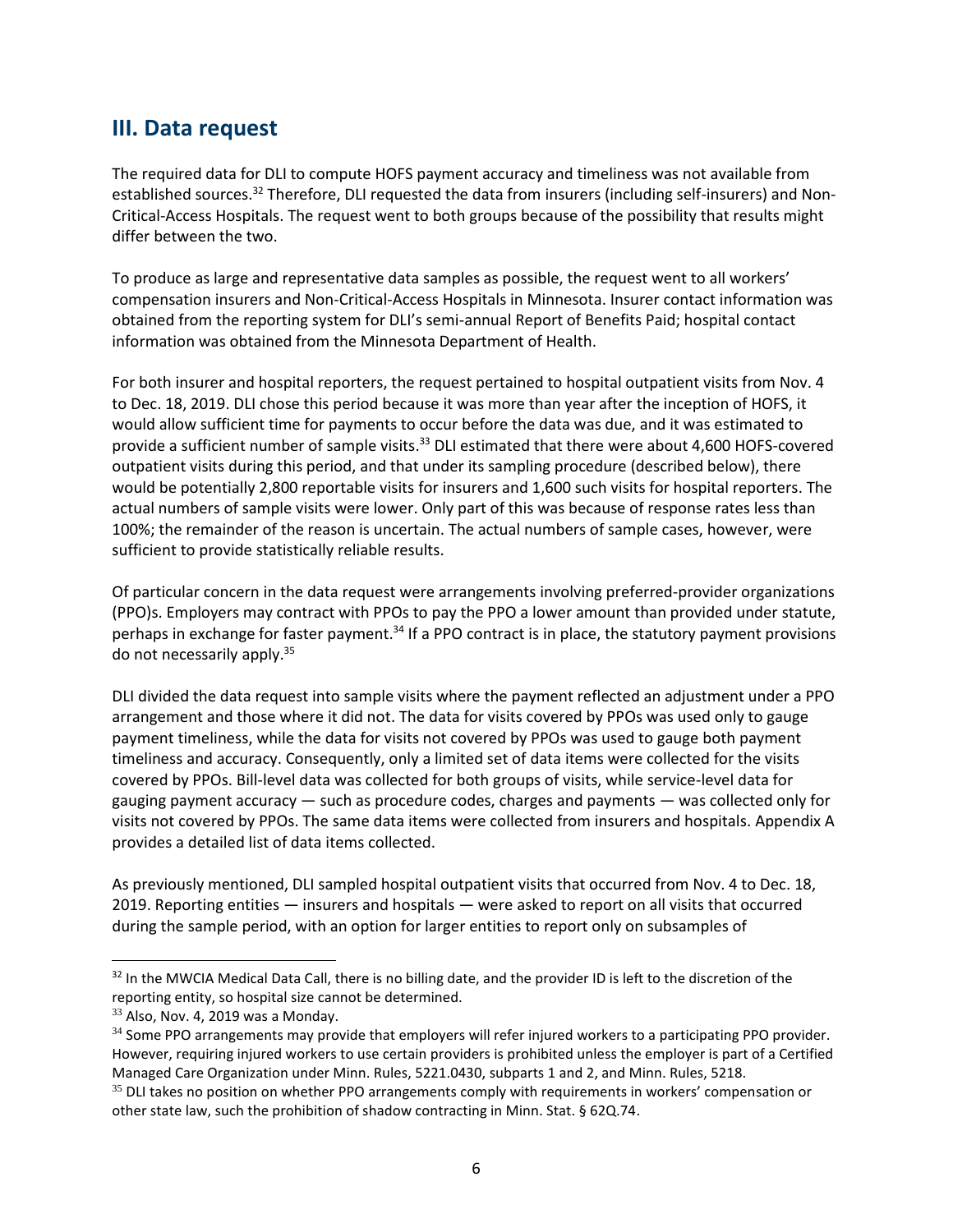<span id="page-14-0"></span>approximately 50 visits each within the PPO and non-PPO categories, to limit their reporting burden.<sup>36</sup> Some entities eligible for subsampling chose this option while others chose to report on all of their cases within the report period. For reporting entities that chose the subsampling option, a weighting procedure was used in tabulating results to give full weight to the subsample cases $37$ 

 to allow reporting entities to either hand-enter the data or produce a data file electronically and "drop" transmitted to DLI Research and Statistics for analysis. The data-reporting vehicle was an Excel spreadsheet created by DLI.<sup>38</sup> The spreadsheet was constructed the results into the data-entry range. DLI produced instructional videos to help reporting entities navigate the inherent complications in the report format. Minnesota IT Services @ Labor and Industry produced an online secure data submission portal for receiving the data. Submitted data files were then

The data request was sent to insurers and hospitals via an email letter from the DLI commissioner on Feb. 3, 2020.<sup>39</sup> The initial reporting deadline was set at July 31, 2020, to allow six months for entities to complete the request. The request informed insurers and hospitals that DLI would publicly acknowledge those entities that had helped with the project by supplying data. Reminders were sent monthly. The Insurance Federation of Minnesota and the Minnesota Hospital Association assisted by promoting the data request to their members. Four days after the original deadline of July 31, 2020, the commissioner sent an email letter to those entities that had not yet responded, urging them to complete the request and informing them the department would be publishing lists of those entities that had and had not responded, both in the report and on the DLI [website.](https://website.40)<sup>40</sup> Several additional responses came in after that letter.

## **IV. Response to data request**

The response to the data request is summarized in Figure 1. The response rates from insurers and selfinsurers were 93% and 73%, respectively. The responding insurers and self-insurers represented 98% and 91%, respectively, of total workers' compensation benefits paid for 2016, as reported to DLI.<sup>41</sup> This indicates that the responding insurers and self-insurers were larger than average. Overall, the response rate from insurers and self-insurers combined — "insurers" in the remainder of this report — was 84%,

<sup>&</sup>lt;sup>36</sup> To accomplish this while ensuring a random selection of cases, the data request asked reporting entities to indicate their total numbers of PPO and non-PPO visits during the report period. If either one was more than 50, a subsample period was established within the overall report period, starting with Nov. 1, determined so as to produce a target sample size of 50 cases. For example, if an insurer indicated 100 non-PPO cases during the overall report period, the subsample period was determined to be half the overall period — Nov. 1 to Nov. 24. On average, the number of subsample cases for this "half" period would be 50, although the actual number might be a bit more or less. Doing the subsampling by means of this adjustment of the reporting dates was to prevent the reporting entities from choosing the cases to report.

 $37$  For example, if an insurer indicated it had 100 non-PPO cases during the overall sample period but only reported on 50 of those cases under the sampling procedure, each of the sample cases would be given a weight of 2. <sup>38</sup> One feature of the spreadsheet was conditional formatting to alert the user to occurrences of invalid or inconsistent data. This certainly played a major role in promoting quality in the reported data.<br><sup>39</sup> The initial commissioner request letter is in Appendix B.

 $40$  The follow-up commissioner letter is contained in Appendix B. Lists of entities that did and did not respond are

in Appendix C and on the DLI website at [https://www.dli.mn.gov/about-department/news-and-media/hofs.](https://www.dli.mn.gov/about-department/news-and-media/hofs)<br><sup>41</sup> These figures include both indemnity and medical benefits paid. These figures are based on 2016 data because 2016 was the last year for which both indemnity and medical benefits were reported to DLI.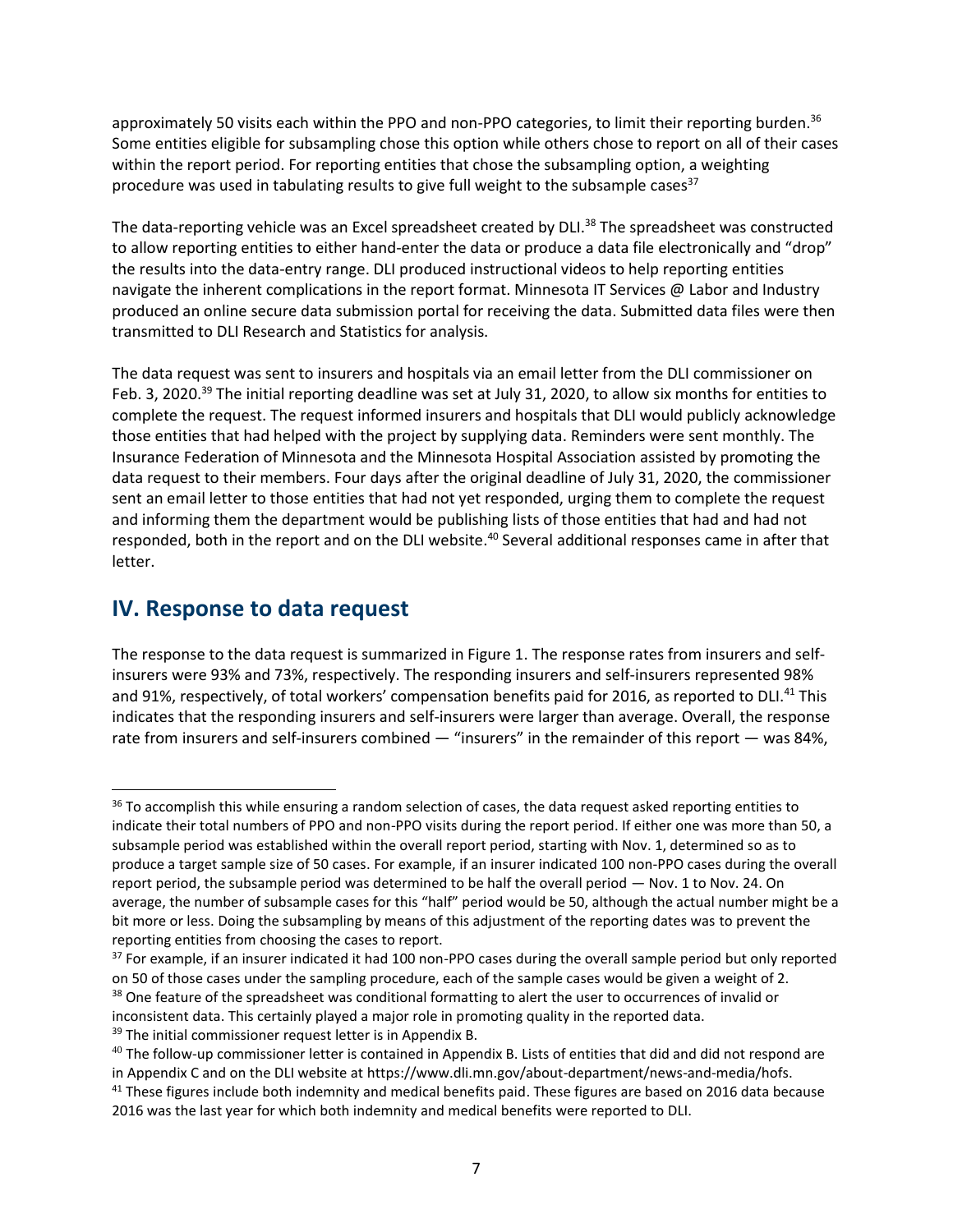|                     |              |       |                   |       | Insurers and  |       | Non-Critical- |       |
|---------------------|--------------|-------|-------------------|-------|---------------|-------|---------------|-------|
|                     |              |       |                   |       | self-insurers |       | Access        |       |
|                     | Insurers [2] |       | Self-Insurers [2] |       | combined [2]  |       | Hospitals [3] |       |
|                     | Number       | Pctg. | Number            | Pctg. | Number        | Pctg. | Number        | Pctg. |
| Submitting data     | 276          | 93%   | 164               | 73%   | 440           | 84%   | 45            | 90%   |
| Not submitting data | 22           | 7%    | 60                | 27%   | 82            | 16%   | 5             | 10%   |
| Total               | 298          | 100%  | 224               | 100%  | 522           | 100%  | 50            | 100%  |

#### **Figure 1 Response rates from insurers and Non-Critical-Access Hospitals [1]**

1. Data collected by DLI for samples of HOFS-covered hospital outpatient visits that occurred from Nov. 4 to Dec. 18, 2019.

- 2. These are insurers and self-insurers that report in the semi-annual DLI Report of Benefits paid.
- 3. These are Non-Critical-Access Hospitals as listed by the Minnesota Department of Health, excluding Children's Hospitals of St. Paul and Minneapolis, Gillette Children's Specialty Hospital and Regency Hospital.

representing 96% of total benefits paid for 2016. Forty-five of the 50 Non-Critical-Access Hospitals, or 90%, submitted data. These high response rates bode well for the representativeness of the data.

As previously indicated, DLI informed insurers and hospitals in the data request that it would publish the names of entities that provided data for this project and those that did not. Appendix C lists the insurers and hospitals in the two groups. DLI heartily thanks the entities that honored its data request for this mandated report; without the data, the report would have been impossible.

Figure 2 shows usable sample sizes. Some reported hospital visits had to be excluded from the analysis because of the factors indicated in note 2 in the figure.

| Usable sample cases [1]            |                                    |            |       |  |  |  |
|------------------------------------|------------------------------------|------------|-------|--|--|--|
|                                    | Number of usable sample visits [2] |            |       |  |  |  |
|                                    | Without PPO                        | With PPO   |       |  |  |  |
|                                    | adjustment                         | adjustment |       |  |  |  |
|                                    | to payment                         | to payment | Total |  |  |  |
| Insurers (including self-insurers) | 1,612                              | 538        | 2,150 |  |  |  |
| Hospitals (Non-Critical-Access)    | 1,259                              | 256        | 1,515 |  |  |  |
|                                    |                                    |            |       |  |  |  |

#### **Figure 2 Usable sample cases [1]**

1. Data collected by DLI for samples of HOFS-covered hospital outpatient visits that occurred from Nov. 4 to Dec. 18, 2019.

2. Not all reported sample visits were usable in the analysis. The usable cases, shown here, exclude those that did not include either a J1 or a J2 service, involved a non-Minnesota workers' compensation claim or a non-Minnesota hospital or had charges or payments that did not add up from the service-specific amounts to the bill total.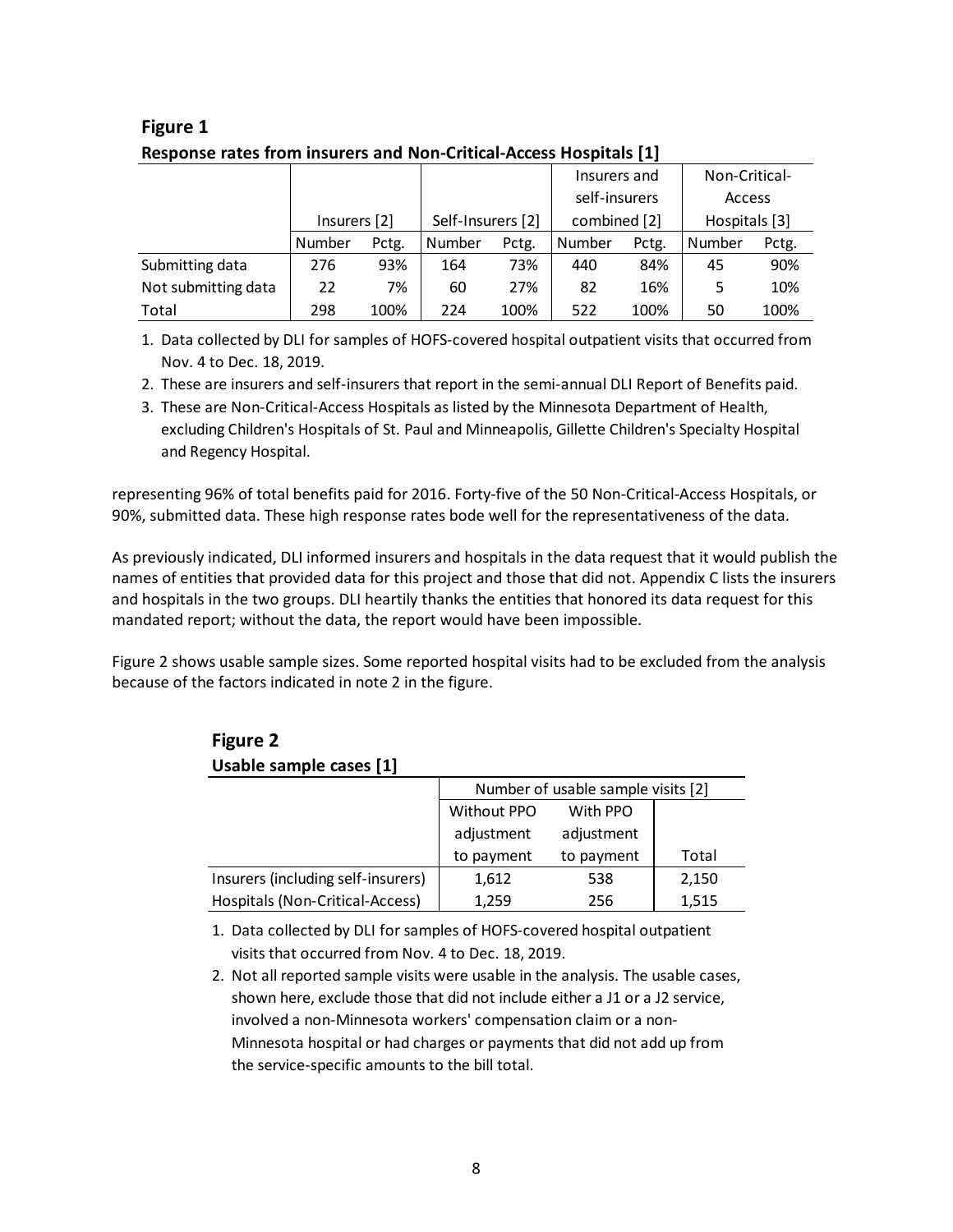# <span id="page-16-0"></span>**V. Findings**

This section presents findings regarding HOFS payment accuracy and timeliness. It begins with an analysis of payment accuracy, followed by an analysis of reasons for payment errors where these occurred. Then it presents results concerning payment timeliness and, finally, an analysis of the degree to which payments were both accurate and timely. As noted previously, for insurers and hospitals that reported on a subsample of their total cases for the report period, a weighting procedure was used to give full weight to the samples for those entities.<sup>42</sup>

 *produce a sample percentage less than 10 percentage points different from 80%. In other words, a difference as large as the 10 percentage points would arise from random variation only 5% of the time. A note on statistical significance: At some points in the presentation, results of statistical significance tests are given. DLI conducted statistical significance tests on some of the results using standard techniques. The reason for such a test is to estimate how likely it is that a result could have occurred from random variation in the sample data as opposed to an underlying tendency. For example, if a sample percentage is 70%, we may wish to estimate how likely it is to obtain such a result if the actual (population) percentage is, say, 80% — or, in other words, how likely it is that the difference between the 70 and 80% represents an underlying tendency rather than random variation in the sample data. If, for example, we say that the sample result of 70% is different from 80% at a 95% confidence level, this means it is estimated that if the true percentage is 80%, 95% of the time random sample variation would* 

#### **A. Payment accuracy**

To gauge payment accuracy, DLI limited the sample to visits whose payments were not adjusted under a PPO arrangement as reported by the insurer or hospital. This is because payments in PPO arrangements are made under agreements between the insurer and health care provider rather than under the provisions in the workers' compensation statute.

For each hospital outpatient visit not covered by a PPO arrangement, DLI first computed a correct payment amount according to the statutory provisions described in section II-F using the reported data. DLI then compared the actual payment from the data to the computed correct payment by taking the ratio of the actual to the computed amount. Thus, a ratio of 100% means that the actual payment was exactly equal to the correct amount, and ratios less than or more than 100% indicate under- or overpayments, respectively.

Figures 3 and 4 present the results of this analysis as performed on the insurer and hospital data, respectively. The size of each section in the pie charts represents the percentage of visits for which the ratio of the actual payment to the correct payment was in the range indicated by the label for that pie section.

In the two data sets, the percentages of visits with an exactly correct payment were somewhat higher in the insurer data than in the hospital data — 54.7% versus 49.1%. With a 5% margin of error, the percentages from 95% to 105% of the correct amount were 68.7% in the insurer data and 64.5% in the hospital data.

<sup>42</sup> See note 37.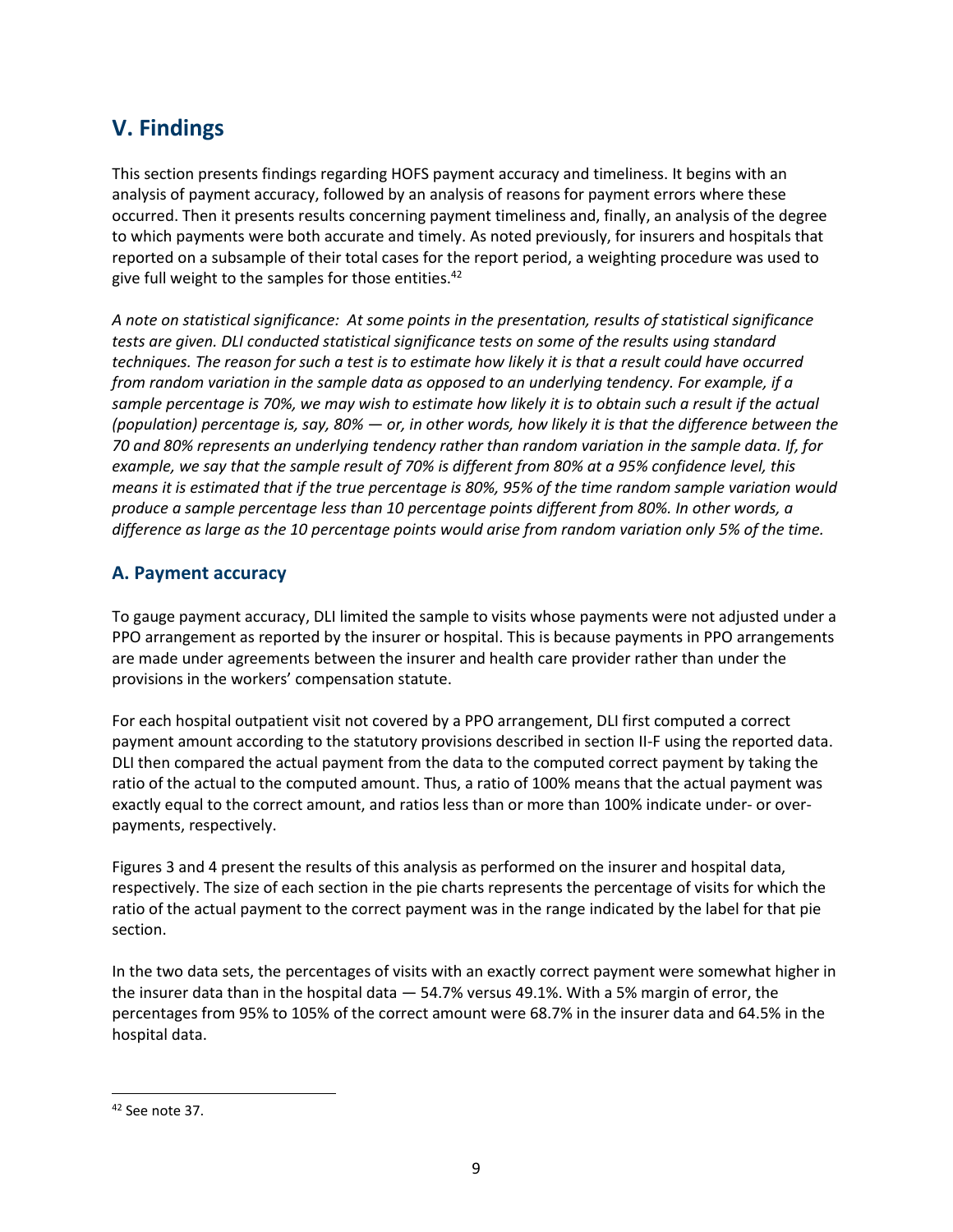### **Figure 3 Actual insurer payment to hospital as percentage of DLI-computed amount: insurer data [1]**

*Note: The size of each pie section represents the percentage of visits with payment — as a percentage of the DLI-computed amount — in the range indicated by the section label.*





*Total actual payments as percentage of total DLI-computed payments: 90.2% [2]*

| Actual payment |          |             | Actual payment |          |             |
|----------------|----------|-------------|----------------|----------|-------------|
| as pctg. of    |          | Reverse     | as pctg. of    |          | Reverse     |
| DLI-computed   | Pctg. of | cumulative  | DLI-computed   | Pctg. of | cumulative  |
| payment        | visits   | pctg. $[3]$ | payment        | visits   | pctg. $[3]$ |
| 1% to 49%      | 5.1%     | 100.0%      | 100.1% to 104% | 5.0%     | 14.7%       |
| 50% to 74%     | 8.2%     | 94.9%       | 105% to 124%   | 3.9%     | 9.7%        |
| 75% to 94%     | 8.2%     | 86.7%       | 125% to 149%   | 2.1%     | 5.7%        |
| 95% to 99%     | 9.1%     | 78.4% [4]   | 150% or more   | 3.7%     | 3.7%        |
| Exactly 100%   | 54.7%    | 69.4% [5]   |                |          |             |

1. Computed from a sample of Minnesota workers' compensation hospital outpatient visits that occurred from Nov. 4 to Dec. 18, 2019. The Minnesota Department of Labor and Industry collected the data from Minnesota workers' compensation hospitals.

- 2. This percentage is statistically different from 100.0% at the 99% confidence level.
- 3. This is the percentage of cases that are in the payment category concerned or a higher category. For example, the 78.4% for the 95%-to-99% category means that 78.4% of cases had payment of 95% of the DLI-computed amount or more.
- 4. This percentage is not statistically different from 80.0%.
- 5. This percentage is statistically different from 80.0% at the 99% confidence level.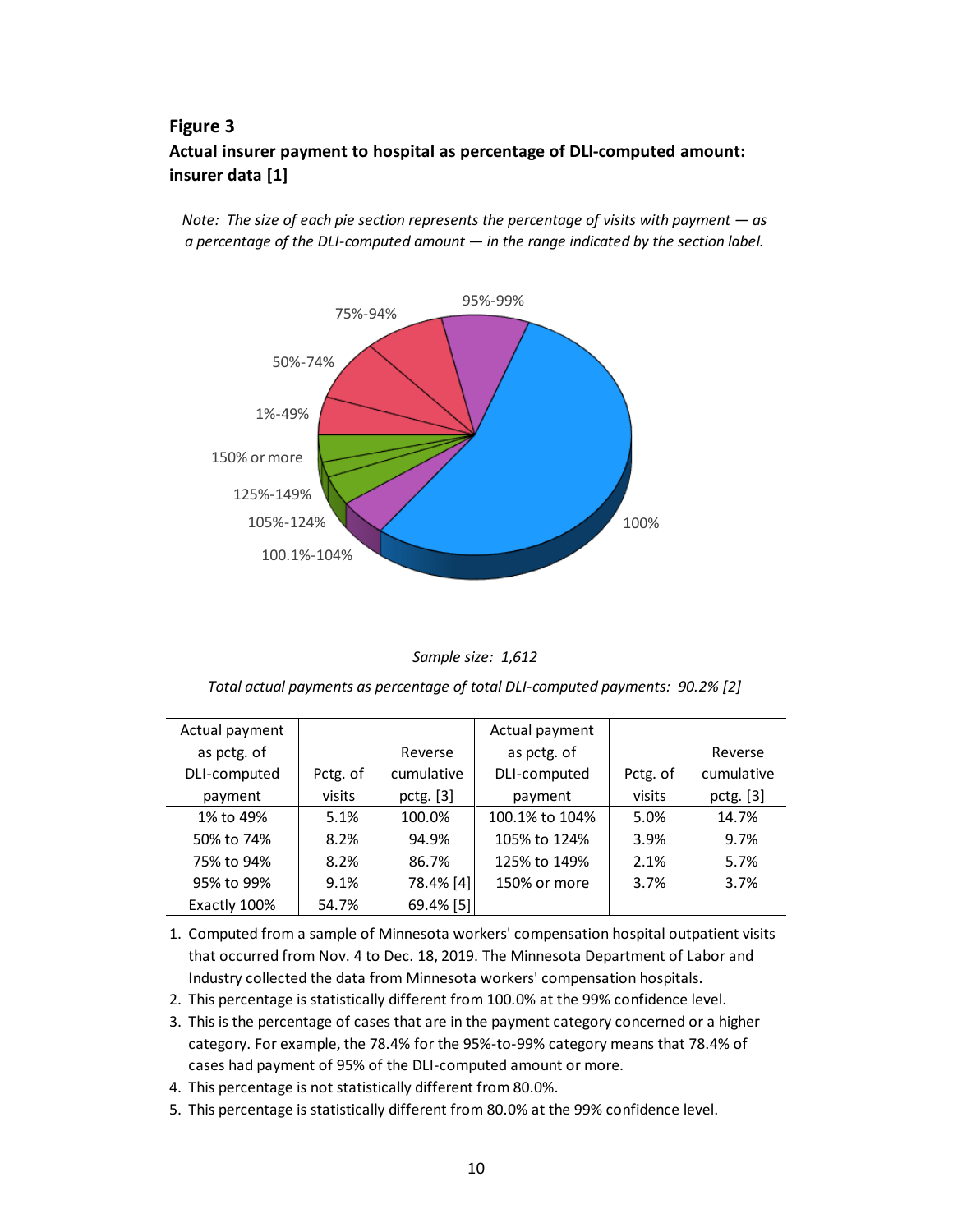### **Figure 4 Actual insurer payment to hospital as percentage of DLI-computed amount: hospital data [1]**

*Note: The size of each pie section represents the percentage of visits with payment — as a percentage of the DLI-computed amount — in the range indicated by the section label.*





*Total actual payments as percentage of total DLI-computed payments: 98.1% [2]*

| Actual payment |          |             | Actual payment |          |             |
|----------------|----------|-------------|----------------|----------|-------------|
| as pctg. of    |          | Reverse     | as pctg. of    |          | Reverse     |
| DLI-computed   | Pctg. of | cumulative  | DLI-computed   | Pctg. of | cumulative  |
| payment        | visits   | pctg. [3]   | payment        | visits   | pctg. $[3]$ |
| 1% to 49%      | 7.2%     | 100.0%      | 100.1% to 104% | 4.6%     | 13.5%       |
| 50% to 74%     | 8.1%     | 92.8%       | 105% to 124%   | 3.2%     | 9.0%        |
| 75% to 94%     | 11.3%    | 84.8%       | 125% to 149%   | 2.0%     | 5.7%        |
| 95% to 99%     | 10.9%    | 73.5% [4]   | 150% or more   | 3.7%     | 3.7%        |
| Exactly 100%   | 49.1%    | 62.6% $[4]$ |                |          |             |

1. Computed from a sample of Minnesota workers' compensation hospital outpatient visits that occurred from Nov. 4 to Dec. 18, 2019. The Minnesota Department of Labor and Industry collected the data from Minnesota workers' compensation insurers.

- 2. This percentage is statistically different from 100.0% at the 90% confidence level but not at the 95% level.
- 3. This is the percentage of cases that are in the payment category concerned or a higher category. For example, the 73.5% for the 95%-to-99% category means that 73.5% of cases had payment of 95% of the DLI-computed amount or more.
- 4. This percentage is statistically different from 80.0% at the 99% confidence level.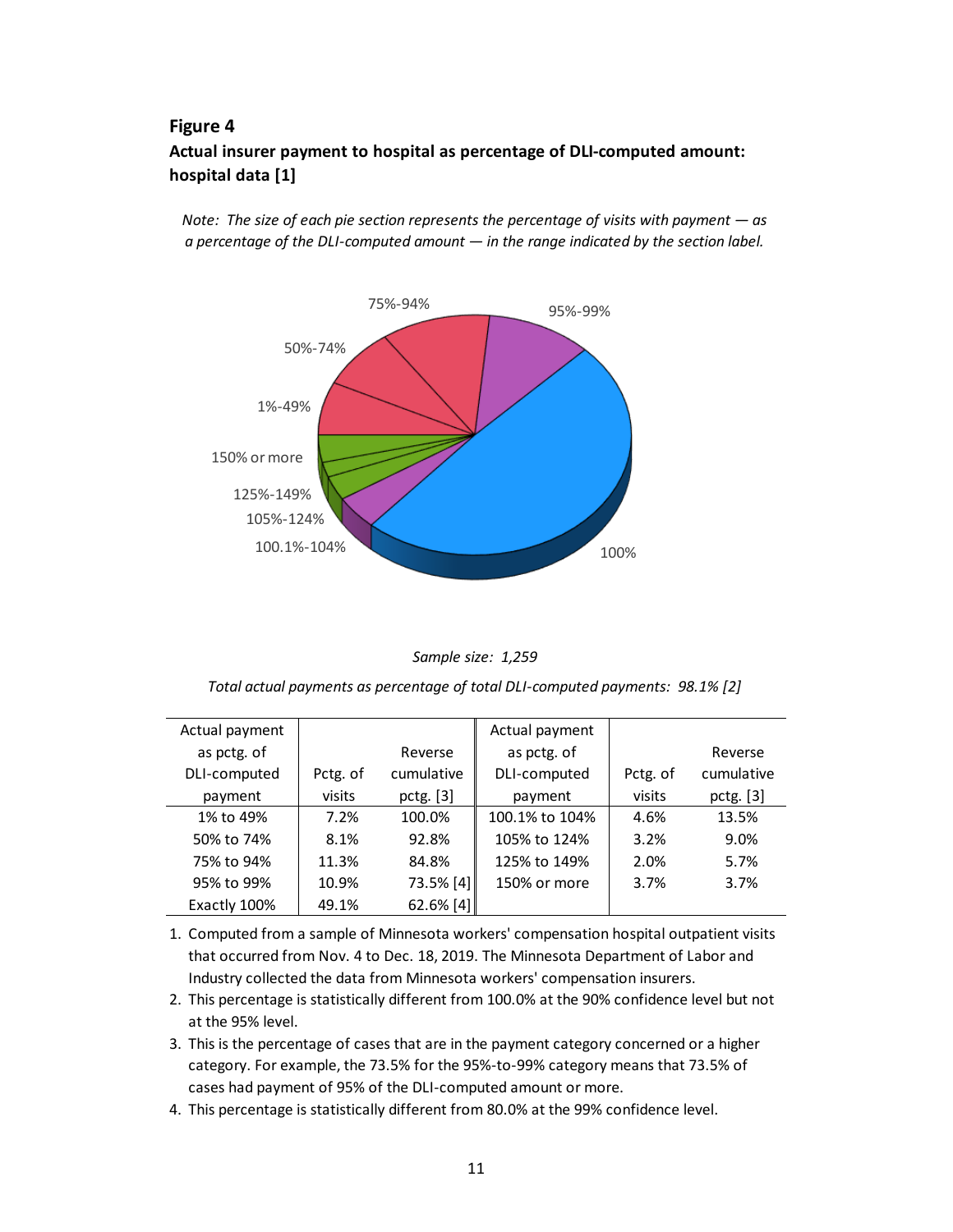<span id="page-19-0"></span>Using an exact — 100% — standard for correct payment, the rate of under-payment was 30.6% in the insurer data and 37.4% in the hospital data, while the over-payment rates in the two data sources were 14.7% and 13.5%, respectively. With a 5% margin of error, the under-payment rates were 21.6% and 26.5%, while the over-payment rates were 9.7% and 9.0%, respectively. By either standard, the underpayment rate exceeded the over-payment rate according to both the insurer and the hospital data.

 the correct amount were 78.4% and 73.5% according to the two data sources respectively. The 78.4% It is also of interest to consider the percentage of visits for which payment was either correct or higher. Under the exact standard, the percentage with correct or higher payment was 69.4% in the insurer data and 62.6% in the hospital data. With a 5% margin of error,<sup>43</sup> the percentages of cases at 95% or more of from the insurer data was not statistically different from 80.0%, while the 73.5% from the hospital data was, at the 99% confidence level. By a somewhat more rigorous standard, the percentage of cases with payment at 98% or more of the correct amount was 72.1% in the insurer data and 66.5% in the hospital data, both statistically less than 80% at the 99% confidence level.<sup>44</sup>

Another measure of overall payment accuracy is the ratio of total actual payments for all visits to total computed correct payments for all visits. This ratio was 90.2% for the insurer data and 98.1% for the hospital data. The insurer-data ratio was statistically different from 100.0% at the 99% confidence level; the hospital-data ratio was statistically different from 100.0% at the 90% confidence level but not at the 95% [level.45](https://level.45)

#### **B. Reasons for payment errors**

This section presents an analysis of reasons for under- and over-payment reported in Figures 3 and 4. As with those figures, the present analysis is limited to cases without PPO arrangements.

To conduct the analysis, DLI divided the overall samples into cases reported by insurers and hospitals, cases with under- and over-payment, and cases with and without major surgeries — eight subgroups in all. The groups with under- and over-payment were limited to cases where the ratio of actual to correct payment was less than 95% and greater than 105%, respectively, to focus on cases with significant under- and over-payment. For each of these subgroups, DLI chose a random sample of 50 cases for analysis, or the actual number of cases if less than 50. To conduct the analysis, DLI examined relevant reported data, such as service codes, units of service, charges and payments, as well as information derived from the reported data, such as procedure code status indicators and hospital size. In a majority of cases, it was possible to determine the reasons for the errors the insurers made.

 $43$  This margin or error acknowledges that in some cases where the reported payment was apparently incorrect, the "correct" amount computed by DLI might have been incorrect, and the reported payment correct, because of information not reported to DLI.

<sup>&</sup>lt;sup>44</sup> These results are not shown in Figures 3 and 4.<br><sup>45</sup> A curious difference emerges here between different ways of looking at the data. When we look at the percentage of visits with payment ratio (ratio of actual to correct payment) greater than either 95 or 100%, this percentage is higher for the insurer data than the hospital data. However, when we look at the ratio of total actual payments to total correct payments, this is lower in the insurer data. The difference apparently occurs because in the insurer data, there is a tendency for the more costly cases to have lower payment ratios (giving these lower ratios more weight in the overall ratio), while this is not true in the hospital data.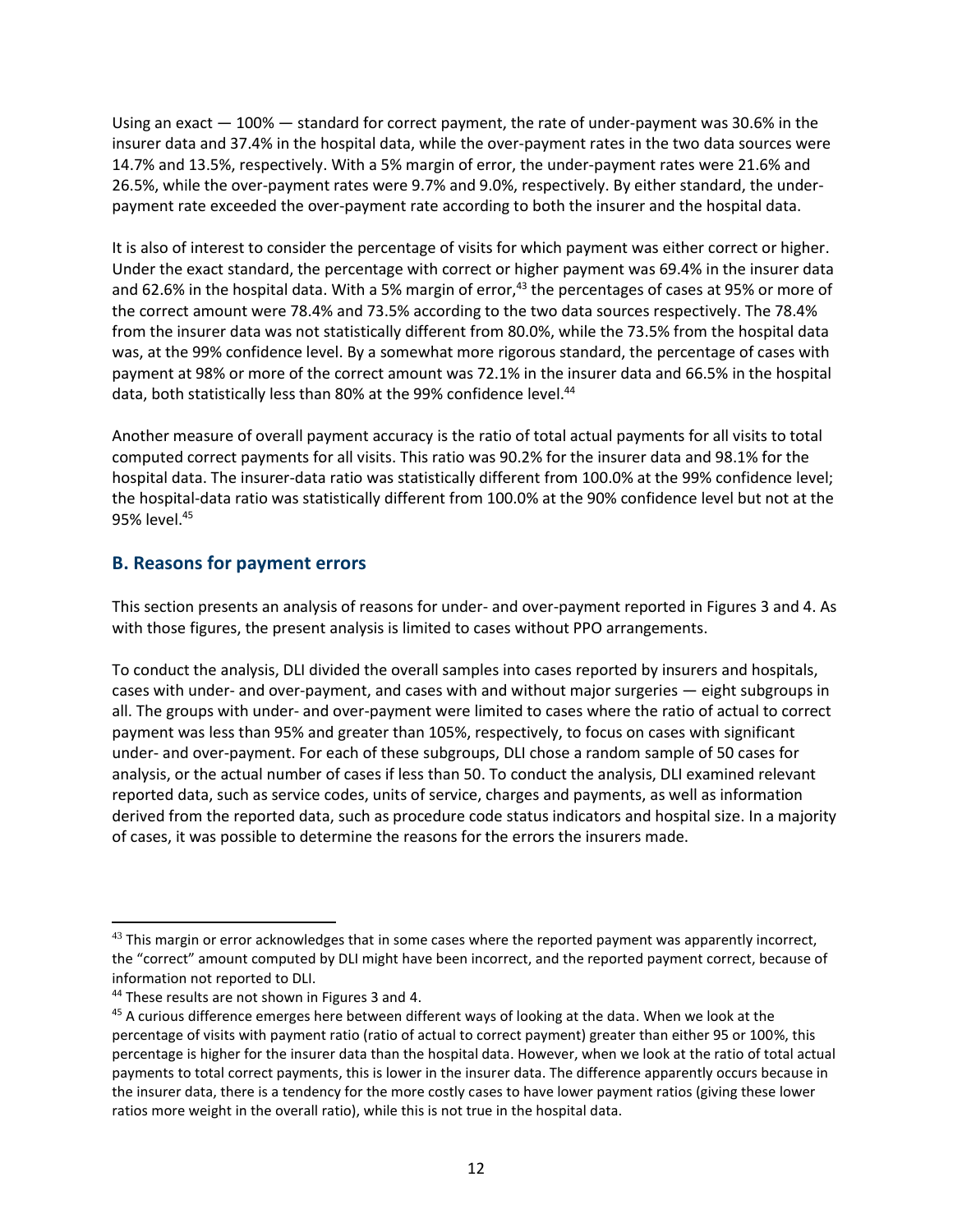#### <span id="page-20-0"></span> **1. Errors in cases with under-payment**

Figures 5 and 6 present findings regarding errors where there was under-payment of more than 5% for visits involving major surgery and for those without major surgery, respectively. The visits in Figure 5 all have a major surgery and may or may not also have an emergency department exam; the visits in Figure 6 all have an emergency department exam and not a major surgical [procedure.46](https://procedure.46) To follow the discussion of these results, the reader should review the discussion in Section II-F about payment rules

#### **Figure 5**

### **Payment errors where there was underpayment for visits with major procedures, insurer and hospital data [1]**

Major-procedure payment limited to line charge

Total payment limited to total charge

Large-hospital HOFS payment rate used for small hospital visit

Other [2]

Cannot be determined



- $\overline{1}$ . Derived from an analysis of all 44 visits in the insurer sample and all 42 visits in the hospital sample with a major procedure ("J1" service) where the actual payment was less than 95% of the correct amount (computed by DLI), using only visits not covered by PPO arrangements as reported. Percentages add to more than 100% because visits may have more than one type of payment error. Because of the small numbers of cases in the subsamples, these results are merely suggestive.
- 2. Payment practices here include paying 85% of the HOFS amount for the major procedure, paying 85% of charge or some other amount for services other than the major procedure where the major procedure was paid at charge, paying zero for some services where the total payment was equal to charge for the paid services and paying according to the relative value fee schedule for the major procedure or other service.

<sup>&</sup>lt;sup>46</sup> As described in Section II-F, HOFS only applies to visits that include a major surgical procedure as indicated by a service with a "J1" status indicator or an emergency department exam as indicated by a service with a "J2" status indicator.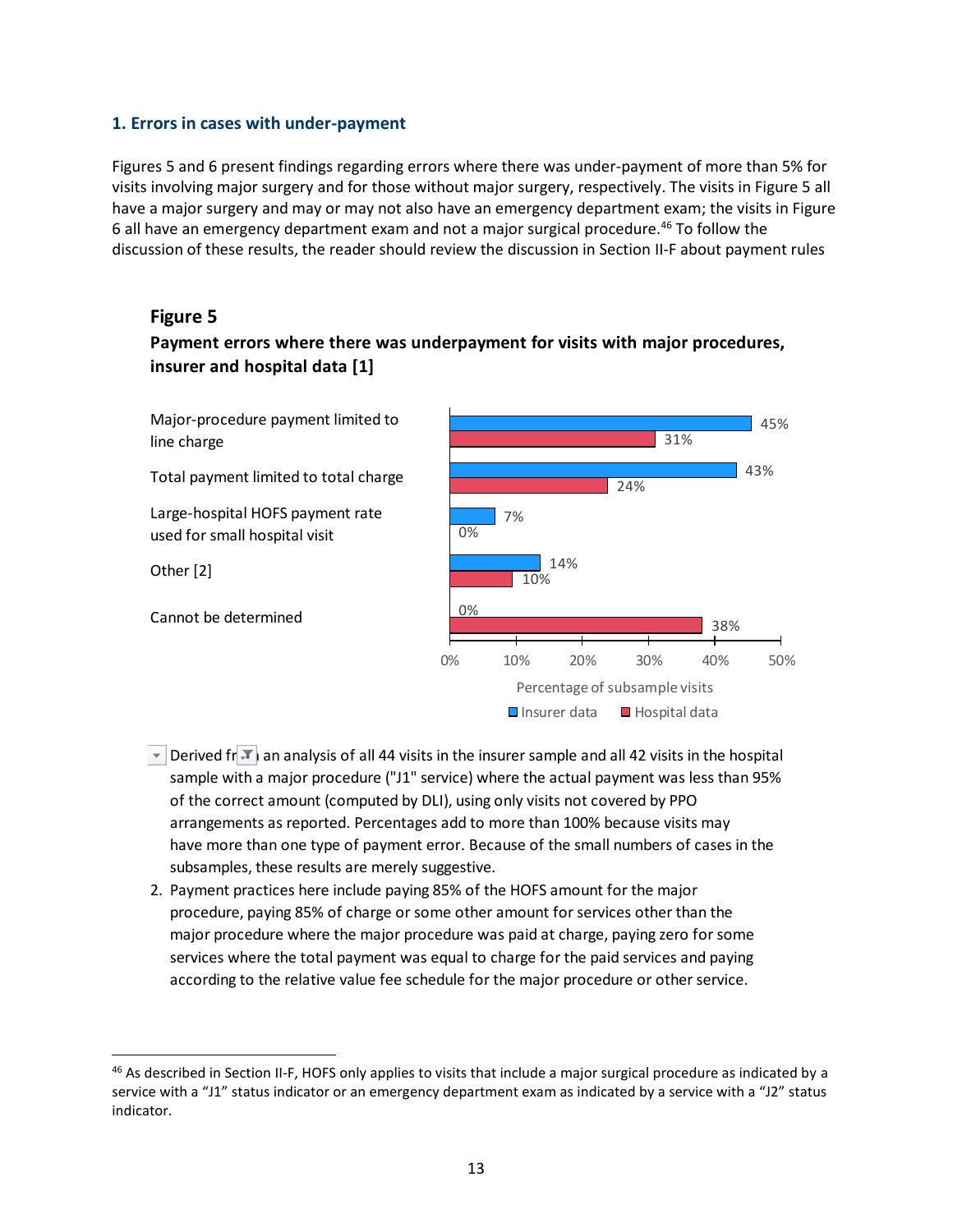#### **Figure 6**

### **Payment errors where there was underpayment for visits without major procedures, insurer and hospital data [1]**



- procedure ("J1" service) where the actual payment was less than 95% of the correct amount (computed by DLI), using only visits not covered by PPO arrangements as reported. Percentages add to more than 100% because visits may have more than one type of payment error. Because of the small numbers of cases in the subsamples, these results are merely suggestive. 2. (computed by DLI), using only visits not covered by PPO arrangements as reported. Percentage add to more than 100% because visits may have more than one type of payment error. Becausthe small numbers of cases in the sub
- reporting entity (insurer or hospital) indicated that the service was not denied by reason of primary liability, causation, or reasonableness and necessity, and also indicated a positive number for the units of service for which payment was made. In any event, a zero payment for a service contributes to the actual payment being less than the DLI-computed amount.
- 3 . Payment practices here include paying 42.5% of charge for a procedure or other service where another was paid at 85% of charge, using the prior year's HOFS payment rate for the ED exam, using the prior year's relative value fee schedule and paying half the relative value fee schedule amount.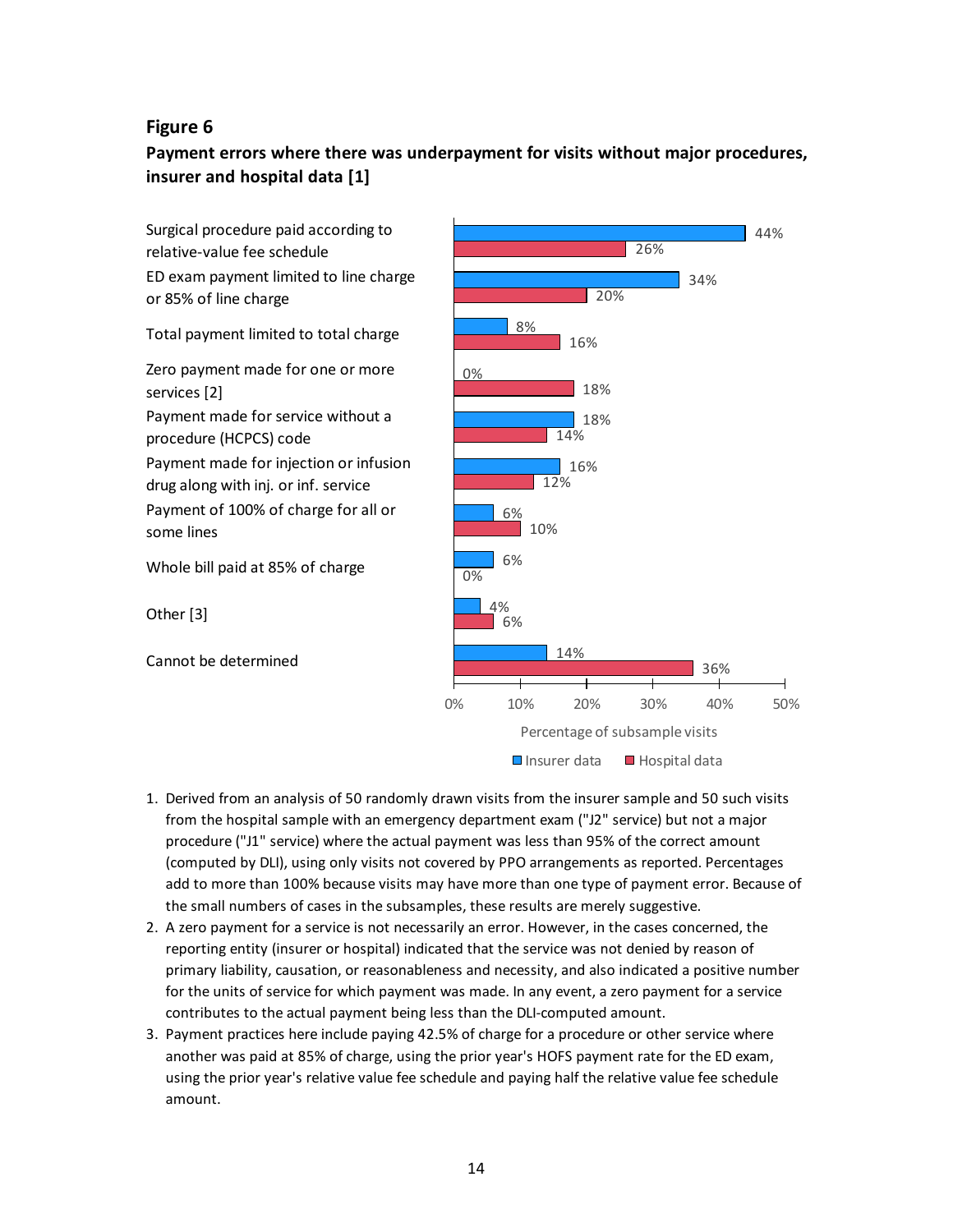<span id="page-22-0"></span>in cases involving major surgeries and those not. The findings are presented separately for cases with and without major surgeries because the payment rules are different for the two groups and the payment errors are therefore different as well. Note that while the cases concerned in the two figures have under-payment, some of the types of errors indicated would by themselves tend to cause overpayment; the visits concerned have under-payment because errors causing under-payment counteracted those causing over-payment.

For under-payment cases with major surgery (Figure 5), the most common errors were limiting the payment for the major procedure to the line charge for that procedure, limiting the total payment to the total charge on the bill, and using the large-hospital HOFS payment rate for the surgical procedure when the small-hospital rate (larger than the large-hospital rate) should have been used. A variety of other erroneous practices were discovered (see note 2 in Figure 5). Interestingly, in the hospital data, the reason for under-payment could not be determined in 38% of cases, while in the insurer data the reason could be detected in all instances.

A wide variety of payment errors emerged for the under-payment cases without major surgery. As shown in Figure 6, the most common errors for these cases were paying for the surgical procedure according to the relative-value fee schedule (which applies to professional services but not facility services), limiting the payment for the emergency department exam to the line charge or 85% thereof, and limiting the total payment to the total charge on the bill. As with the major-surgery cases, it was impossible to determine the reason for under-payment in a substantial percentage of cases reported by hospitals (36%). In contrast with the major-surgery cases, the reason for under-payment could not be determined in some instances in the insurer data as well (14%).

#### **2. Errors in cases with over-payment**

Figures 7 and 8 present findings regarding error reasons where there was over-payment (actual payment greater than 105% of correct amount) for cases with and without major surgery, respectively.

For the cases with major surgery (Figure 7), the most common error was for the insurer to pay the whole bill at 100% or 85% of charge. Second-most-common was for the relatively large small-hospital HOFS payment rate to be used for a large hospital. A variety of other reasons were observed, especially in the hospital data (42%). In substantial percentages of cases (41% and 42% for the insurer and hospital data, respectively), DLI could not determine the reason for over-payment.

For cases without major surgery (Figure 8), a wider variety of payment-error reasons emerged. Most common were paying the whole bill at 100% of charge, paying for the emergency department exam and/or some other services at 100% of charge, paying for services without a reported HCPCS code,<sup>47</sup> and using the small-hospital HOFS payment rate for a large hospital.

#### **C. Payment timeliness**

on the percentage of cases where the time from bill date to payment date was 30 days or less.<sup>48</sup> DLI analyzed payment timeliness for visits covered by PPO arrangements and those not. In view of statutory and rule provisions requiring medical bill payments within 30 days of bill receipt, the focus was

 $47$  The HCPCS code is the service code under the Healthcare Common Procedure Coding System.

<sup>48</sup> Minn. Stat. § 176.135, subd.6, Minn. Rules, part 5221.0600, subd. 3.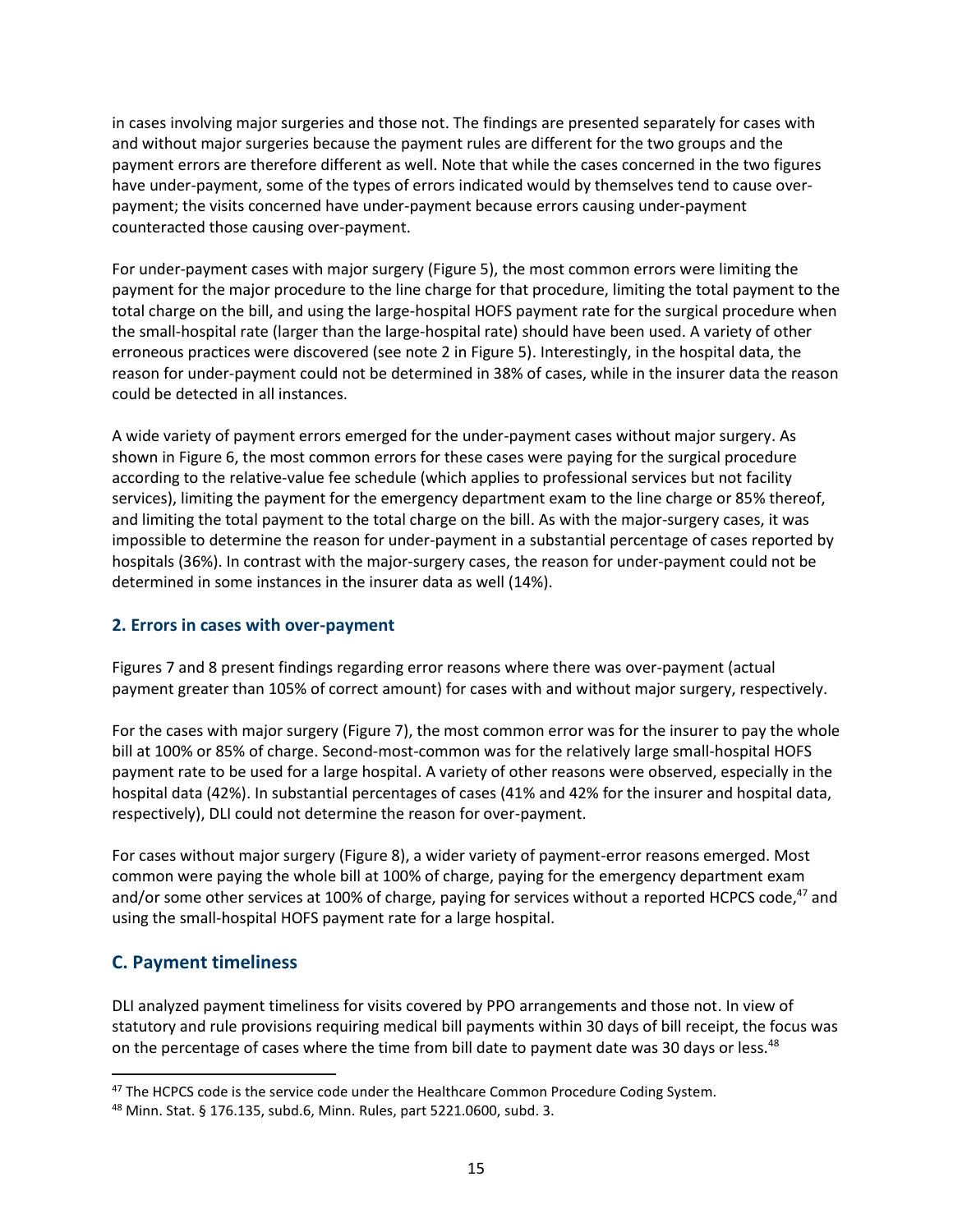#### **Figure 7**

### **Payment errors where there was overpayment for visits with major procedures, insurer and hospital data [1]**



- 1. Derived from an analysis of all 17 visits in the insurer sample and all 26 visits in the hospital sample with a major procedure ("J1" service) where the actual payment was more than 105 percent of the correct amount (computed by DLI), using only visits not covered by PPO arrangements as reported. Percentages add to more than 100% because visits may have more than one type of payment error. Because of the small numbers of cases in the subsamples, these results are merely suggestive.
- 2. Payment practices here include paying for a procedure other than a major ("J1") procedure, paying for a service other than a surgical procedure, paying for a service without a procedure code and paying 85% of charge for the major procedure (where this was greater than the HOFS payment).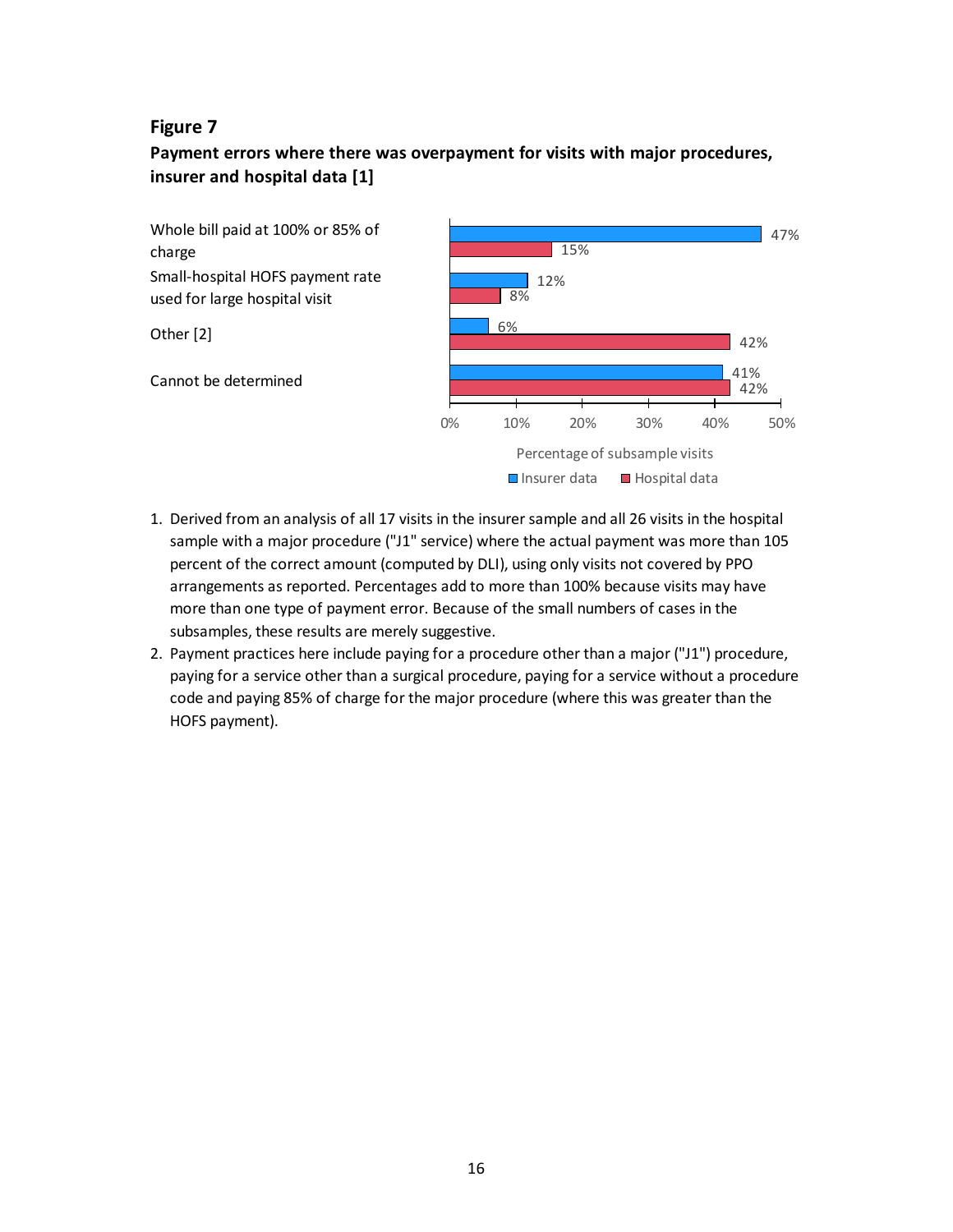#### **Figure 8**

### **Payment errors where there was overpayment for visits without major procedures, insurer and hospital data [1]**



- procedure ("J1" service) where the actual payment was more than 105% of the correct amount (computed by DLI), using only visits not covered by PPO arrangements as reported. Percentages add to more than 100% because visits may have more than one type of payment error. Because of the small numbers of cases in the subsamples, these results are merely suggestive. 2. Payment practices here include failing to limit a payment computed under the relative-value fee schedule to he charged amount, using the HOFS payment rate for the prior year, using the
- relative-value fee schedule for the prior year, paying 42.5% of charge, rather than 85%, for a second procedure, paying more than the HOFS payment rate for the emergency department exam, paying for the wrong number of units of service and paying zero for a service that was not denied.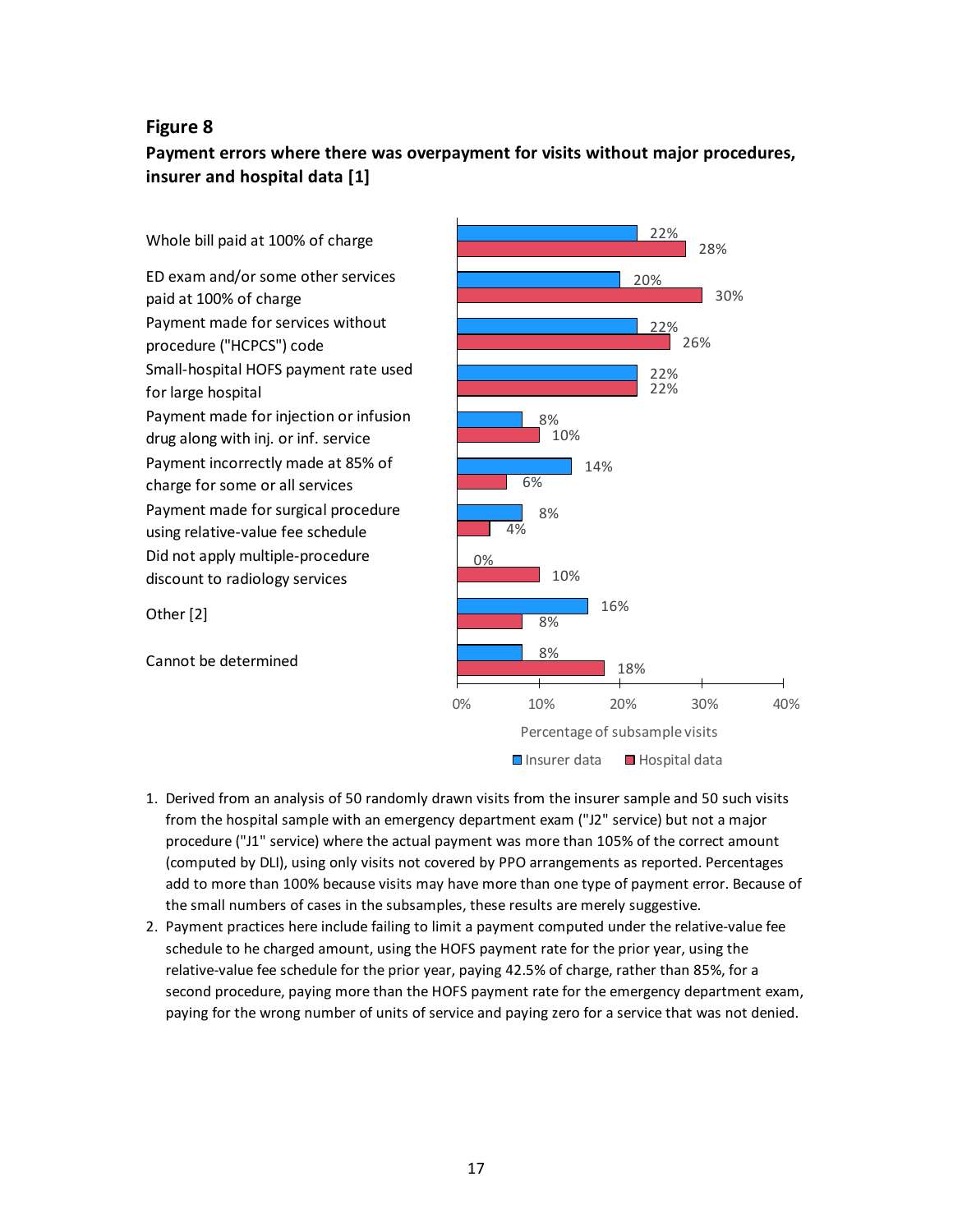and the date payment was received. The hospital data indicates that in the vast majority of cases The 30-day standard applies to the time from the insurer receipt of the bill to the date the insurer sends payment. Thus, in the insurer data, the amount of time to payment was computed as the time from the bill-receipt date to the payment-sent date, both dates being directly available in the data. In the hospital data, the available dates — the dates the hospital was able to report — were the date the bill was sent (97.1%), the bill was sent electronically via the 837I format (Figure 9).<sup>49</sup> The insurance data, however,

### **Figure 9 Percentage of visits without PPO arrangements whose bills were submitted electronically via the 837I, insurer and hospital data [1]**

| HUSPILAI UALA   1 |          |            |  |  |  |  |  |
|-------------------|----------|------------|--|--|--|--|--|
| Bill              |          |            |  |  |  |  |  |
| submitted         | Insurer  | Hospital   |  |  |  |  |  |
| on 8371?          | data [2] | data $[3]$ |  |  |  |  |  |
| Yes               | 71.3%    | 97.1%      |  |  |  |  |  |
| N٥                | 14.7%    | 2.3%       |  |  |  |  |  |
| Unsure            | 13.9%    | 0.6%       |  |  |  |  |  |
| Total             | 100.0%   | 100.0%     |  |  |  |  |  |
|                   |          |            |  |  |  |  |  |

- 1. Computed from a sample of Minnesota workers' compensation hospital outpatient visits that occurred from Nov. 4 to Dec. 18, 2019. DLI collected the data from Minnesota workers' compensation insurers and Non-Critical-Access Hospitals. The insurers and hospitals reported the presence or absence of a PPO arrangement for each visit.
- 2. In the insurer data, the question regarding bill submission on the 837I referred to the receipt of the bill by the insurer.
- 3. In the hospital data, the question regarding bill submission on the 837I referred to the sending of the bill by the hospital.

indicates a smaller majority of cases (71.3%) where the bill was received electronically. (Anecdotal information indicates that in some cases, the bill is "dropped to paper" by bill clearinghouses on the way from provider to insurer.) With the hospital data, DLI assumed that if the bill was sent electronically, the insurer received it two days after the date sent, allowing for possible transit through clearinghouses,  $50$ but if it was not sent electronically (that is, for the cases answered "no" or "unsure" in Figure 9), it was assumed to be received three days after the date sent, allowing for transit via regular mail.

For both the insurer and hospital data, if the hospital sent additional information in response to a request from the insurer, the date this information was received (insurer data) or estimated to be received (hospital data) was used as the bill date. With the hospital data, whether the original bill was or was not sent electronically, the same was assumed to be true for the additional information, so the receipt date was imputed correspondingly as two or three days after the date sent.

<sup>49</sup> ASC X12N Implementation Guide, Version 005010X223A2.

<sup>&</sup>lt;sup>50</sup> This was based on insights from staff at the Minnesota Department of Health.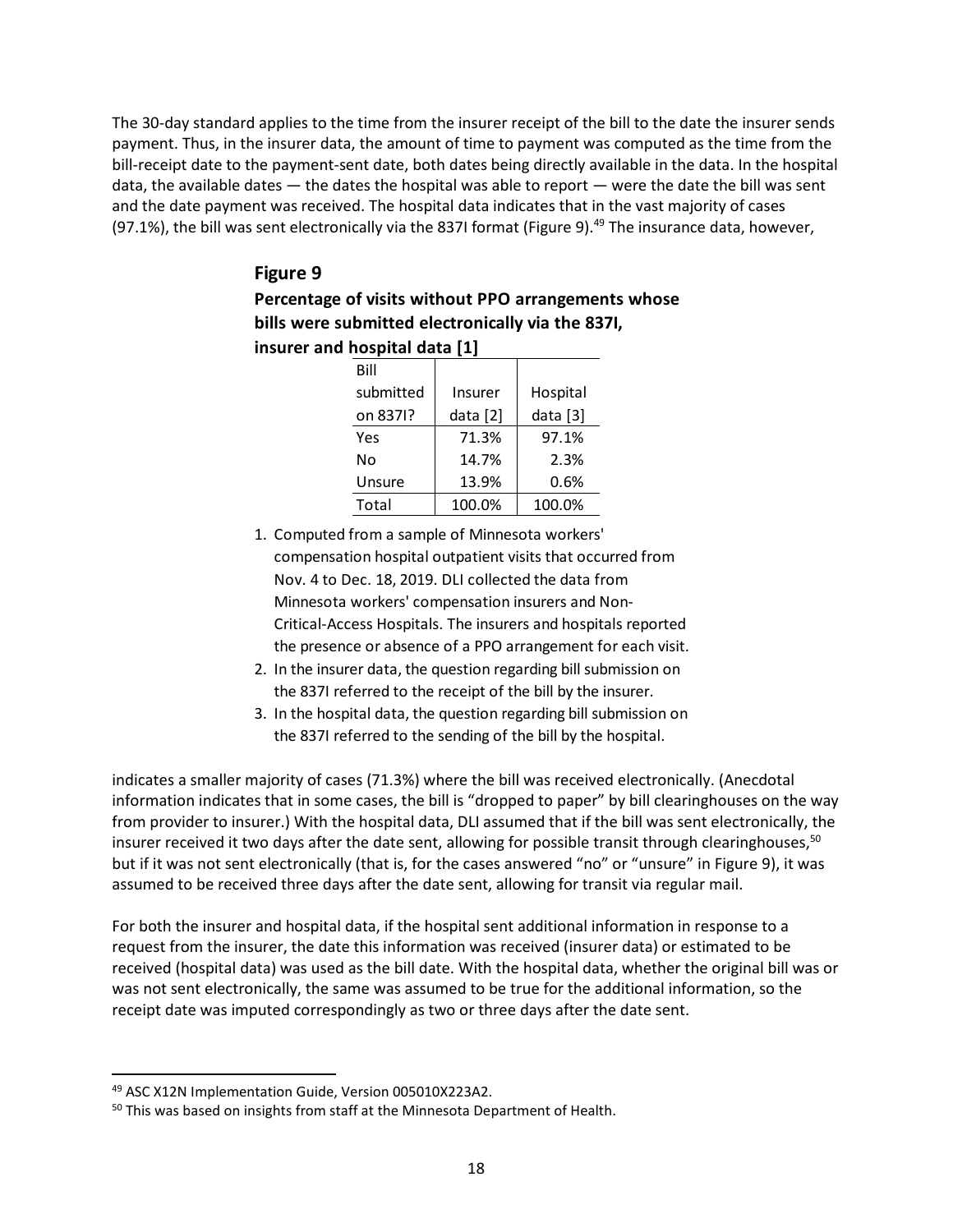medical payments are sent as a check via regular mail. On this basis, in the hospital data, a payment-Regarding the date the insurer sent payment, DLI understands that most workers' compensation sent date was imputed as three days prior to the reported date payment was received. So, with the hospital data, the time from billing to payment was computed as the time from the imputed date the insurer received the bill (assumed to be two days after the date sent if sent electronically, otherwise three days thereafter) to the imputed date the insurer sent payment (assumed to be three days before the hospital received it).

Figures 10 and 11 present findings regarding payment timeliness under the above parameters for visits covered and not covered by PPO arrangements for the insurer and hospital data, respectively. In the



### **Figure 10 Number of days from receipt of bill to sending of payment: insurer data [1]**

**□ 0-10 days □ 11-20 days ■ 21-30 days ■ 31-45 days ■ 46+ days** 

|                                       | Visits not       | <b>Visits</b>    |            |
|---------------------------------------|------------------|------------------|------------|
|                                       | covered by PPO   | covered by PPO   |            |
|                                       | arrangements [2] | arrangements [2] | All visits |
| Median days                           | 15.0             | 14.0             | 15.0       |
| Average days                          | 17.3             | 15.8             | 16.9       |
| Pctg. of visits with 30 or fewer days | 92.3% [3]        | 92.5% [3]        | 92.4% [3]  |
| Sample size                           | 1,600            | 538              | 2,138      |

1. Computed from a sample of Minnesota workers' compensation Non-Critical-Access Hospital outpatient visits that occurred from Nov. 4 to Dec. 18, 2019. The Minnesota Department of Labor and Industry collected the data from Minnesota workers' compensation insurers.

2. The insurers reported the presence or absence of a PPO arrangement for each visit.

3. Statistically different from 80.0% at the 99% confidence level.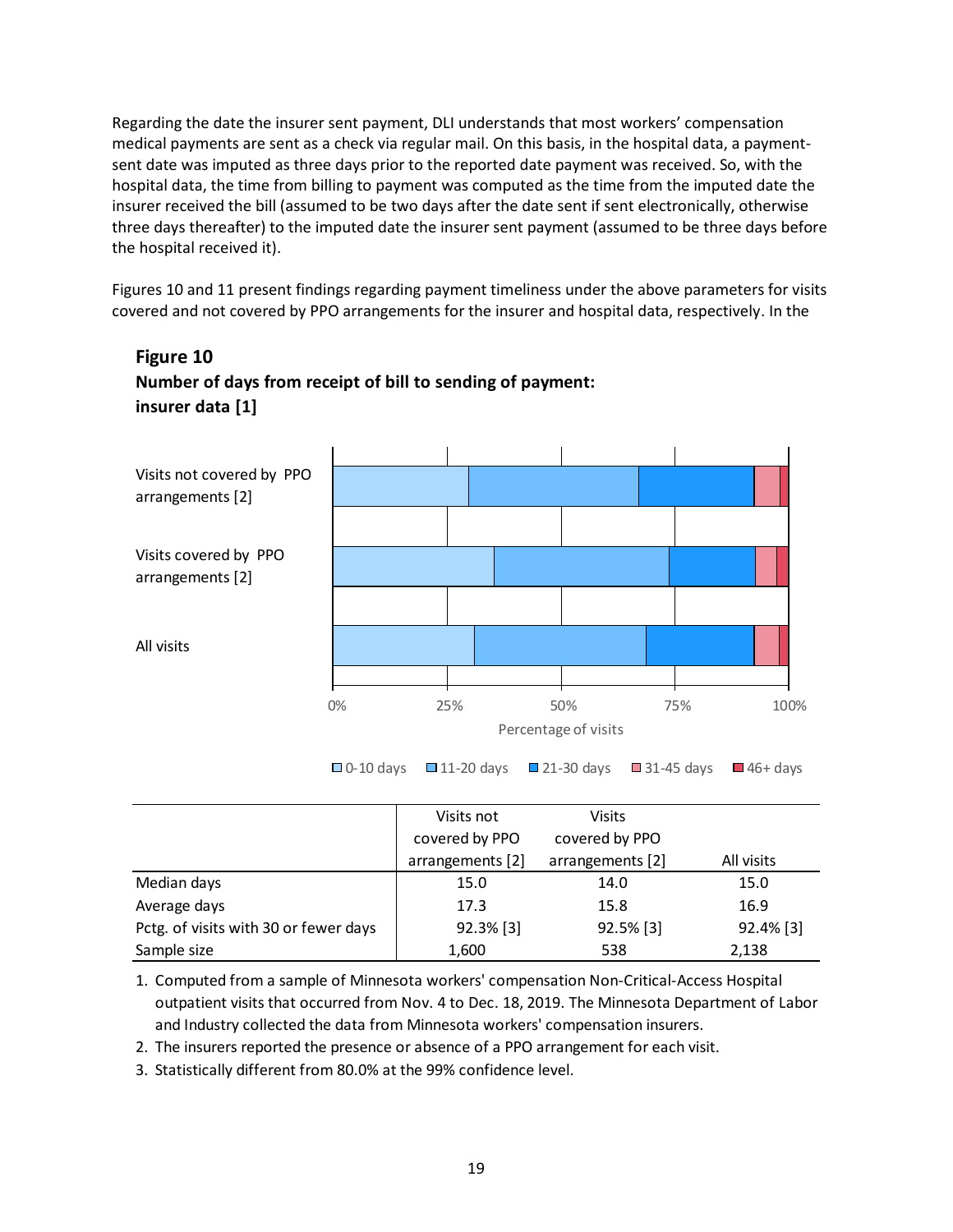#### **Figure 11**





|                                       |                  | $\Box$ U-IU Gays $\Box$ III-ZU Gays $\Box$ ZI-3U Gays $\Box$ 31-45 Gays $\Box$ 46+ Gays |              |
|---------------------------------------|------------------|-----------------------------------------------------------------------------------------|--------------|
|                                       |                  |                                                                                         |              |
|                                       | Visits not       | Visits                                                                                  |              |
|                                       | covered by PPO   | covered by PPO                                                                          |              |
|                                       | arrangements [2] | arrangements [2]                                                                        | All visits   |
| Median days                           | 26.0             | 18.0                                                                                    | 24.0         |
| Average days                          | 30.2             | 22.1                                                                                    | 28.9         |
| Pctg. of visits with 30 or fewer days | 64.2% [3]        | 84.3% [4]                                                                               | $67.3\%$ [3] |
| Sample size                           | 1,256            | 256                                                                                     | 1,512        |

- 1. Computed from a sample of Minnesota workers' compensation hospital outpatient visits that occurred from Nov. 4 to Dec. 18, 2019. The Minnesota Department of Labor and Industry collected the data from Minnesota Non-Critical-Access Hospitals. To make these results comparable with those from the insurer data, the date the insurer received the bill was imputed as two days after the hospital sent the bill if the bill was sent electronically (to allow for transit through clearinghouses), otherwise as three days after the date sent, and the date the insurer sent payment was imputed as three days prior to the date the hospital received it.
- 2. The hospitals reported the presence or absence of a PPO arrangement for each visit.
- 3. Statistically different from 80.0% at the 99% confidence level.
- 4. Not stataistically different from 80.0%.

insurer data (Figure 10), the percentage of visits paid within 30 days is 92.3% and 92.5%, respectively, for visits not covered and covered by PPO arrangements. Both of these percentages are statistically different from 80.0% at the 99% confidence level. The median and average days to payment as indicated by the insurer data range from 14.0 to 17.3 days.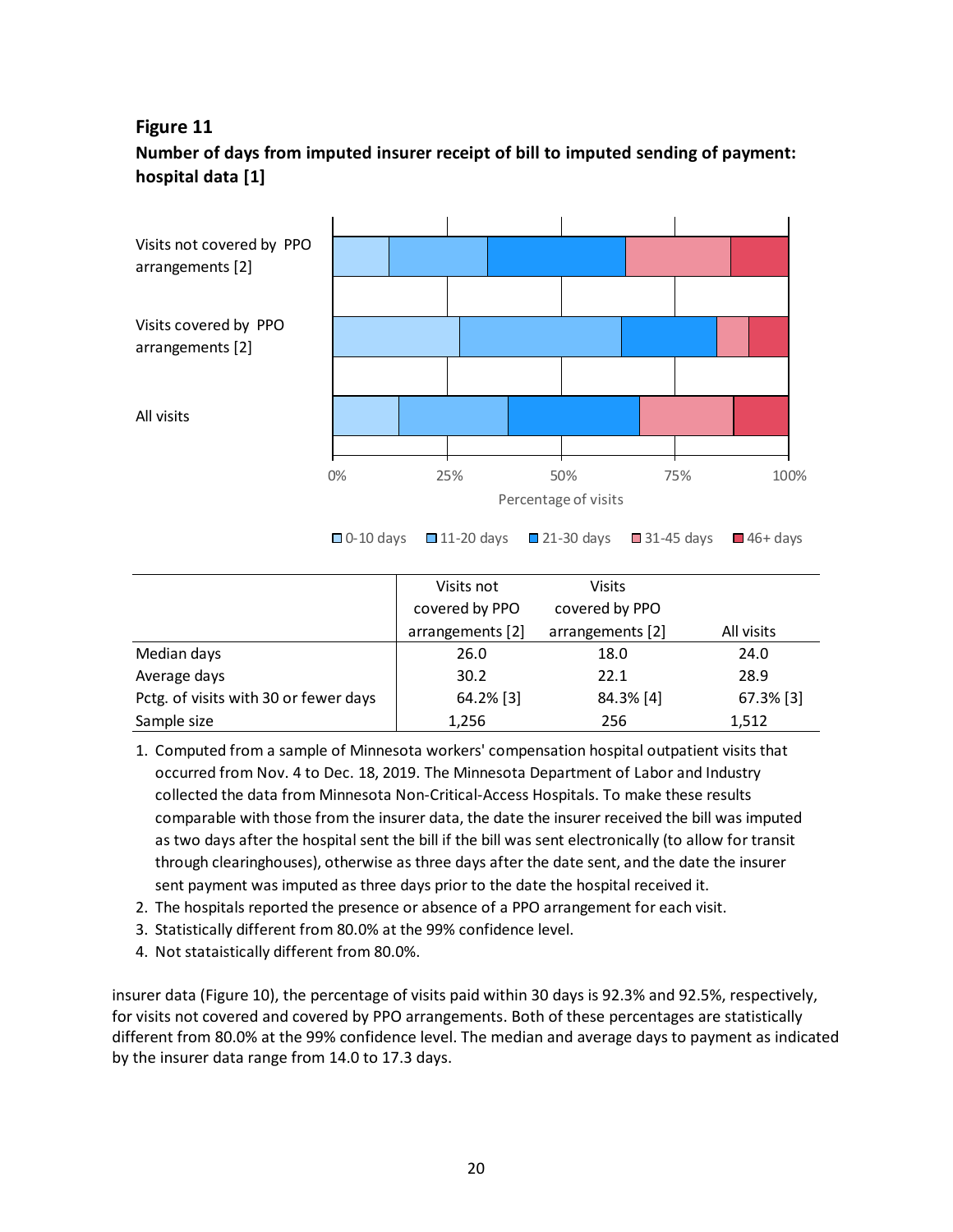<span id="page-28-0"></span>The picture is quite different in the hospital data (Figure 11). As reported by the hospitals, the time from billing to imputed sending of payment (see above discussion and note 1 in the figure) was within 30 days in 64.2 and 84.3% of the cases not covered and covered by PPO arrangements, respectively, and 60.1% for the two groups combined. The percentages were statistically less than 80.0%, at the 99% confidence level, for the visits not covered by PPO arrangements and for all visits combined. The median and average times from billing to imputed sending of payment ranged from 18.0 to 30.2 days for the cases with and without PPO arrangements.<sup>51</sup>

#### **D. Payment accuracy and timeliness combined**

 question of to what degree payments are simultaneously accurate and timely. Figure 12 presents correct amount and (2) visits with payment send-date (or imputed send-date for the hospital data) While payment accuracy and timeliness are of interest as separate questions, there is also interest in the findings regarding this question from the insurer and hospital data. For both data sources, the results are presented in a two-by-two grid relating to (1) visits with payment above and below 100% of the within and outside of 30 days from the billing date. Since these findings partly involve payment accuracy, they involve only the visits not covered by PPO arrangements.

 In the pie charts, the blue section represents the visits for which payment both met the 100%+ standard  $52$ ). A markedly different picture emerges from the hospital data than from the insurer data. The insurer (at least 100% of the DLI-computed correct amount) and was timely (sent within 30 days of the bill date data indicates that 63.9% of the visits had payments that both met the 100+ standard and were timely, while the hospital data indicates far fewer - 39.9%. Both of these percentages are statistically less than 80.0% at the 99% confidence level.

Note that these results depend critically on the payment standard used. If the payment amount were instead measured by a different standard — for example, payment within 5% of the correct amount, payment exactly equal to the correct amount or payment equal to 95% of the correct amount or higher — the resulting percentages of visits with payments meeting both the amount and timeliness standards would be different than shown here. It is noteworthy, however, that even under the more lenient payment amount standard — that payments be 95% or more of the correct amount — the percentage of cases with payments meeting both the amount and timeliness standards is 72.6% in the insurer data and 48.3% in the hospital data, both significantly less than 80.0% at the 99-percent confidence level (not shown in the figure).

The percentages of cases in the other categories also differ between the insurer and hospital data. For example, the percentage of cases neither accurate nor timely was 2.2% in the insurer data but 13.0% in the hospital data.

 $51$  The results from the hospital data, and to a small extent those from the insurer data, suggest a shorter time to payment for PPO cases than for non-PPO cases. This accords with theoretical expectations, which suggest that insurers may be able to pay more quickly under PPO arrangements where the payment provisions are made clear through contractual provisions than under cases without PPO arrangements where the payment provisions in statute are perhaps more complex and challenging to navigate.

 $52$  The bill date is modified to be the date additional information was sent if the payer requested such information.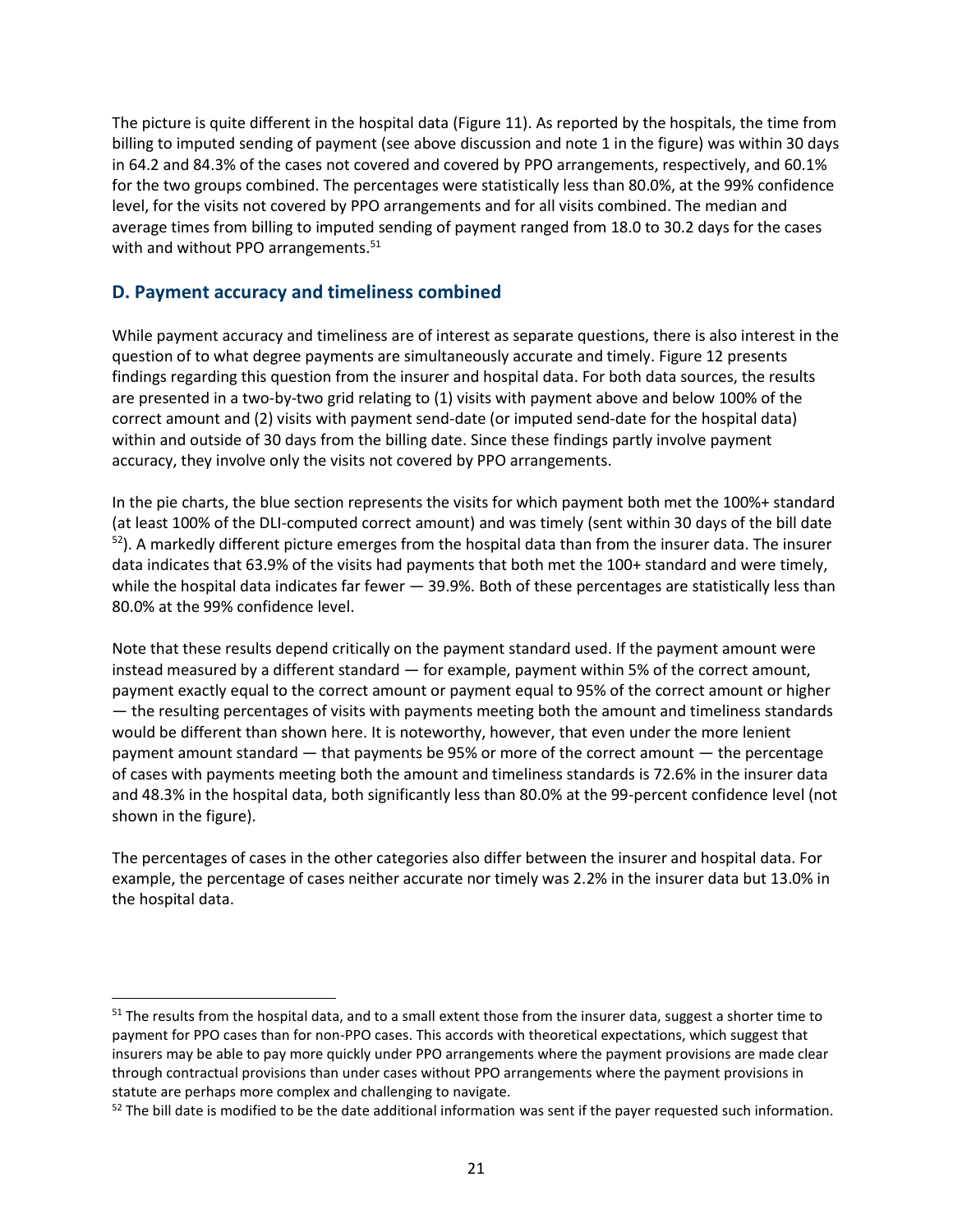#### **Figure 12**

### **Payment timing and accuracy for visits not covered by PPO arrangements: insurer and hospital data [1]**

*Note: The size of each pie section represents the percentage of visits with payment timeliness and accuracy in the range indicated by the section label.*



|                  | Percentage of visits |           |        |                         |              |        |
|------------------|----------------------|-----------|--------|-------------------------|--------------|--------|
|                  | Insurer data         |           |        | Hospital data           |              |        |
|                  |                      |           |        | Time from imputed       |              |        |
|                  | Time from receipt    |           |        | insurer receipt of bill |              |        |
| Actual payment   | of bill to           |           |        | to imputed              |              |        |
| as percentage of | sending of payment   |           |        | sending of payment [2]  |              |        |
| DLI-computed     | More than            | 30 days   |        | More than               | 30 days      |        |
| payment          | 30 days              | or less   | Total  | 30 days                 | or less      | Total  |
| Less than 100%   | 2.2%                 | 28.4%     | 30.7%  | 13.0%                   | 24.3%        | 37.3%  |
| 100% or more     | 5.4%                 | 63.9% [3] | 69.3%  | 22.8%                   | $39.9\%$ [3] | 62.7%  |
| Total            | 7.7%                 | 92.3%     | 100.0% | 35.8%                   | 64.2%        | 100.0% |
| Sample size      |                      | 1,600     |        |                         | 1,256        |        |

- 1. Computed from a sample of Minnesota workers' compensation hospital outpatient visits that occurred from Nov. 4 to Dec. 18, 2019. The Minnesota Department of Labor and Industry collected the data from Minnesota workers' compensation insurers and Non-Critical-Access Hospitals. The insurers and hospitals reported the presence or absence of a PPO arrangement for each visit.
- 2. In the hospital data, the date the insurer received the bill was imputed as two days after the hospital sent the bill if the bill was sent electronically (to allow for transit through clearinghouses), otherwise as three days after the date sent, and the date the insurer sent payment was imputed as three days prior to the date the hospital received it.
- 3. Statistically different from 80.0% at the 99% confidence level.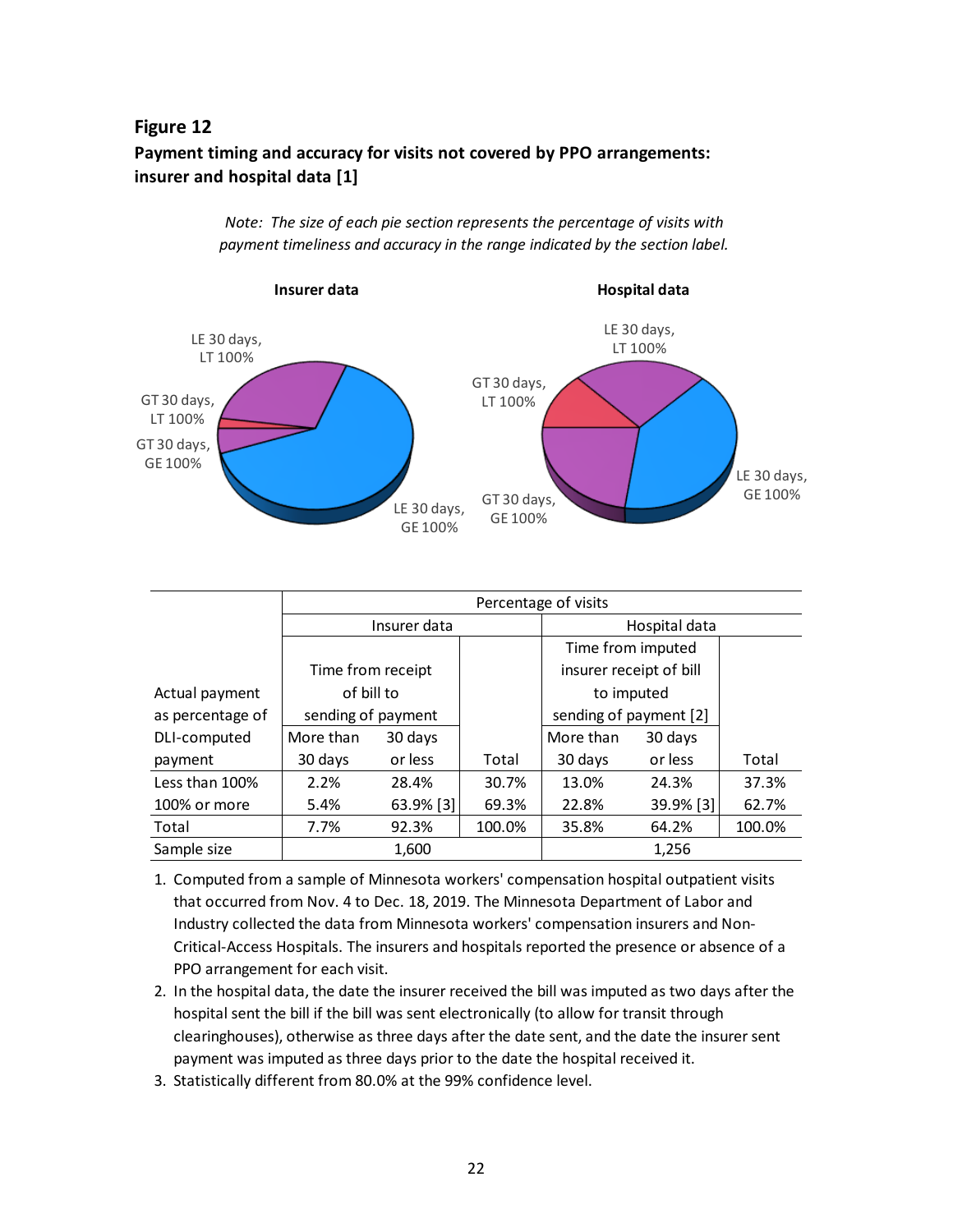# <span id="page-30-0"></span>**VI. Summary and conclusion**

#### **A. Summary**

In compliance with a legislative mandate, this study assessed whether payments under the Minnesota workers' compensation Hospital Outpatient Fee Schedule (HOFS) were accurate and timely. For the study, DLI used data gathered in a special request from insurers and hospitals. DLI assessed payment accuracy by comparing the actual payment to the amount it computed from the data following HOFS provisions. DLI assessed payment timeliness by considering the percentage of payments that were sent within the statutory 30-day limit that applies to workers' compensation medical payments in [general.](https://general.53)<sup>53</sup> A summary of findings appears in Figure 13. The 84% and 90% response rates from the insurers and hospitals bode well for the representativeness of the data.

Both the insurer and hospital data indicate exactly correct payment rates about half the time — 54.7% for the insurer data and 49.1% for the hospital data. Different payment standards were applied to the insurer and hospital data; among these were payment at 95%, 98% and 100% or more of the correct amount. Each of these standards was met more frequently according to the insurer data than according to the hospital data — 69.4% to 78.4% of the time for the insurer data versus 62.6% to 73.5% of the time for the hospital data. All of these percentages, it should be noted, are less than the 80% compliance standard specified in the statute. Total actual payments came to 90.2% of total correct payments in the insurer data and 98.1% in the hospital data.

DLI investigated the reasons for payment errors in random samples of cases from the insurer and hospital data that were under- and over-paid. A large variety of payment errors were found. Significant misunderstanding seems to exist on the part of some insurers regarding the correct application of the HOFS payment provisions.

The insurer and hospital data gave quite different results regarding payment timeliness. The insurer data indicated that 92.4% of payments were sent within the statutorily required 30 days of bill receipt, while the hospital data indicated a much lower 67.3%. The reason for this difference is [unclear.](https://unclear.54) 54 At the time of this report, DLI was in the process of matching cases reported by insurers and hospitals to investigate this discrepancy.

 within 30 days of bill submission). The visits that met both criteria amounted to 63.9% of the total in the Finally, DLI considered payment accuracy and timeliness simultaneously by examining the percentage of visits for which payment was both at least 100% of the DLI-computed correct amount and timely (sent insurance data and 39.9% in the hospital data.

#### **B. Comment**

This analysis found, among other things, differences in results between the insurer and hospital data. In general, the insurer data suggests that payments are more accurate and, especially, more timely than does the hospital data. Which is to be believed? Should we simply split the difference between the two or give more credence to one or the other?

<sup>&</sup>lt;sup>53</sup> In the hospital data, DLI imputed the payment sent-date as three days prior to the payment-received date.

<sup>54</sup> See note 11 in Figure 13.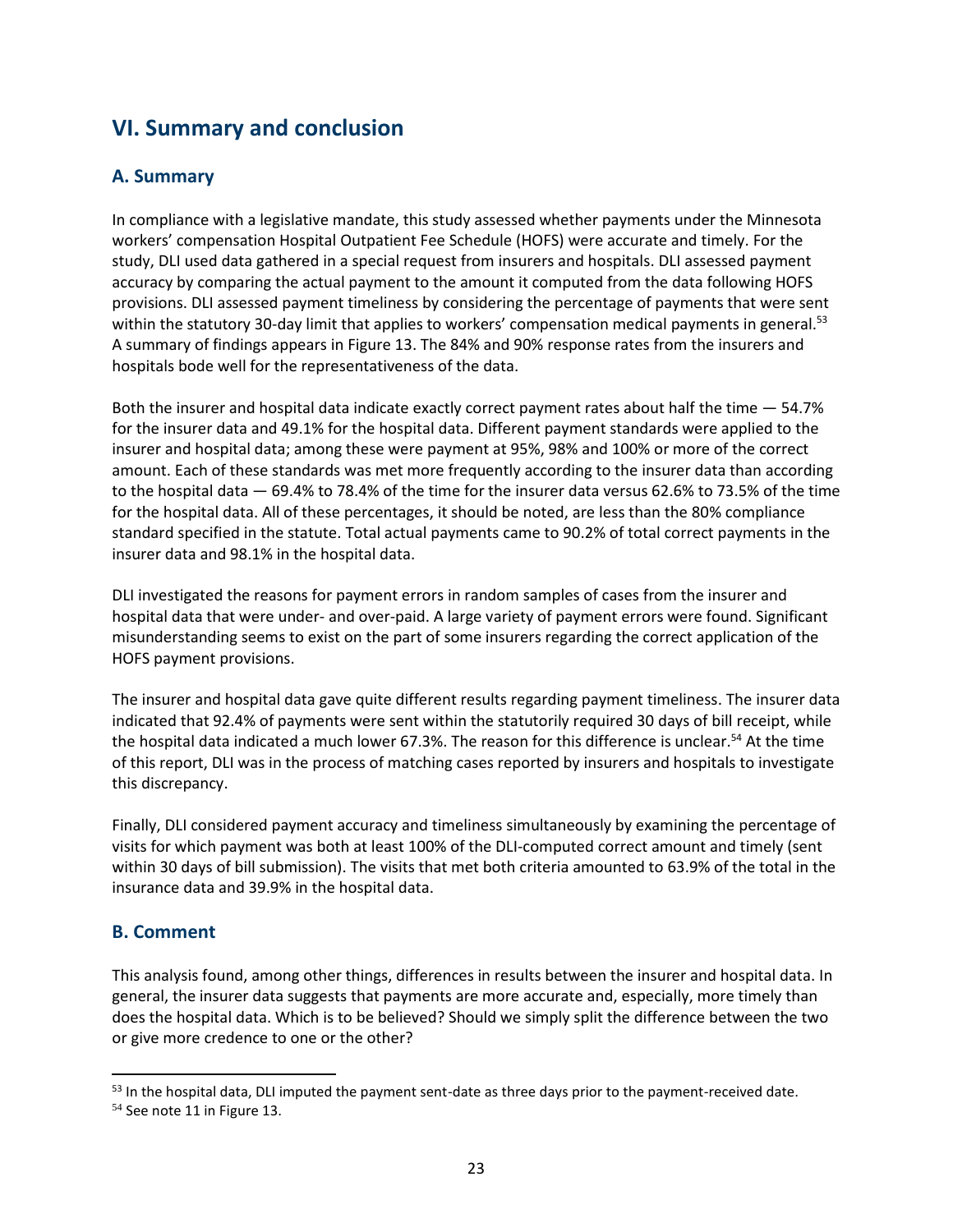#### **Figure 13 Summary of findings regarding payment timeliness and accuracy: insurer and hospital data [1]**

|                                                                                                                    | Insurer    | Hospital |
|--------------------------------------------------------------------------------------------------------------------|------------|----------|
|                                                                                                                    | data $[2]$ | data     |
| Percentage of entities responding [3]                                                                              | 84%        | 90%      |
| Total usable sample visits [4]                                                                                     | 2,150      | 1,515    |
| Sample vists not covered by a PPO adjustment [5]                                                                   | 1,612      | 1,259    |
| Percentage of visits with exactly correct payment [6]                                                              | 54.7%      | 49.1%    |
| Percentage of visits with payment at least 95% of the correct amount [7]                                           | 78.4%      | 73.5%    |
| Percentage of visits with payment at least 98% of the correct amount [8]                                           | 72.1%      | 66.5%    |
| Percentage of visits with payment at least 100% of the correct amount [6]                                          | 69.4%      | 62.6%    |
| Total actual payments as percentage of total correct payments [9]                                                  | 90.2%      | 98.1%    |
| Percentage of visits with bill submitted electronically (on the 837I format) [10]                                  | 71.3%      | 97.1%    |
| Percentage of visits with payment sent within 30 days of billing [11]                                              | 92.4%      | 67.3%    |
| Percentage of visits with payment at least 100% of the correct amount,<br>sent within 30 days of bill receipt [12] | 63.9%      | 39.9%    |

- 1. Computed from a sample of Minnesota workers' compensation hospital outpatient visits that occurred from Nov. 4 to Dec. 18, 2019. The Minnesota Department of Labor and Industry collected the data from Minnesota workers' compensation insurers and Non-Critical-Access Hospitals.
- 2. Includes insurer and self-insurer data.
- 3. From Figure 1.
- 4. From Figure 2. This larger sample was used for analyzing payment timeliness where accuracy was not being considered.
- 5. From Figure 2. This smaller sample was used for analyzing payment accuracy, either by itself or along with payment timeliness.
- 6. From Figures 3 and 4. Both percentages are statistically less than 80.0% at the 99% confidence level.
- 7. From Figures 3 and 4. The insurer percentage is not statistically different from 80.0%; the hospital percentage is, at the 99% confidence level.
- 8. From text, p. 9. Both percentages are statistically less than 80.0% at the 99% confidence level.
- 9. From Figures 3 and 4. The insurer percentage is statistically less than 100.0% at the 99% confidence level; the hospital percent is statistically less than 100.0% at only the 90% confidence level.
- 10. From Figure 9. In the insurer data, 13.5% of the cases were "unsure".
- 11. From Figures 10 and 11. In the hospital data, a bill-received date was imputed as two days after the date sent if sent electronically, and otherwise as three days thereafter, and a payment-sent date was imputed as three days prior to the date payment was received. Both percentages are statistically different from 80.0% at the 99% confidence level.
- 12. From Figure 12. In the hospital data, a bill-received date was imputed as two days after the date sent if sent electronically, and otherwise as three days thereafter, and a payment-sent date was imputed as three days prior to the date payment was received. Both percentages are statistically less than 80.0% at the 99% confidence level.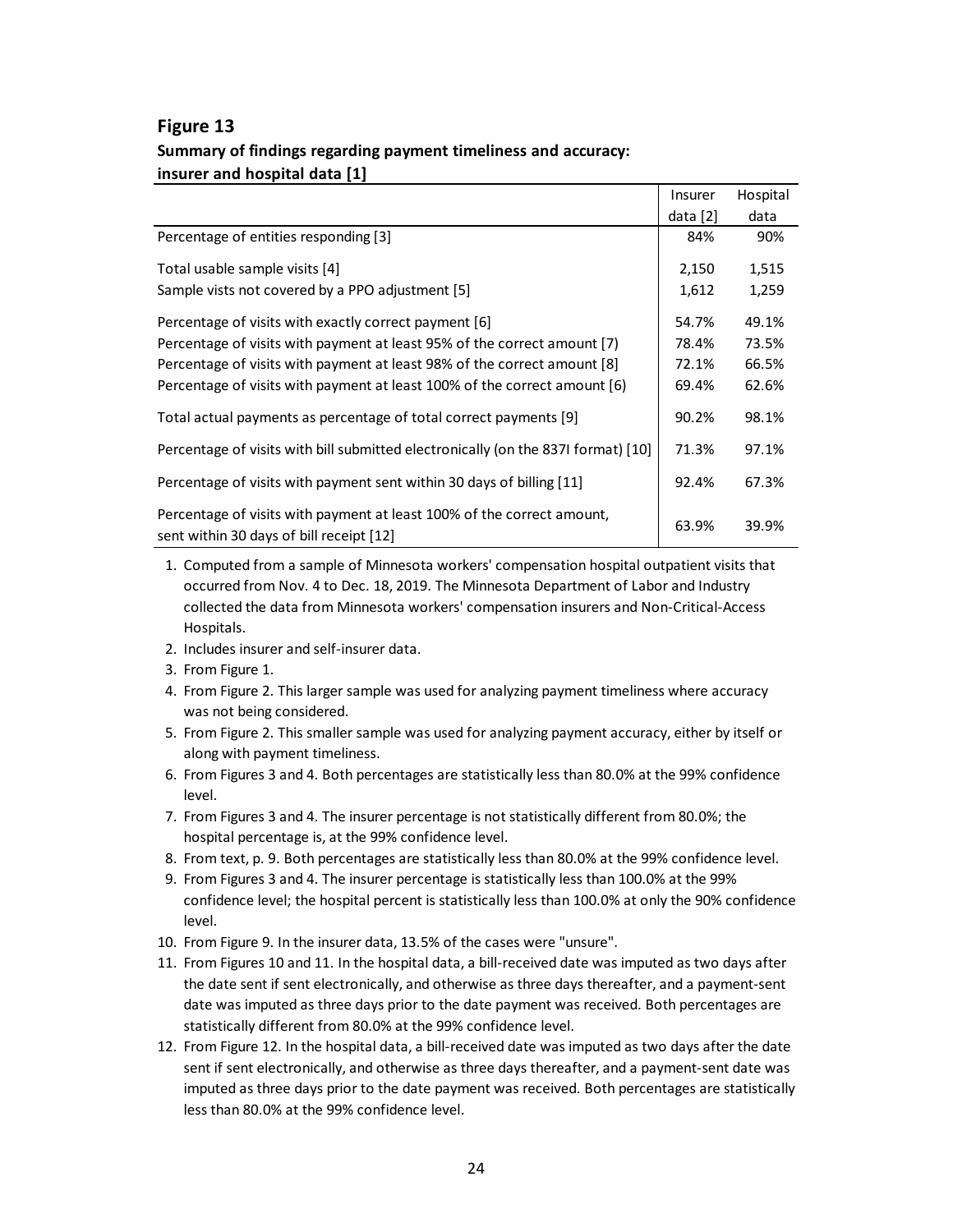<span id="page-32-0"></span> representative sample from insurers (even if not all hospitals are in the sample, which is the case). By tend to be the ones that have the motivation and data-system capability to comply with major data One line of reasoning suggests that it may make sense to give more credibility to the hospital data. This line of reasoning applies because the response rate for the insurers is less than 100% - 84% in particular. Sampling the hospitals is an indirect way of sampling insurers. Specifically, any insurer (or self-insurer) has a chance of showing up in the hospital data in direct proportion to its number of workers' compensation outpatient cases. In other words, sampling the hospitals is a way of drawing a contrast, with the insurer sample, there may be differences between the reporting and non-reporting insurers that are unknown but nonetheless there. It could be that insurers that are proactive about learning new payment provisions such as those in HOFS and setting up systems to implement them also requests such as the one for this study. But although this conjecture seems plausible, it should be borne in mind that while the overall insurer response rate was 84%, the reporting entities, as indicated earlier, accounted for 98% of total benefits paid by insurers and 91% of benefits paid by self-insurers. So there does not seem to be a great deal of room for improving on the representativeness of the insurer sample by going to the hospital sample.

 This leaves us, for the most part, simply in a position of not knowing why the different results arose from the two samples. As previously indicated, DLI, at the time of publication of this report, was in the process of matching cases from the insurer and hospital samples to determine what portion of the difference in findings arose from different reporting on the same cases and what portion arose from different cases in the two samples.

#### **C. Conclusion**

Whatever may be the reasons for the different findings from the insurer and hospital data, and whichever one of the two may be closer to correct, it remains that against the statutory 80% standard in the study mandate, this study found that payments were not accurate and timely. In particular, the insurer data indicated that payments met the 100%+ standard (at least 100 percent of the correct amount) and the timeliness standard (payment sent within 30 days of bill receipt) in 63.9% of cases, while the hospital data indicated 39.9% (both statistically less than 80%).

As provided in the statutory report mandate, it is up to the WCAC to consider possible statutory changes in light of these findings. For its part, DLI is considering possible statutory clarifications and enhanced guidance to insurers and hospitals in view of the findings regarding sources of payment errors. DLI is also planning to reach out to insurers with revealed payment errors to assist them in their understanding of HOFS payment provisions.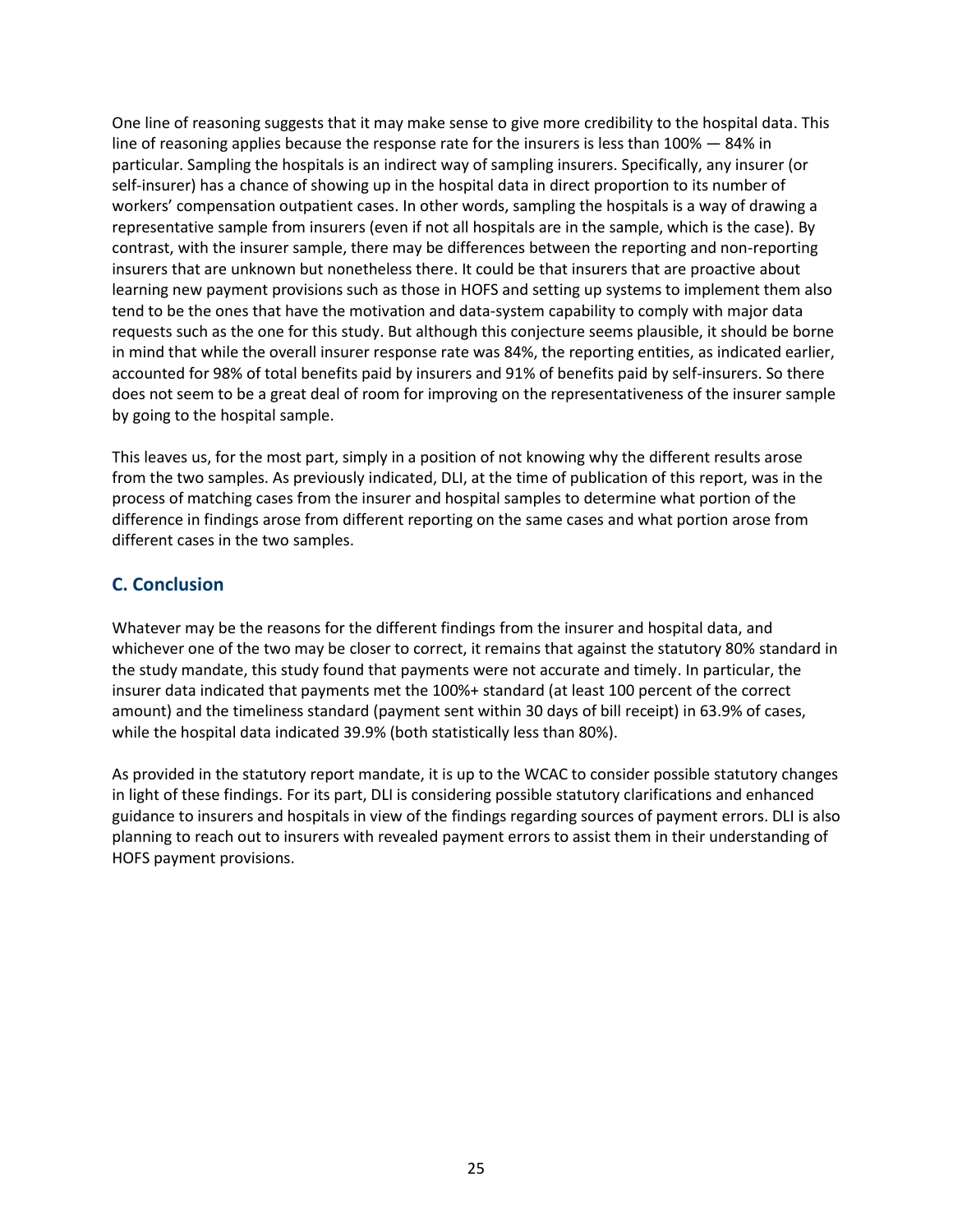# **Appendix A**

#### **Elements in data request**

<span id="page-33-0"></span>The following is a list of data elements requested for insurers and hospitals. Depending on the preferences of the responsible entities, data might have been reported by the insurers or hospitals themselves or a by second party such as a parent group or bill reviewer.

|                                                                                | Asked of   | Asked of  |
|--------------------------------------------------------------------------------|------------|-----------|
|                                                                                | reporters  | reporters |
|                                                                                | of insurer | of ASC    |
| Data element                                                                   | data       | data      |
| Summary data (reported separately for each insurer or ASC for which            |            |           |
| the reporting entity had reporting responsibility)                             |            |           |
|                                                                                |            |           |
| 1. Name of insurer or ASC for which reporting                                  | X          | X         |
| 2. Type of insurer (individual, group, or self)                                | Χ          |           |
| 3. ASC city                                                                    |            | X         |
| 4. Relationship of submitting entity to insurer or ASC                         | x          | Χ         |
| 5. List of insurer group members                                               | х          |           |
| 6. Reporting for this insurer or ASC via this submission?                      | x          | X         |
| 7. Total number of HOFS-covered visits during report period, with PPO          | x          | X         |
| adjustment                                                                     |            |           |
| 8. Total number of HOFS-covered visits during report period, without PPO       | Χ          | x         |
| adjustment                                                                     |            |           |
| 9. Reporting on all visits or sample for insurer or ASC?                       | X          | X         |
| 10. Sample date window for visits with PPO (computed by report<br>spreadsheet) | Χ          | X         |
| 11. Sample date window for visits without PPO (computed by report              | x          | X         |
| 12. Number of sample visits with PPO (during sample date window)               | x          | X         |
| 13. Number of sample visits without PPO (during sample date window)            | X          | X         |
| 14. Number of visits during report period with neither payment nor full        | X          | X         |
| denial as of data submission                                                   |            |           |
|                                                                                |            |           |
| Visit-level data (reported for HOFS-covered visits with and without PPO        |            |           |
| arrangements)                                                                  |            |           |
|                                                                                |            | X         |
| 1. Insurer name<br>2. ASC name                                                 |            |           |
|                                                                                | X          |           |
| 3. ASC city                                                                    | x<br>Χ     | Χ         |
| 4. Patient control number (PCN) [1]                                            |            |           |
| 5. Date of service                                                             | X          | Χ         |

(table continued on next page)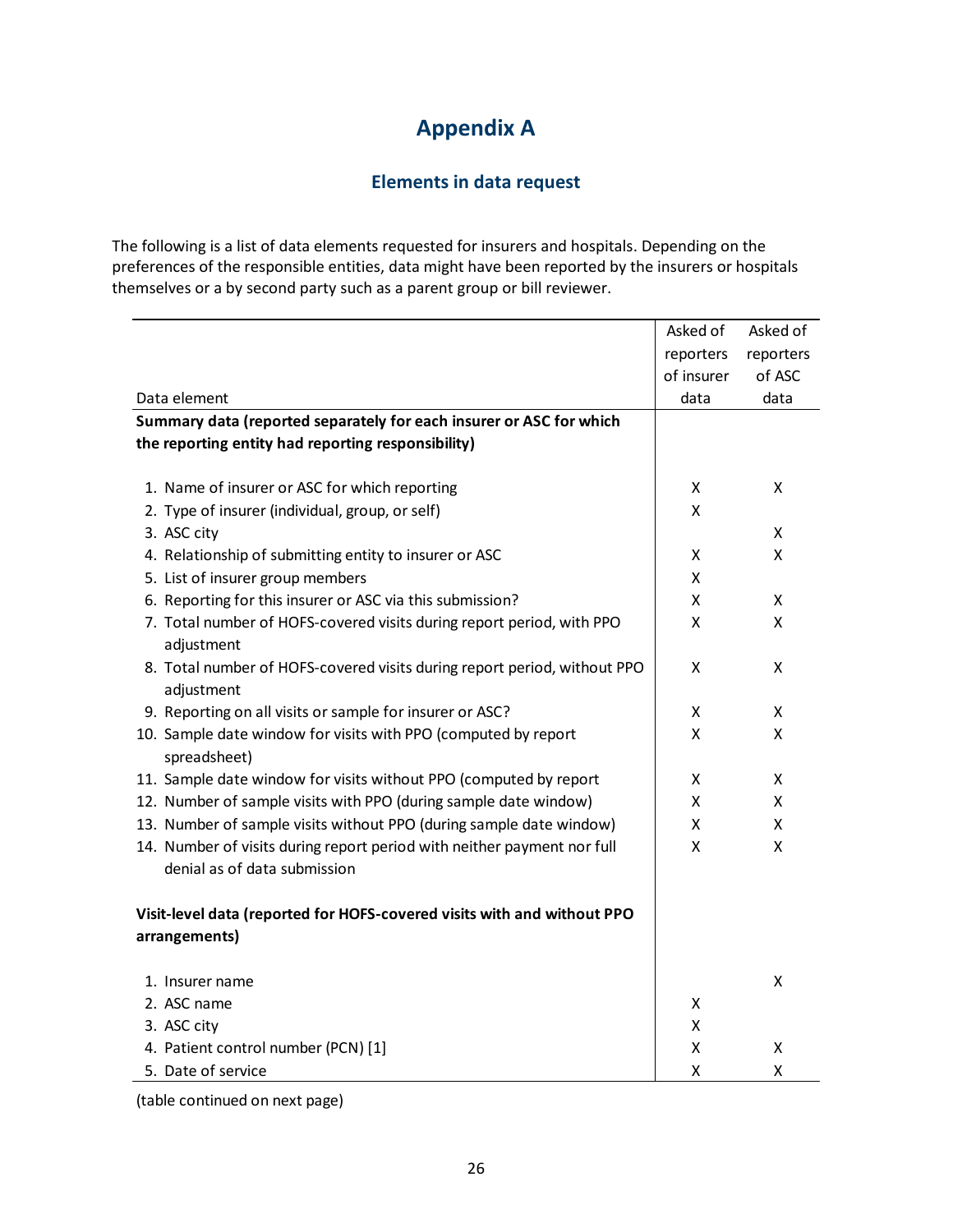|                                                                               | Asked of   | Asked of  |
|-------------------------------------------------------------------------------|------------|-----------|
|                                                                               | reporters  | reporters |
|                                                                               | of insurer | of ASC    |
| Data element                                                                  | data       | data      |
| 6. Was initial bill, as received by insurer or its representative, or sent by | X          | X         |
| ASC or its representative, submitted on the 837 professional standard         |            |           |
| electronic transaction?                                                       |            |           |
| 7. Date insurer/ASC or its representative received/sent initial bill          | X          | X         |
| 8. Date insurer/ASC or its representative received/sent complete bill         | X          | X         |
| information (including any received/sent in response to request after         |            |           |
| initial bill was received/sent)                                               |            |           |
| 9. Total charges for visit                                                    | X          | X         |
| 10. Total payments to date for visit                                          | X          | X         |
| 11. Date insurer/ASC or its representative issued/received initial payment    | X          | X         |
| (full or partial)                                                             |            |           |
| 12. Did ASC or its representative submit to insurer or its representative a   | X          | X         |
| request for reconsideration under Minn. Stat. § 176.1365, subd. 3?            |            |           |
| 13. Was a dispute over any services in the visit filed with DLI or OAH?       | X          | X         |
| Service-level data (reported for visits without PPO arrangements only)        |            |           |
| 1. HCPCS code billed ("HCPCS" = Healthcare Common Procedure Coding            | X          | X         |
| System)                                                                       |            |           |
| 2. HCPCS code paid                                                            | X          | X         |
| 3. Is the service a drug delivered by infusion or injection?                  | X          | X         |
| 4. Units of service billed                                                    | X          | X         |
| 5. Units of service paid                                                      | X          | X         |
|                                                                               |            |           |
| 6. Amount charged for service                                                 | X          | X         |
| 7. Amount paid for service                                                    | X          | X         |
| 8. Was service denied on the basis of primary liability, causation, or        | X          | Χ         |
| reasonableness and necessity?                                                 |            |           |

1. The Patient Control Number identifies the patient visit, not the patient.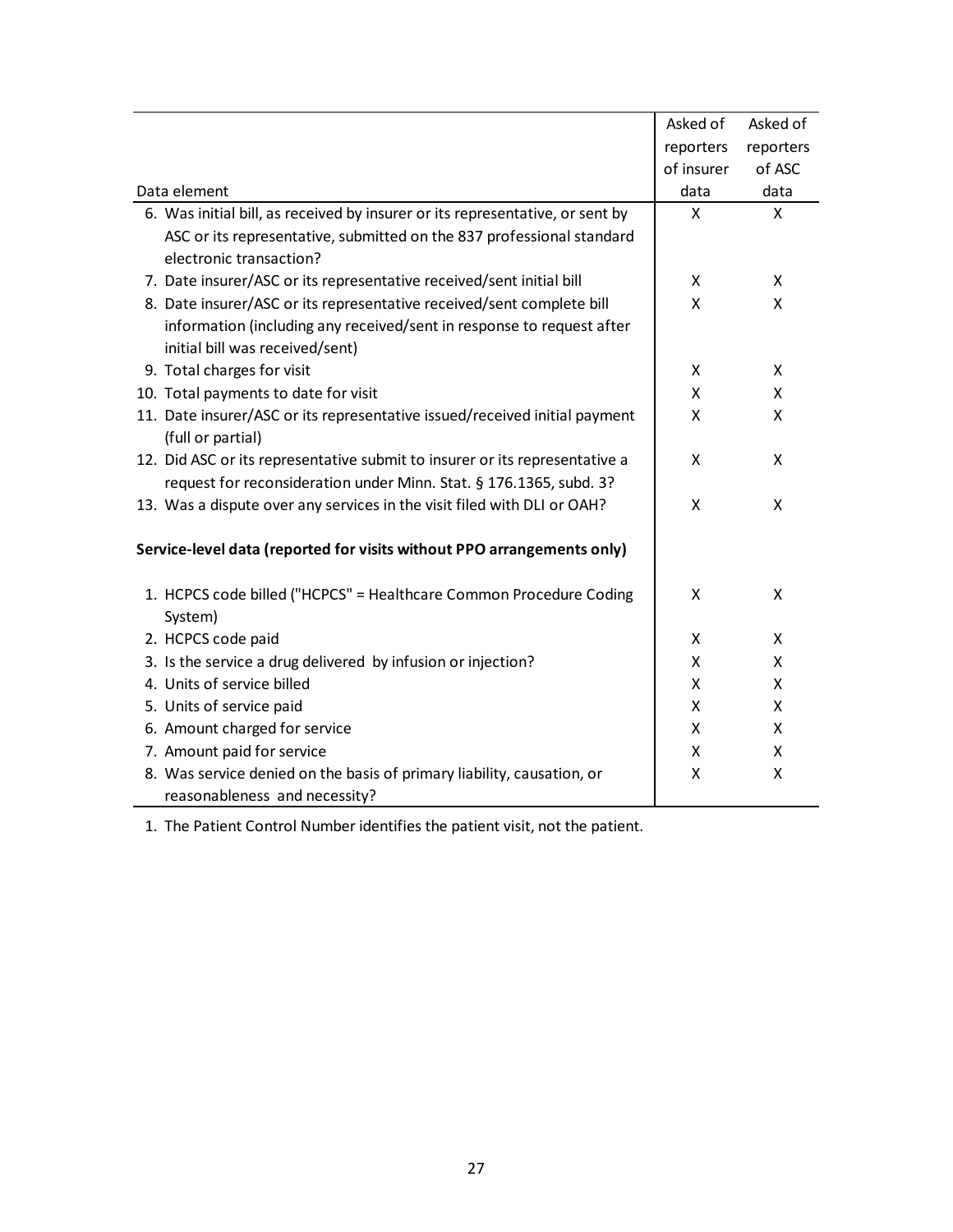# **Appendix B**

#### **Commissioner request letters**

<span id="page-35-0"></span> report: Jan. 15, 2021. The following is the original data request from the DLI commissioner to insurers and their representatives (e.g., third-party administrators). The letter also includes a simultaneous request for data for another report — on payment accuracy and timelines under the Minnesota workers' compensation Ambulatory Surgical Center Payment System — due on the same date as the HOFS

### **, DEPARTMENT** OF **LABOR AND** INDUSTRY

February 3, 2020

I am writing to ask you, as a Minnesota workers' compensation insurer, to participate in two data requests. Our agency needs your help to produce two legislatively mandated reports.

 Oct. 1, 2018. The Minnesota Legislature has tasked our agency with producing reports evaluating these The reports concern the Hospital Outpatient Fee Schedule (HOFS) and the Ambulatory Surgical Center Payment System (ASCPS), both of which took effect in Minnesota's worker's compensation system on new systems, specifically with respect to timeliness and accuracy of payment.

 The data requests pertain to individual claims paid under HOFS and ASCPS. They include those items necessary for assessing payment timeliness and accuracy, such as billing and payment dates, service codes, and payment amounts. Similar data requests will also go to Minnesota non-critical-access hospitals and ambulatory surgical centers.

To help you better report the data to us, we are:

- collecting only the data items necessary for the analysis;
- limiting the sample size;
- providing 837/835/277 references where applicable;
- structuring the Excel report file to allow you to copy in data from a computer-generated file;
- including a feature in the report file to alert you to instances of invalid or inconsistent data;
- providing online training videos; and
- allowing a six-month window for you to compile and submit your data.

### **Data request**

 Further details, instructions, reporting templates, instructional videos, and other information to help you get started and complete this data request is at [http://dli.mn.gov/about-department/news-and](http://dli.mn.gov/about-department/news-and-media/data-request-insurers-and-self-insurers)[media/data-request-insurers-and-self-insurers.](http://dli.mn.gov/about-department/news-and-media/data-request-insurers-and-self-insurers)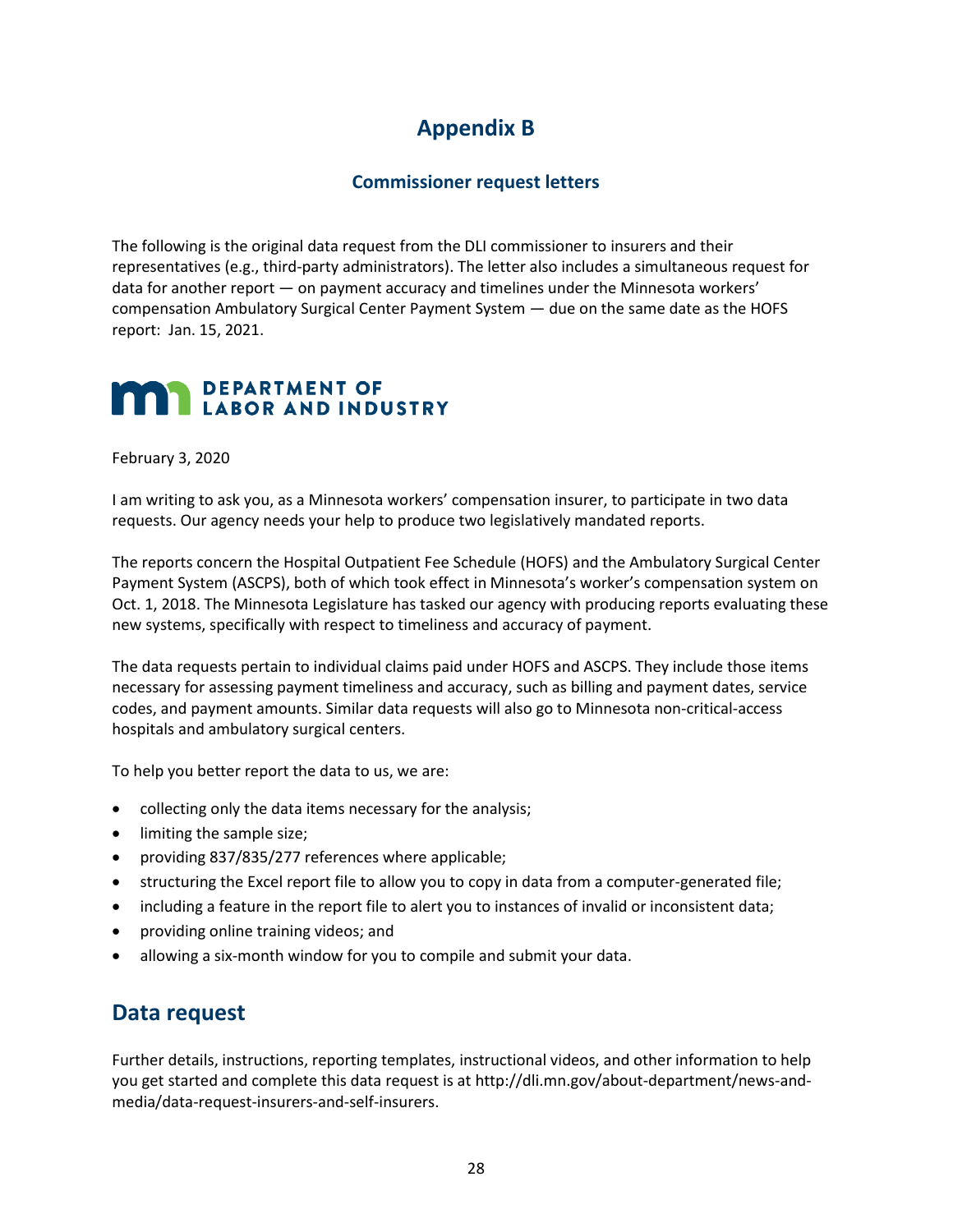Please complete the request by July 31, 2020, and transmit your data to DLI via the designated secure website.

All data will be de-identified in the published report.

## **Questions?**

 Questions can be directed to David Berry, principal investigator, at [david.berry@state.mn.us](mailto:david.berry@state.mn.us) or 651-284- 5208, or Brian Zaidman, co-investigator, at [brian.zaidman@state.mn.us](mailto:brian.zaidman@state.mn.us) or 651-284-5568.

I encourage your full participation in this joint effort to comply with the legislative mandate. I look forward to publicly acknowledging those insurers who have assisted our agency by supplying the requested data.

Thank you.

Sincerely, Nancy Leppink Commissioner

\*\*\*

The following is the original data request from the commissioner to hospitals.

# **1** DEPARTMENT OF LABOR AND INDUSTRY

#### February 3, 2020

I am writing to ask you, as a Minnesota non-critical-access hospital, to participate in a data request. Our agency needs your help to produce a legislatively mandated report.

 compensation system on Oct. 1, 2018. The Minnesota Legislature has tasked our agency with producing As you know, the Hospital Outpatient Fee Schedule (HOFS) took effect in Minnesota's workers' a report that evaluates this new system, specifically "analyzing the percentage of claims with a service in the HOFS that were paid timely and the percentage of claims paid accurately."

 payment amounts. A similar data request is also going to Minnesota workers' compensation insurers. The data request pertains to individual claims paid under HOFS. It includes those items necessary for assessing payment timeliness and accuracy, such as billing and payment dates, service codes and

To help you better report the data to us, we are:

- collecting only the data items necessary for the analysis;
- limiting the sample size;
- providing 837/835/277 references where applicable;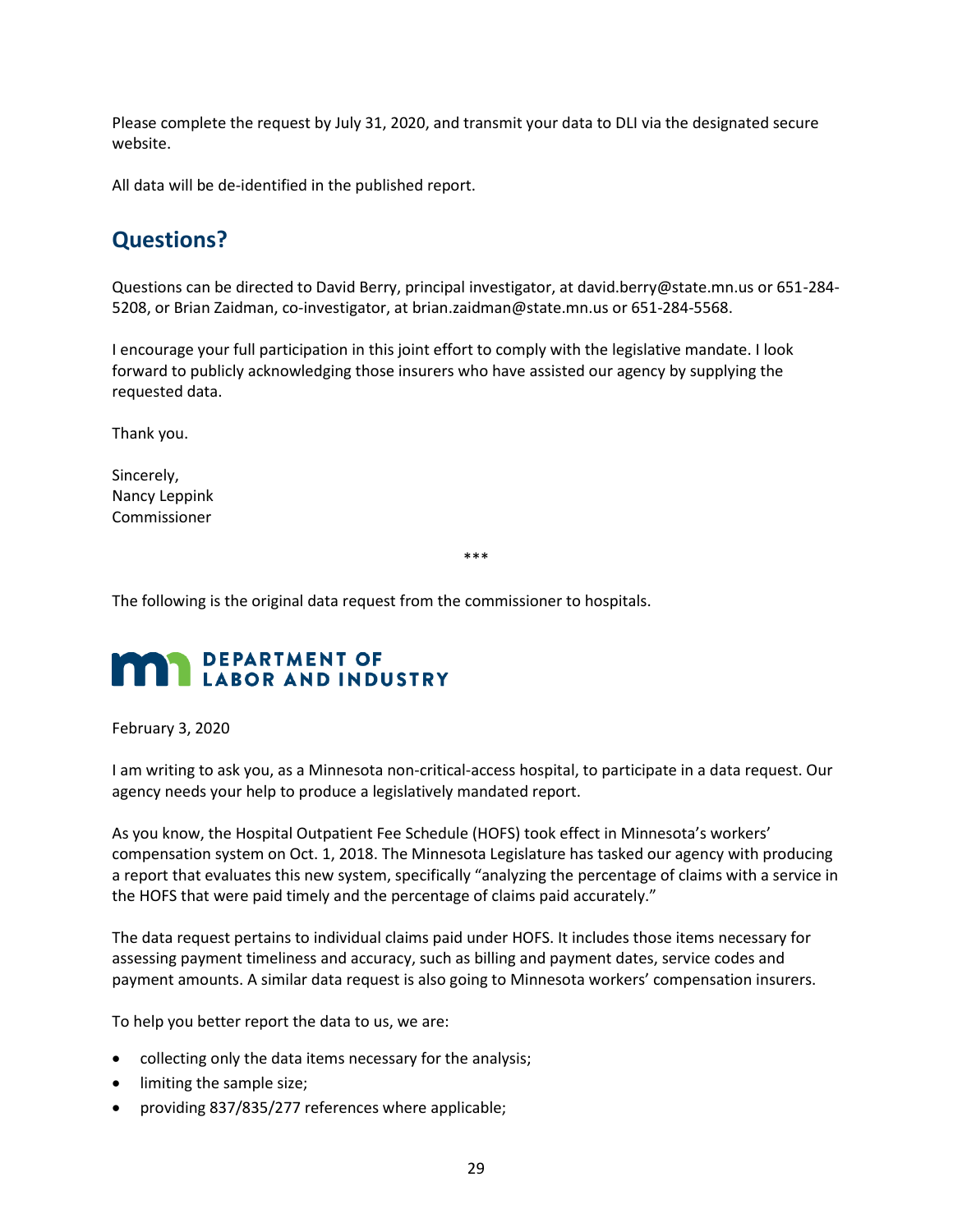- structuring the Excel report file to allow you to copy in data from a computer-generated file;
- including a feature in the report file to alert you to instances of invalid or inconsistent data;
- providing online training videos; and
- allowing a six-month window for you to compile and submit your data.

### **Data request**

 Further details, instructions, reporting templates, instructional videos, and other information to help you get started and complete this data request is at [http://dli.mn.gov/about-department/news-and](http://dli.mn.gov/about-department/news-and-media/data-request-hospitals)[media/data-request-hospitals.](http://dli.mn.gov/about-department/news-and-media/data-request-hospitals)

 Please complete the request by July 31, 2020, and transmit your data to DLI via the designated secure website. All data will be de-identified in the published report.

# **Questions?**

 Questions can be directed to David Berry, principal investigator, at [david.berry@state.mn.us](mailto:david.berry@state.mn.us) or 651-284- 5208, or Brian Zaidman, co-investigator, at [brian.zaidman@state.mn.us](mailto:brian.zaidman@state.mn.us) or 651-284-5568.

 forward to publicly acknowledging those hospitals who have assisted our agency by supplying the I encourage your full participation in this joint effort to comply with the legislative mandate. I look requested data.

Thank you.

Sincerely, Nancy Leppink Commissioner

\*\*\*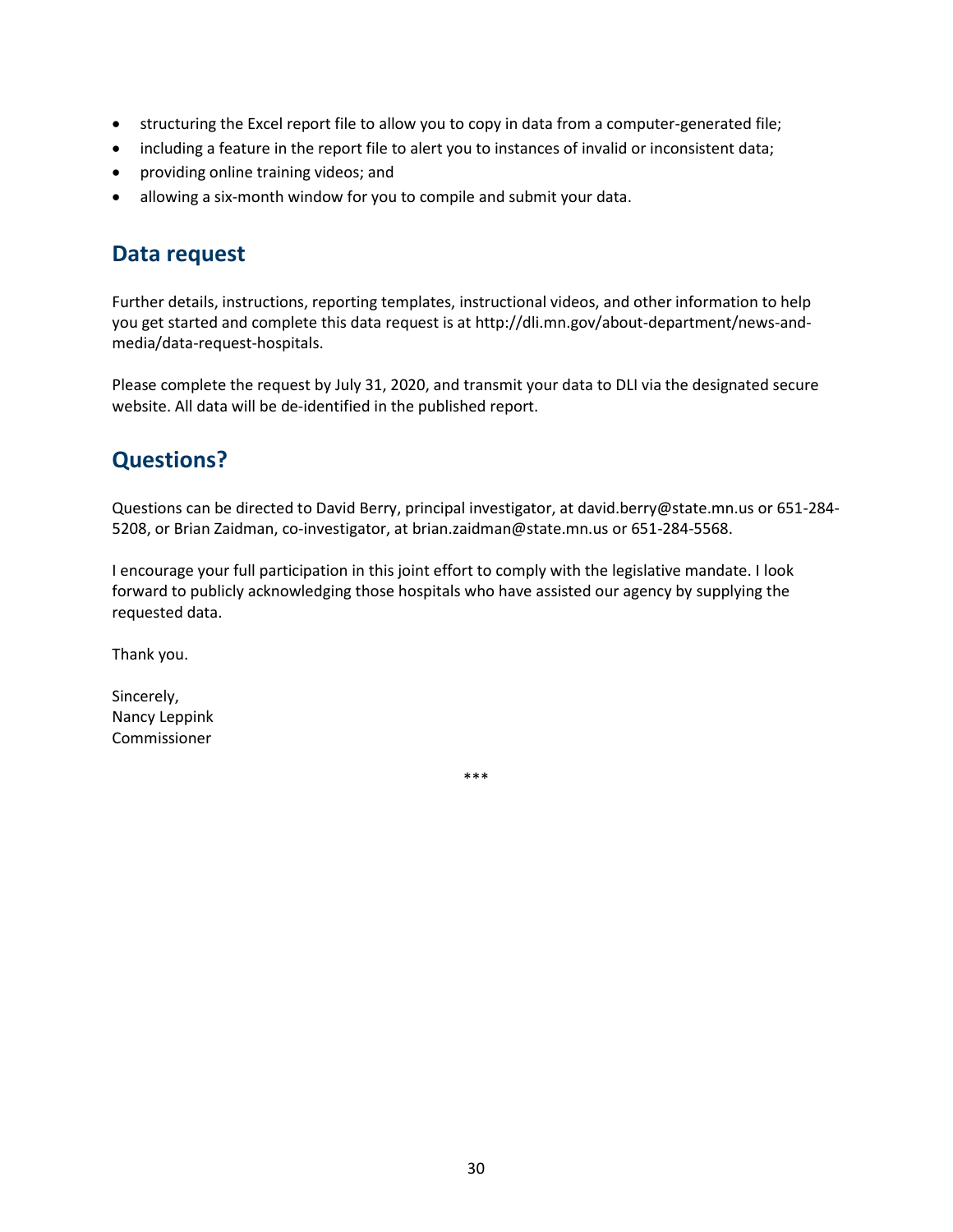The following overdue notice was sent from the commissioner via GovDelivery on Aug. 4, 2020, to those insurers and representatives (e.g., third-party administrators) that had not yet supplied data for the HOFS and ASCPS reports.

## **)** DEPARTMENT OF LABOR AND INDUSTRY

August 4, 2020

Greetings,

I am writing to urge you to complete two data requests from the Minnesota Department of Labor and Industry that are now overdue from your company.

 under the Hospital Outpatient Fee Schedule and the Ambulatory Surgical Center Payment System in Six months ago I invited your participation in these data requests to enable DLI to comply with a legislative mandate to produce two reports. The reports are to analyze payment accuracy and timeliness Minnesota workers' compensation. The data requests and report forms are a[t http://dli.mn.gov/about](http://dli.mn.gov/about-department/news-and-media/data-request-insurers-and-self-insurers)[department/news-and-media/data-request-insurers-and-self-insurers.](http://dli.mn.gov/about-department/news-and-media/data-request-insurers-and-self-insurers)

 In mandating the reports, the Legislature acted on its expectation that the two new payment systems, successful operation was of concern to the insurance industry. The Legislature expects that information which took effect Oct. 1, 2018, would operate as specified in statute, and on its knowledge that their in the reports will inform workers' compensation policy, and therefore regards it as important for DLI to hear from as many entities in your industry as possible in producing the reports.

 I urge you to join other members of your industry in supplying data for these reports, to make them – and the policy that flows out of them – reflective of your experience and not just that of others.

The deadline for supplying the data was Jul. 31. However, I understand that work assignments and priorities may have changed because of the pandemic. Therefore, I am allowing some extra time for you to prepare your data. I am establishing a final deadline of Aug. 31 for submitting data to DLI.

We need to hear from your company even if you don't have data that meets the collection criteria. We need the data in a timely manner as we work to prepare the reports. After Aug. 31, we will be indicating on the DLI website those insurers and self-insurers that have provided us with the requested data and those for which data is missing. This information will also be included in the reports to the Legislature as it is important for the Legislature to understand the data upon which the reports are based.

I hope to be able to include your company in the list of those that have supplied data to support the report findings. Thank you in advance for your efforts in providing DLI with this data.

Kind regards,

Nancy Leppink Commissioner

\*\*\*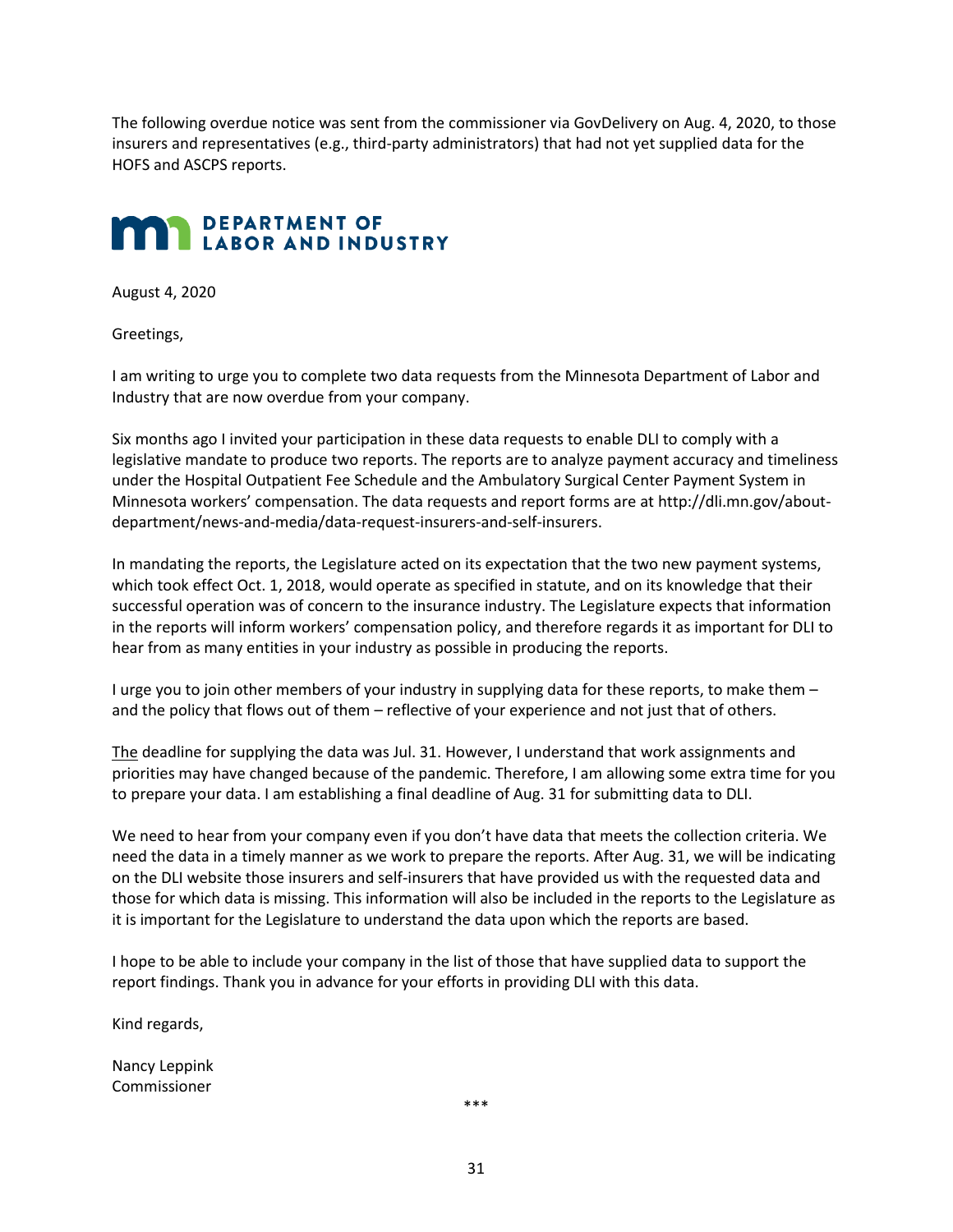The following overdue notice was sent from the DLI commissioner via GovDelivery on Aug. 4, 2020 to those Non-Critical-Access Hospitals that had not yet supplied data for the HOFS report.

## **)** DEPARTMENT OF LABOR AND INDUSTRY

August 4, 2020

Greetings,

I am writing to urge you to complete a data request from the Minnesota Department of Labor and Industry that is now overdue from your hospital.

Six months ago I invited your participation in this data request to enable DLI to comply with a legislative mandate to produce a report analyzing payment accuracy and timeliness under the Hospital Outpatient Fee Schedule in Minnesota workers' compensation. The data request and report form are at [http://dli.mn.gov/about-department/news-and-media/data-request-hospitals.](http://dli.mn.gov/about-department/news-and-media/data-request-hospitals)

In mandating the report, the Legislature acted on its expectation that the new payment system, which took effect Oct. 1, 2018, would operate as specified in statute, and on its knowledge that its successful operation was of concern to the hospital industry. The Legislature expects that information in the report will inform workers' compensation policy, and therefore regards it as important for DLI to hear from as many hospitals as possible in producing the report.

 I urge you to join other hospitals in supplying data for this report, to make it – and the policy that flows out of it – reflective of your experience and not just that of other hospitals.

The deadline for supplying the data was Jul. 31. However, I understand that work assignments and priorities may have changed because of the pandemic. Therefore, I am allowing some extra time for you to prepare your data. I am establishing a final deadline of Aug. 31 for submitting data to DLI.

 for the Legislature to understand the data upon which the report is based. We need to hear from your hospital even if you don't have data that meets the collection criteria. We need the data in a timely manner as we work to prepare the report. After Aug. 31, we will be indicating on the DLI website those hospitals that have provided us with the requested data and those for which data is missing. This information will also be included in the report to the Legislature as it is important

I hope to be able to include your hospital in the list of those that have supplied data to support the report findings. Thank you in advance for your efforts in providing DLI with this data.

Kind regards,

Nancy Leppink Commissioner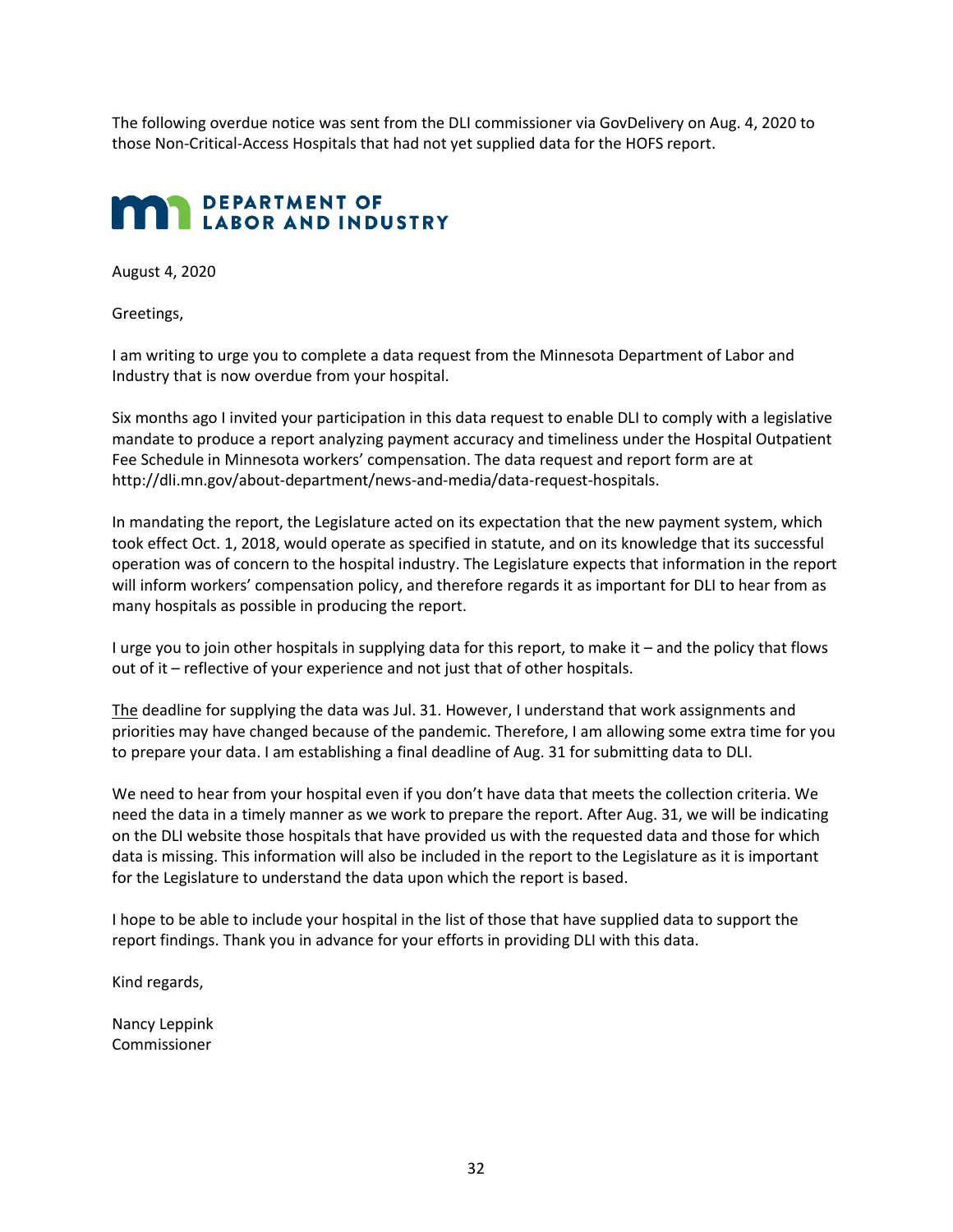# **Appendix C**

### **Insurers and Non-Critical Access Hospitals that did and did not supply data**

#### <span id="page-40-0"></span> **Insurers, self-insurers, and Non-Critical-Access Hospitals that supplied data for the study**

The following Minnesota workers' compensation insurers, self-insurers and Non-Critical-Access Hospitals supplied data for this study. DLI heartily thanks these entities for their demonstrated commitment to data-driven public policy.

#### **Insurers that supplied data**

Accident Fund General Insurance Company Accident Fund Insurance Co Of America Accident Fund National Insurance Company Ace American Ins Co Ace Fire Underwriters Ins Ace Property & Cas Ins Co Acig Insurance Company Acuity A Mutual Insurance Company Addison Ins Co Aig Property Casualty Company Allmerica Financial Benefit Allstate Insurance Co Amco Ins Co Amer Cas Co Amer Compensation Ins Co Amer Fire & Cas Co Amer Guarantee & Liab Ins Amer Home Assurance Co Amer Policyholders Liq Tr Amer States Ins Co Amer Zurich Ins Co American Alternative Ins American Economy Insurance Co American Family Mutual Ins Co American Insurance Company American Interstate Insurance Company American Select Insurance Company Amerisure Insurance Company Amerisure Mutual Ins Co Amerisure Partners Insurance Company Amguard Insurance Company Arch Insurance Company Argonaut Ins Co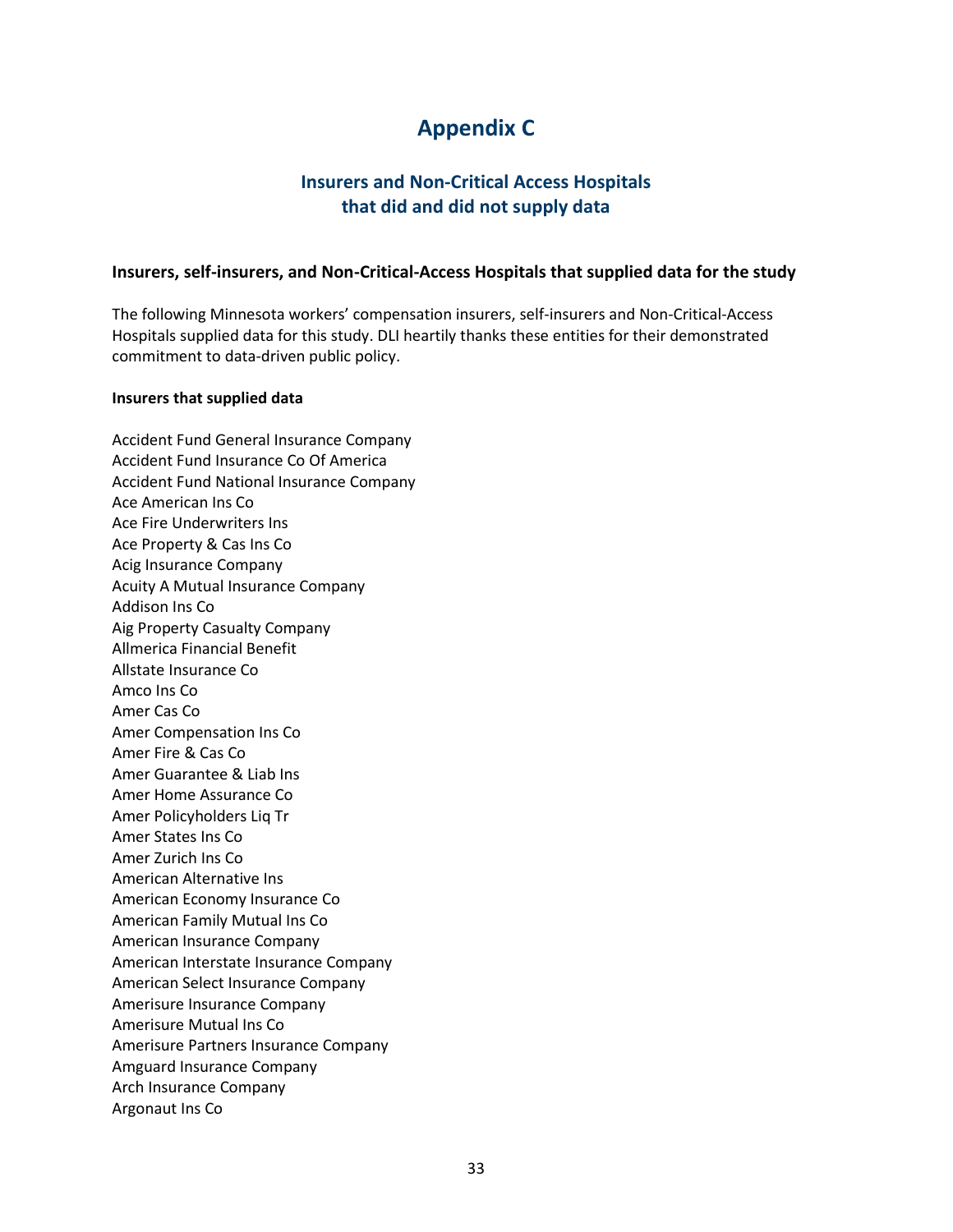Arrowood Indemnity Company Associated Indemnity Co Assurance Co Of America Atlantic Specialty Ins Co C/O Onebeacon Ins Group Auto Owners Ins Co Bankers Standard Ins Co Berkley National Insurance Company Berkley Regional Ins Co Berkshire Hathaway Homestate Ins Company Bitco General Insurance Corporation Bitco National Insurance Company Bloomington Compensation Insurance Company Brotherhood Mutual Insurance Company Carolina Casualty Ins Co Century Indemnity Co Charter Oak Fire Ins Co Cherokee Insurance Company Chubb Indemnity Ins Co Church Mutual Ins Co Cincinnati Casualty Co Cincinnati Indemnity Co Cincinnati Ins Co Citizens Insurance Company Of America Commerce & Industry Ins Co Continental Cas Co Continental Indemnity Company Continental Ins Co Continental Western Insurance Company Crum & Forster Indemnity Company Dakota Truck Underwriters Depositors Insurance Company Diamond Insurance Company Discover Property & Cas Ins Co Eastguard Insurance Company Electric Ins Co Emcasco Ins Co Employers Assurance Company Employers Compensation Insurance Company Employers Ins Co Wausau Employers Mutual Cas Co Employers Preferred Insurance Company Everest National Ins Co Farm Bureau Property & Casualty Insurance Co Farmers Ins Exchange Farmington Cas Co Farmland Mutual Insurance Co Federal Ins Co Federated Mutual Ins Co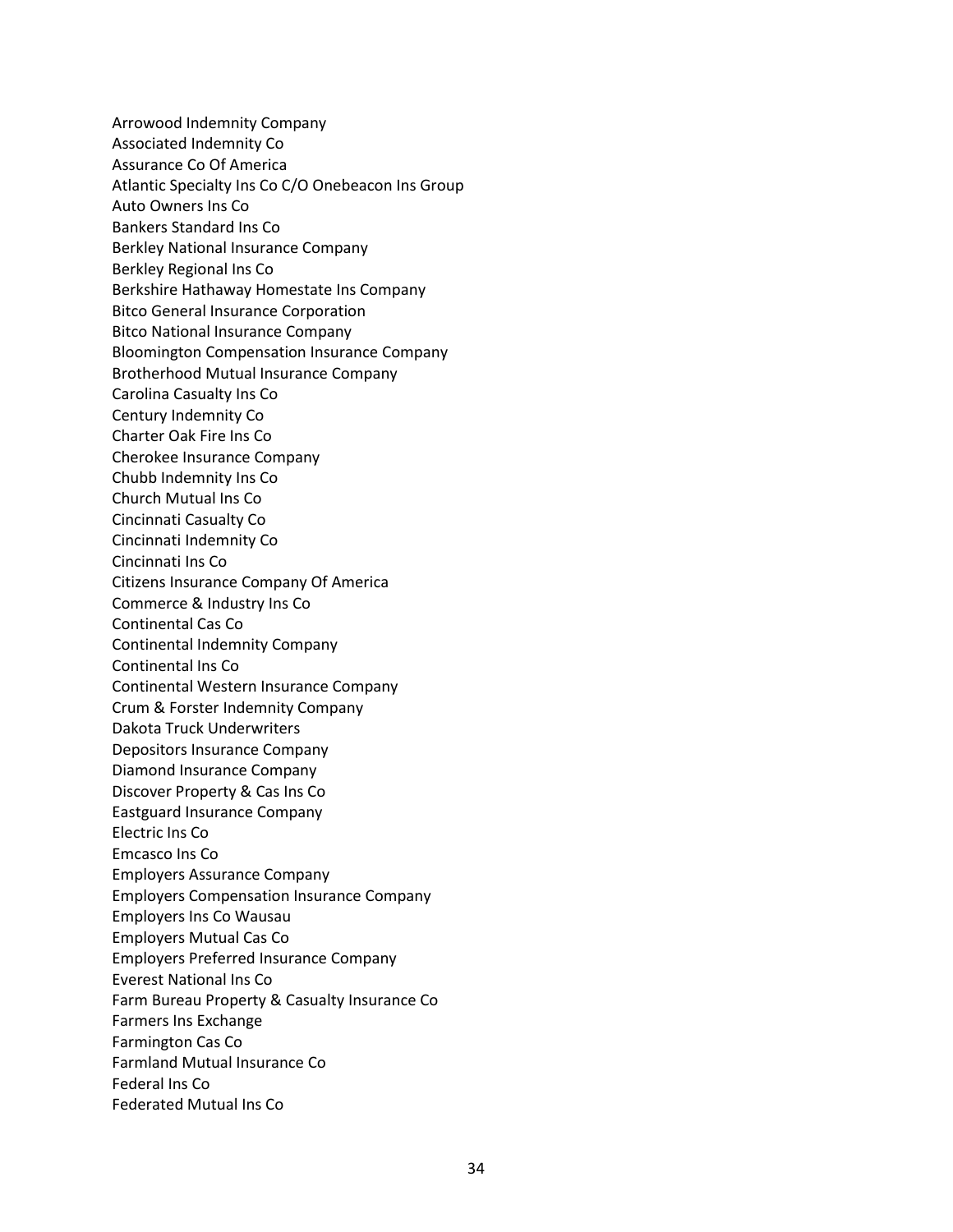Federated Rural Elec Ins Federated Service Ins Co Fidelity & Deposit Of Md Fidelity & Guaranty Ins Fidelity & Guaranty Und Firemans Fund Ins Co Firemens Insurance Company Of Washington Dc First Dakota Indemnity Company First Liberty Ins Corp First Nonprofit Insurance Co Firstcomp Insurance Company Florists Mutual Ins Co Foremost Insurance Company Forest Products Ins Exch General Cas Co Of Wi General Casualty Insurance Company General Insurance Company Of America Granite State Ins Co Great American Alliance Ins Co Great American Assurance Co Great American Ins Co New York Great American Insurance Company Great Divide Insurance Company Great West Cas Co Greenwich Insurance Company Grinnell Mutl Reins Co Guideone Mutual Ins Co Hanover American Insurance Company (The) Hanover Ins Group Harleysville Insurance Co Harleysville Lake States Ins Co Harleysville Preferred Insurance Company Harleysville Worcester Insurance Company Hartford Accident & Indemnity Co Hartford Casualty Ins Co Hartford Fire Ins Co Hartford Ins Co Of The Midwest Hartford Underwriters Insurance Co Hawkeye-Security Ins Co Hdi Global Insurance Company Healthcare Ins Reciprocal Highlands Ins Co Illinois Casualty Company Illinois Natl Ins Co Indemnity Ins Of N Amer Ins Co Of North Amer Insurance Co Of Pa Integrity Mutual Ins Co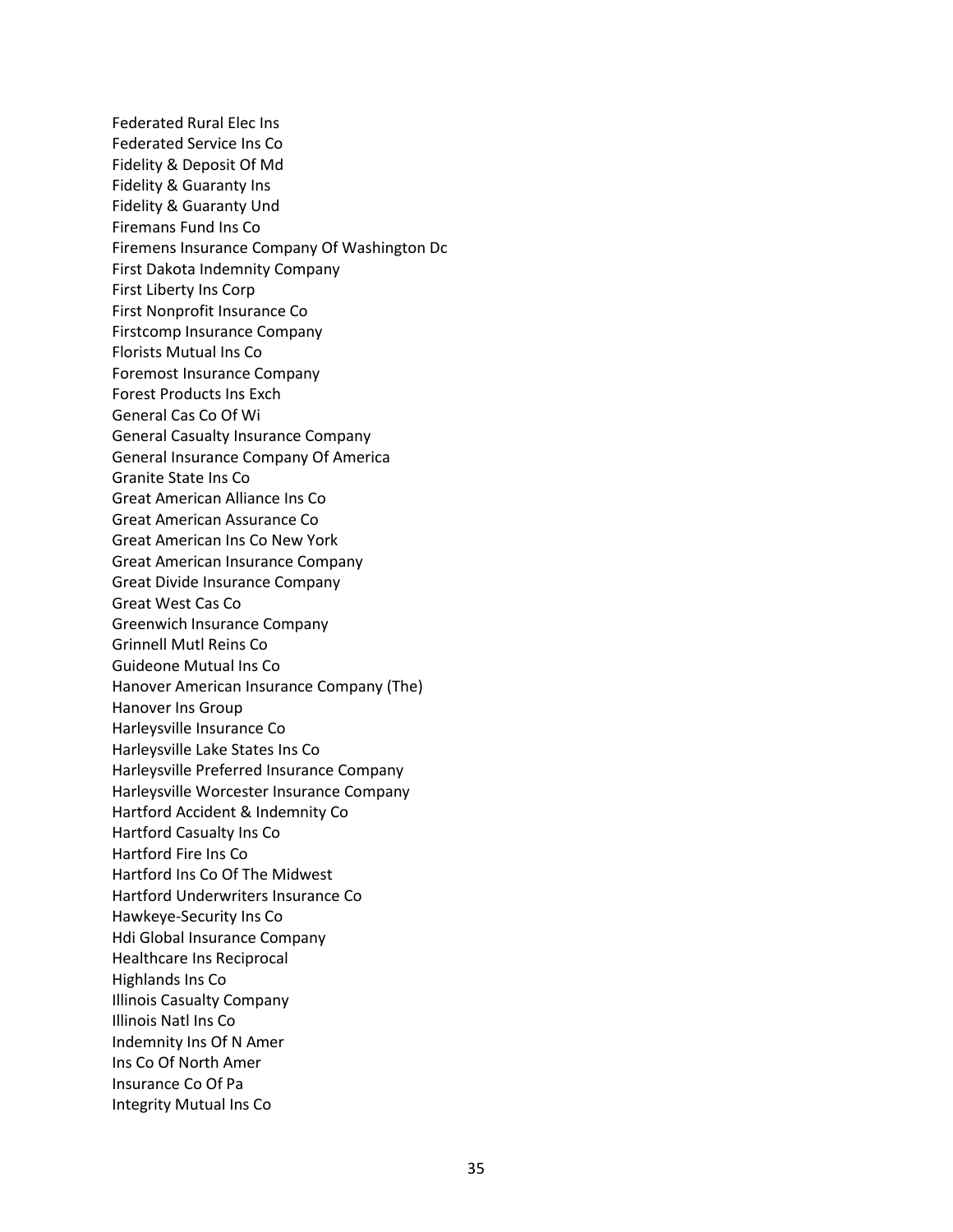Liberty Ins Corp Liberty Mutual Fire Ins Liberty Mutual Ins Co Lm Ins Corp Lumber Mutual Ins Co Mada Insurance Exchange Maryland Cas Co Massachusetts Bay Ins Co Memic Indemnity Company Meridian Security Ins Co Michigan Millers Mutual Insurance Company Mid Century Ins Co Middlesex Insurance Company Midwest Employers Casualty Company Midwest Family Mutual Ins Midwest Insurance Company Midwestern Indemnity Co Milbank Ins Co Milford Mitsui Sumitomo Insurance Company Of America Mn Assigned Risk Berkley Risk Admin Co Llc Mn Assigned Risk Dca Mn Assigned Risk Ohms Mn Assigned Risk Rtw Mn Assigned Risk Sfm Risk Solutions Mn Assigned Risk St Paul Cos Mn Assigned Risk Wausau Motorists Commercial Mutual Ins Company National American Insurance Co. National Casualty Company National Indemnity Company Of Mid America National Interstate Ins Co National Liability & Fire Insurance Company National Surety Corporation Nationwide Agribusiness Insurance Co. Nationwide Mutual Fire Insurance Co. Nationwide Mutual Ins Co Natl Fire Ins Of Hartford Natl Union Fire Ins Co New Hampshire Ins Co Norguard Insurance Company North Pointe Insurance Company North River Ins Co Northern Ins Co Of Ny Northwestern Natl Cas Co Northwestern Natl Ins Co Nova Casualty Company Obi National Insurance Co C/O Onebeacon Ins Group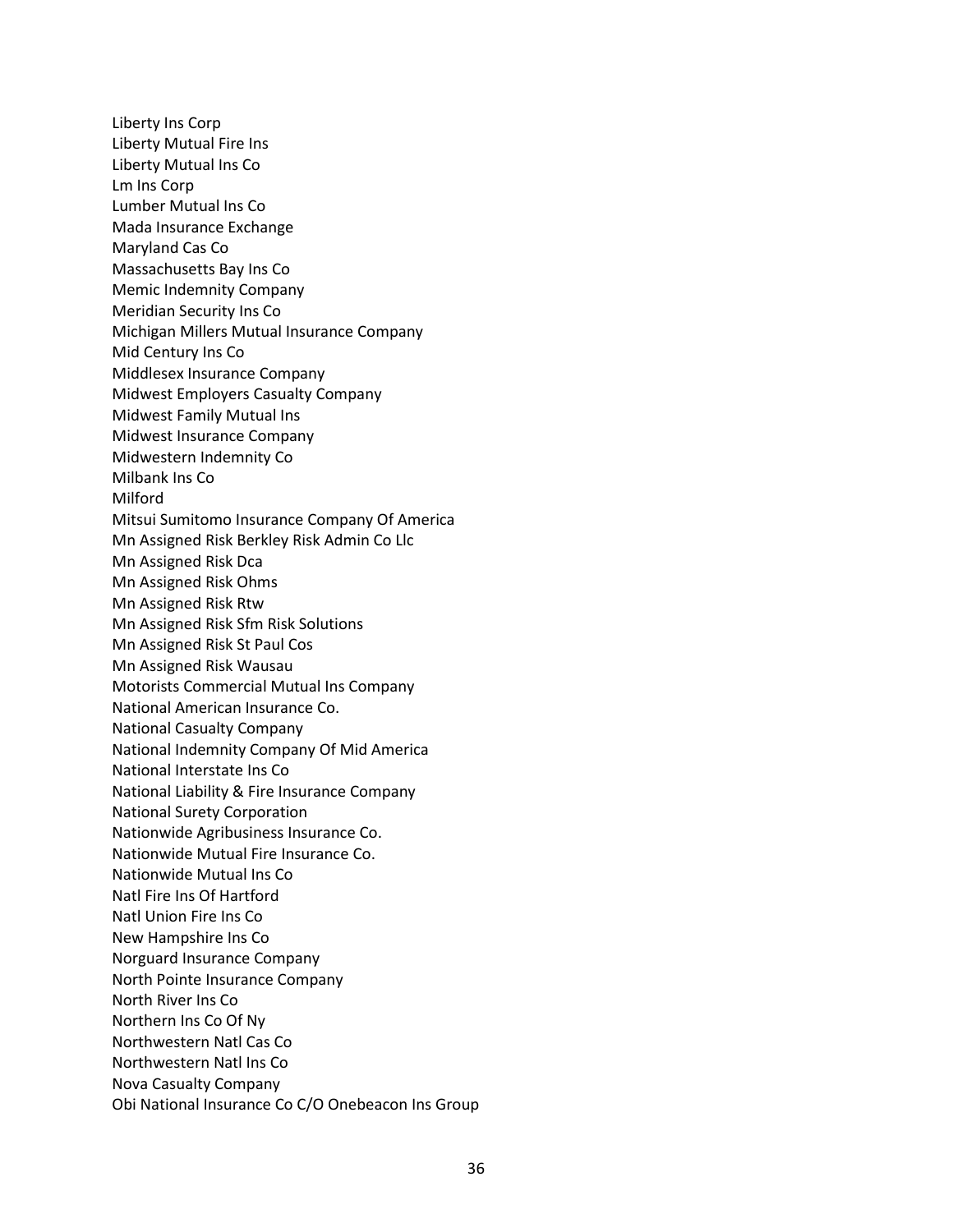Starr Indemnity & Liability Company State Auto Prop & Cas Ohio Cas Ins Co Ohio Farmers Ins Co Ohio Security Ins Co Old Republic General Insurance Corp Old Republic Ins Co Owners Ins Co Pacific Employers Ins Co Pacific Indemnity Co Patriot General Insurance Company Peerless Indemnity Ins Co Peerless Ins Co Penn Millers Insurance Company Pharmacists Mutl Ins Co Phoenix Ins Co Pioneer Specialty Insurance Company Plaza Insurance Company Praetorian Insurance Company Preferred Professional Ins Co Property & Casualty Ins Co Of Hartford Protective Ins Co Qbe Insurance Corporation Ram Mutual Ins Co Redwood Fire And Casualty Insurance Company Regent Ins Co Riverport Insurance Company Safeco Ins Co Of Amer Safety Natl Cas Corp Security National Insurance Company Selective Ins Co Of Amer Selective Ins Co Of Sc Selective Ins Co Of Se Sentinel Insurance Company Sentry Casualty Company Sentry Insurance A Mutual Company Sentry Select Insurance Company Sfm Mutual Insurance Company Sfm Safe Insurance Company Sfm Select Insurance Company Sompo America Insurance Company St Paul Fire & Marine Ins St Paul Guardian Ins Co St Paul Mercury Ins Co St Paul Protective Ins Co Standard Fire Ins Co Star Ins Co Starnet Insurance Company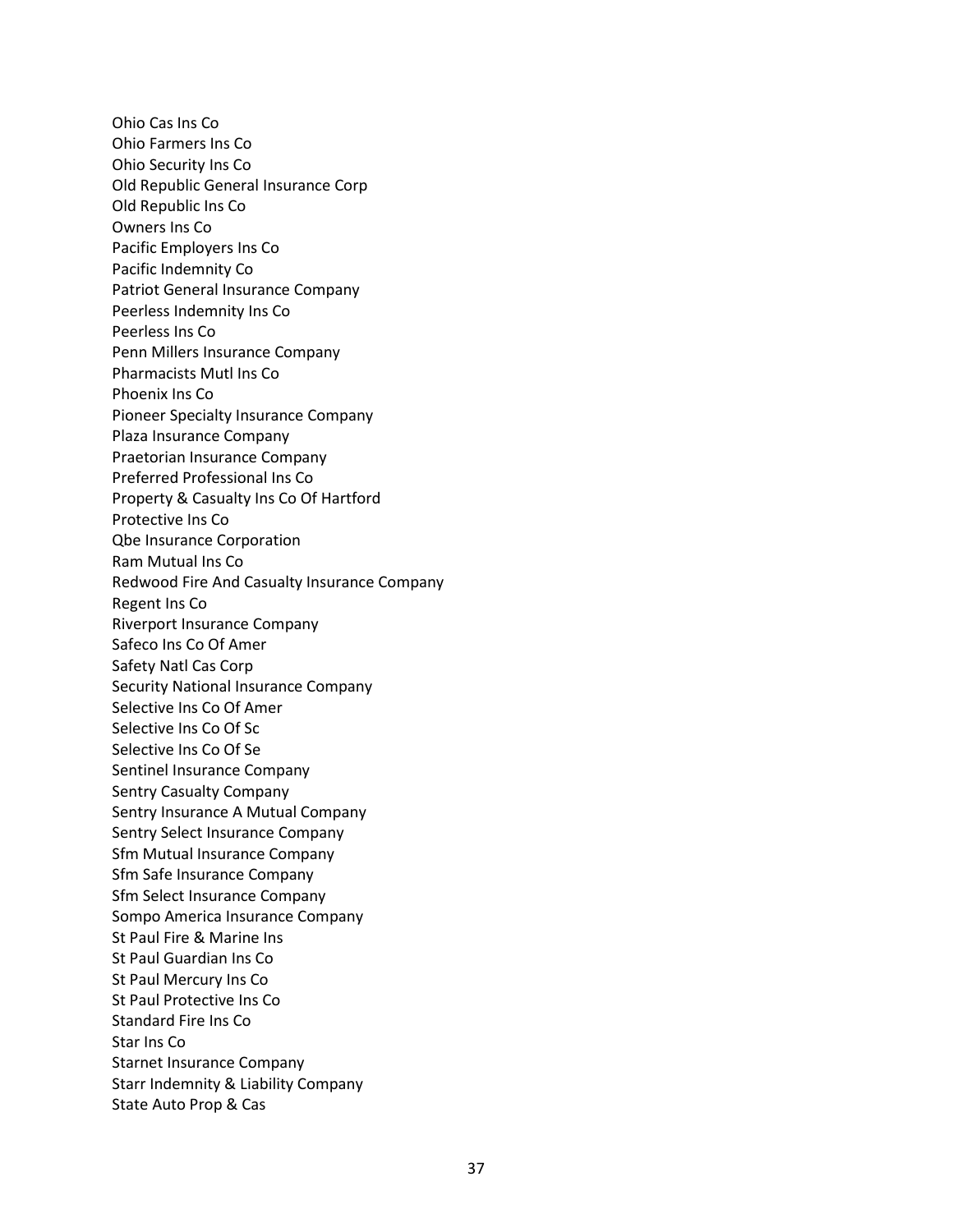State Automobile Mutl Ins State Farm Fire & Cas Co State Farm General Ins Co Stonington Insurance Co Technology Insurance Company The Netherlands Ins Co Tig Insurance Co Tnus Insurance Company Trans Pacific Ins Co Transguard Insurance Company Of America Inc Transport Ins Co Transportation Ins Co Travelers Cas & Surety Co Travelers Casualty Insurance Co Of America Travelers Indemnity Amer Travelers Indemnity Co Travelers Indemnity Of Ct Travelers Property Casualty Co Of America Tri State Ins Co Of Mn Triangle Insurance Company Inc Triumphe Casualty Company Truck Ins Exchange Twin City Fire Ins Co Union Insurance Company Of Providence United Fire & Cas Co United Wisconsin Ins Co Univ Underwriters Ins Co Us Fidelity & Guaranty Us Fire Ins Co Utica Mutual Ins Co Valiant Ins Co Valley Forge Ins Co Vanliner Ins Co Vigilant Ins Co Virginia Surety Company Wausau Business Ins Co Wausau Underwriters Ins Wesco Insurance Company West Amer Ins Co West Bend Mutual Insurance Company Western Agricultural Insurance Company Western Natl Assur Co Western Natl Mutl Ins Co Westfield Ins Co Westfield National Ins Co Westport Ins Corp Xl Insurance America, Inc. Xl Specialty Insurance Company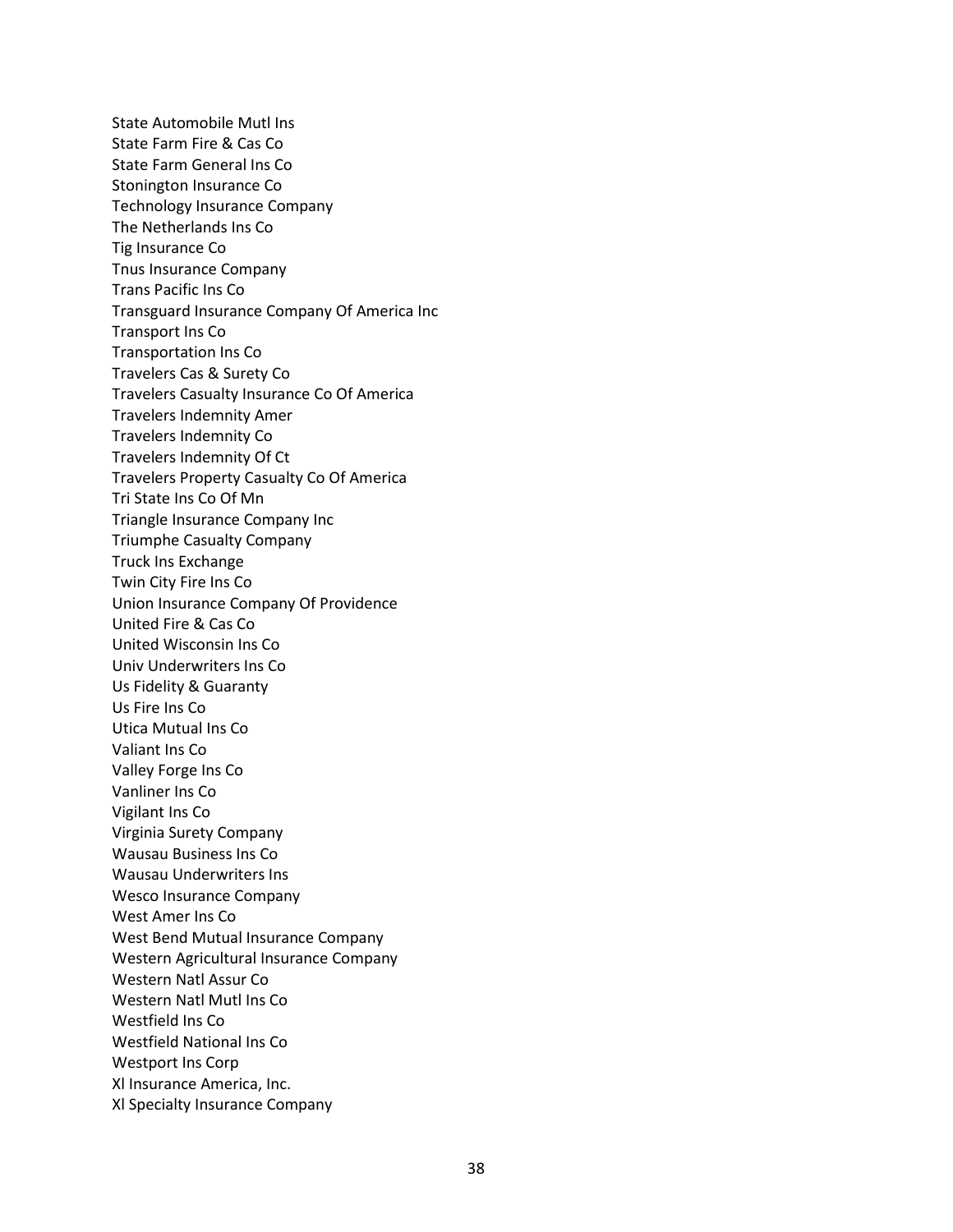Zenith Insurance Co Zurich Amer Ins Co Of Il Zurich American Ins Co **Self-insurers that supplied data** 

ABF Freight System Access Insurance Assoc Adc Telecommunications C/O Commscope Holding Comp Ag Processing Inc Ak Steel Corp Allete Inc Allina Health System American Crystal Sugar Amherst Wilder Foundation Anoka County Arcelormittal Minorca Mine Inc Archer Daniels Midland Co Arctic Cat Inc Atek Management Company Atlas Staffing Inc % Berkley Risk Admin Co Llc Benedictine Group Berkley Risk Administrators Co Llc Bermo Inc Blandin Paper Co C/O Aon Global Risk Bloomington City Of Blue Cross/Blue Shield Builders & Contractors Workers Comp Fund Care Providers Workers Compensation Fund Cargill, Incorporated Carl Bolander & Sons Co Carleton College Centerpoint Energy Childrens Hospitals And Clinics Of Minnesota Chs Inc City Of Duluth City Of Stillwater % Berkley Risk Admin Co Llc Coca-Cola Refreshments Usa, Inc Cold Spring Granite Co Collectively Bargained Contractors Wc Fund Conagra Brands Inc Construction Services Grp Crystal Cabinet Works Cummins Inc Dairy Farmers Of America Inc Dairy Farmers Of America, Inc (Miga) Dakota County Dayco Products, Llc Diocese Of Winona - Rochester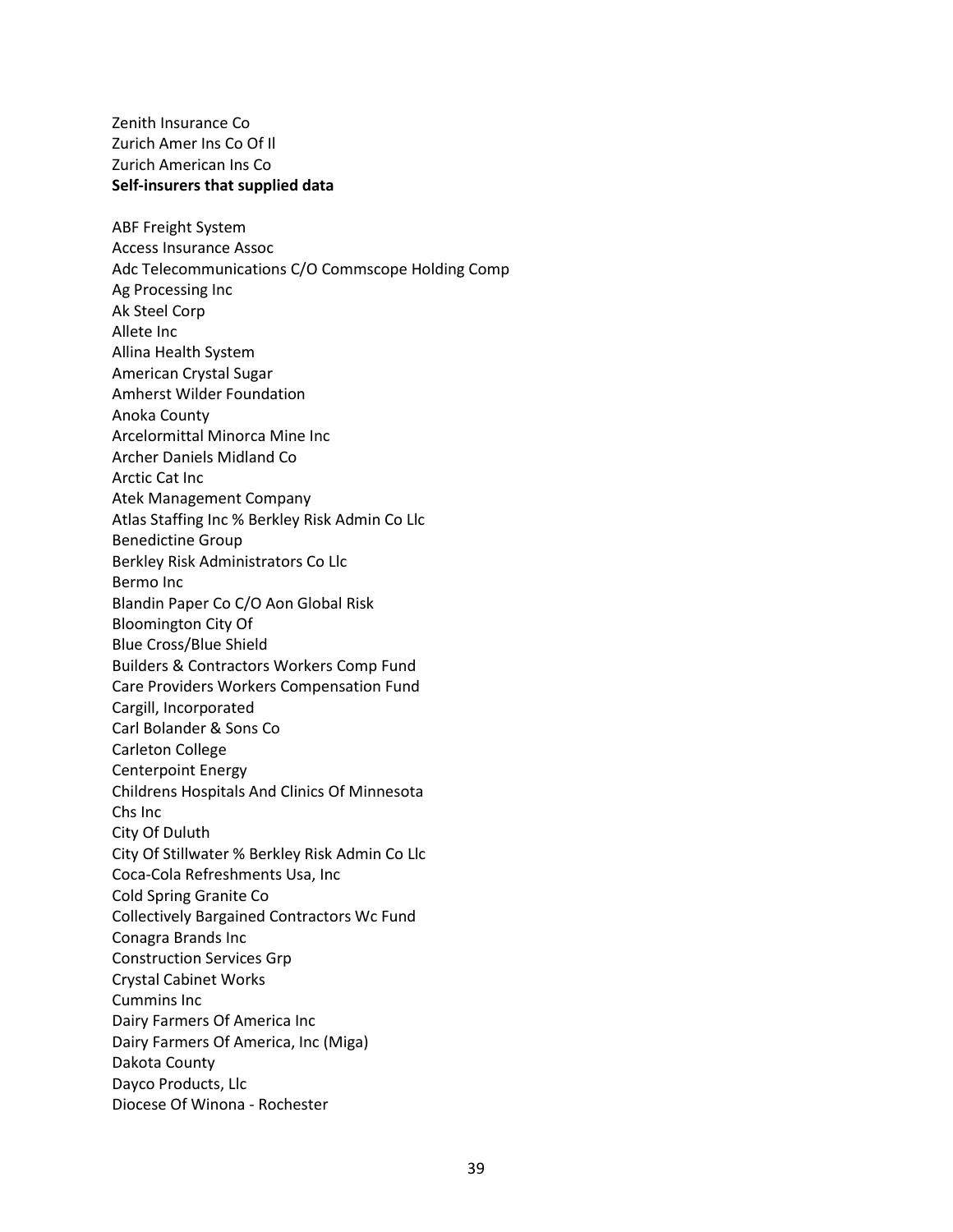Doherty Staffing Solutions Eaton Corp Ecumen Group Self Insurance Association Eep Workers Comp Fund Electric Insurance Co/Ge Wells Food Elim Care Inc Essentia Health Fabcon Inc Fairmont Foods Of Minn In Fairview Health Services Fedex Corp/Federal Express Corporation Fedex Freight Inc Ford Motor Company Workers' Compensation Dept. Forest Products Commercial Self Ins Group Frandsen Corporation Gopher Resource, Llc Grand Itasca Clinic And Hospital Greater Minnesota Self Insurance Fund Hancock Concrete Products, Llc Hanson Pipe & Precast, Inc. Health Care Select Group Self Insurance Fund Healtheast Healthpartners Inc Hibbing Taconite Honeywell International Hormel Foods Corporation International Paper Co Isd 0011 Anoka % Sfm Risk Solutions Isd 535 Rochester Itasca County J & R Schugel Holdings Inc % Berkley Risk Admin Co Kmart Corporation Knight Transportation Inc Kolberg Pioneer Inc Lamb Weston/Rdo Frozen A Mn Genl Partnership Land O Lakes Inc League Of Mn Cities Ins Life-Science Innovations, Llc Lupient Grp Self Ins Fund Lutheran Social Services Of Mn Macys Inc Marvin Lumber & Cedar Co Mayo Clinic Medtronic Inc Metal Matic Metro Airports Commission Metropolitan Council Midwest Safety Group S I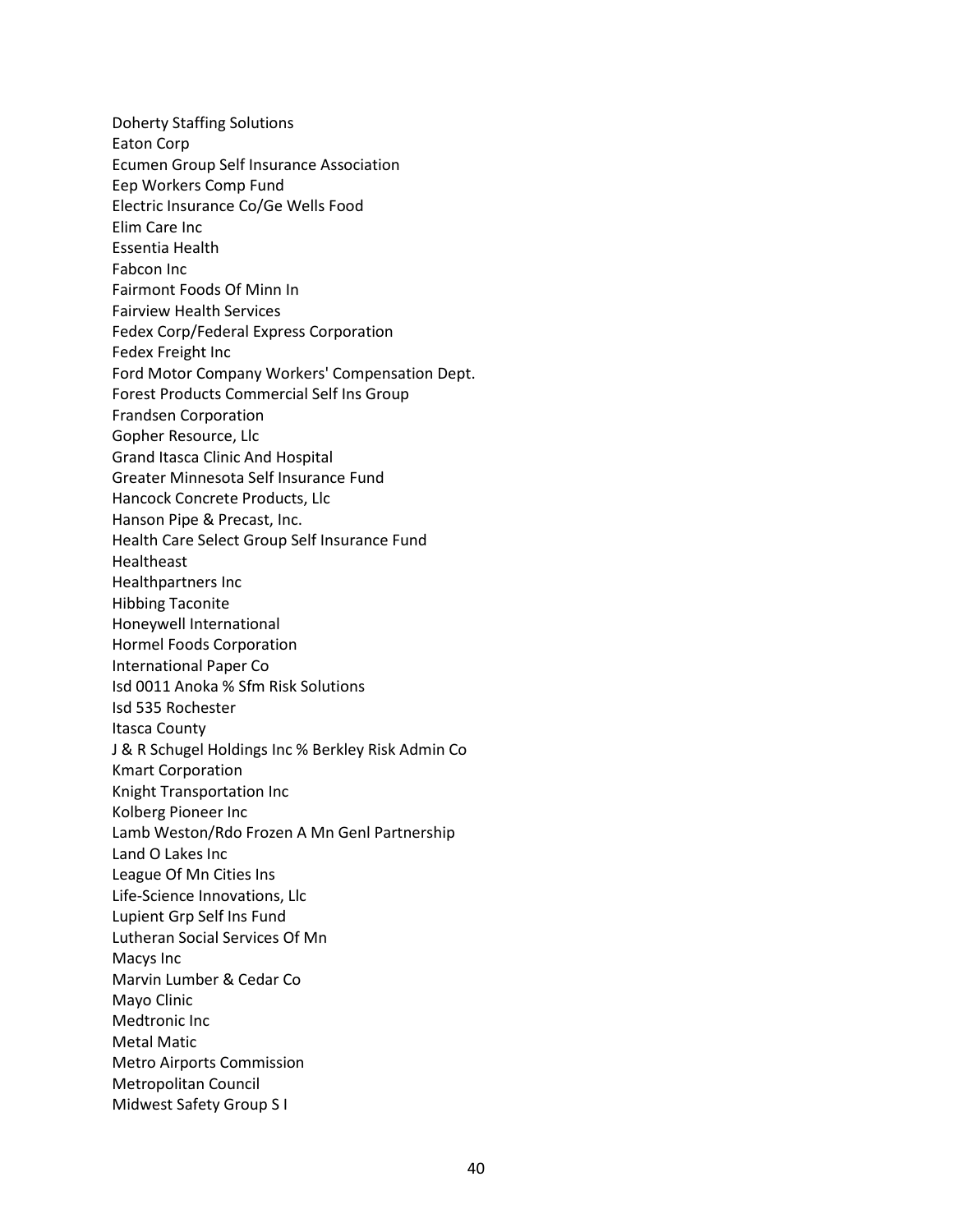Miners Incorporated Minn Assoc Of Townships Minn Health Care Assoc Minn Manufacturers Assoc Minn Soft Drink Assoc Minneapolis Building Commission Minneapolis City Of Minnesota Masonic Charities Mn Counties Intergovernmental Trust Mpls. Park & Recreation Board Nabisco Inc C/O Mondelez Global Llc Natl Supermarkets Inc Nonprofit Insurance Trust Nordstrom Inc North Central Group S I North Memorial Hlth Care Northern Tool & Equipment Otter Tail Corporation Plymouth City Of Polaris Industries Inc. Potlatch Land & Lumber Llc Presbyterian Homes Of Mn Pro Employ Ease, Inc Quadrangle Grp Self Insur R.D. Offutt Farms Co Ramsey County Hr Work Comp Division Range Regional Health Svc Rci Minnesota Red Wing Shoe Company Inc Richfield City Of Ridgeview Medical Center Riverview Healthcare Assc Roadway Express Inc., C/O Yrc Worldwide Inc. Rochester City Of Rosemount Aerospace Inc Rosemount Inc Ryder Services Corp C/O Aon Global Risk Consulting Scherer Brothers Lumber Company Sears Roebuck & Co Sfm Risk Solutions - Archdiocese Of St Paul & Mpls Sfm-Risk Solutions (Farmers Union Industries) Shafer Contracting Co Inc Smead Manufacturing Co Southern Mn Beet Sugar Co Southern Mn Beet Sugar Co Miga St Louis County St Paul City Of State Of Minn Risk Management Division/Worker Comp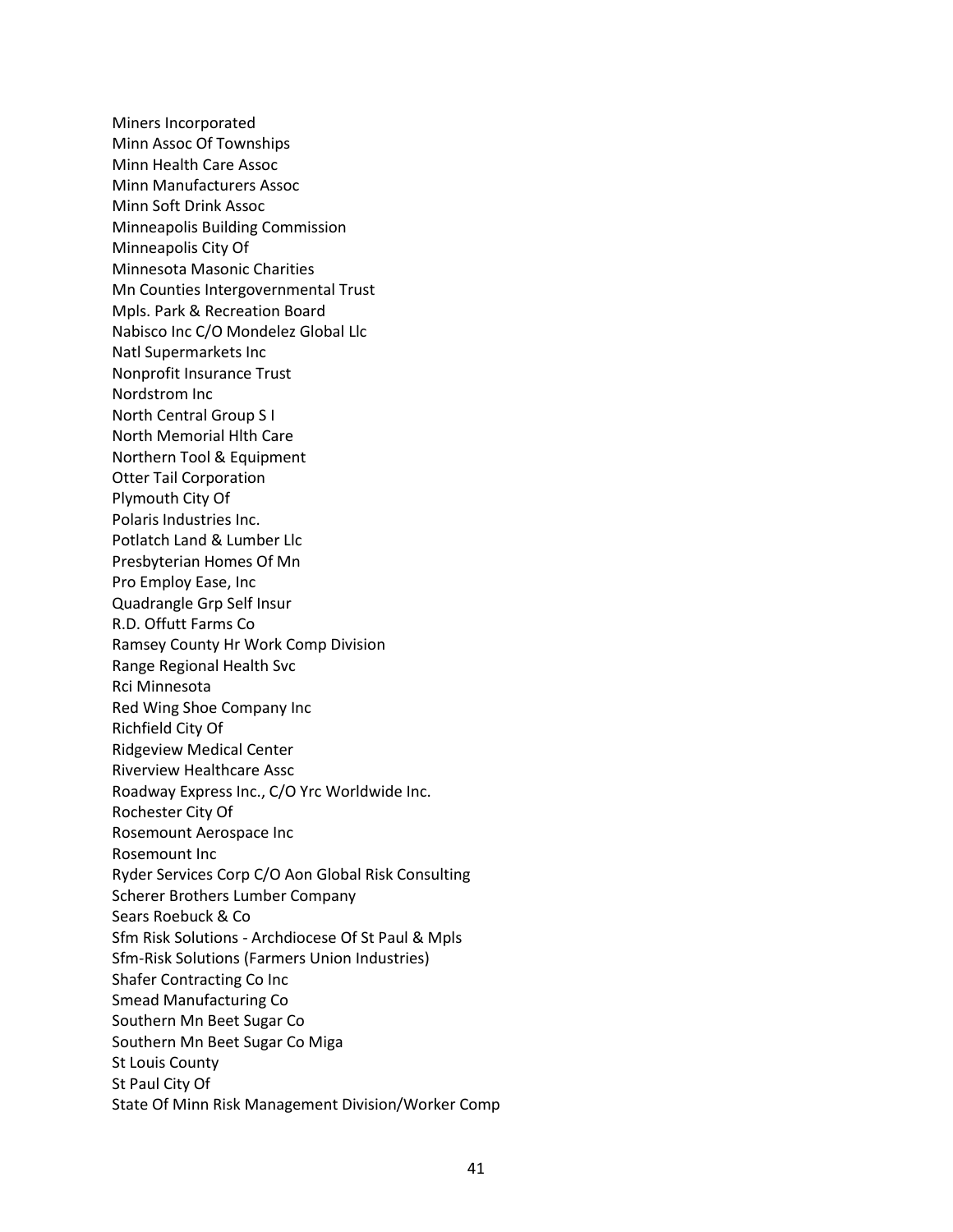Target Corp Target Direct Target Corporation Target Stores Taylor Corporation The Boldt Company The Builders Group The Davey Tree Expert Co The Dial Corp For Armour The Sherwin-Williams Company The Thro Co The Toro Company The Work Connection Trifac Workers Comp Fund Tyson Foods Inc Ulland Brothers Inc % Berkley Risk Admin Co Llc Umi Company Inc United States Steel Corporation Univ Of Mn Risk Mgmt Ins University Of St Thomas Upper Lakes Foods,Inc. Virginia Reg Med Ctr Wayne Transports Inc Wells Concrete Product Co., C/O Ccmsi Winona Health Xcel Energy Inc Yrc Worldwide Inc

#### **Non-Critical-Access Hospitals that supplied data**

Abbott Northwestern Hospital, Minneapolis Buffalo Hospital, Buffalo Cambridge Medical Center, Cambridge District One Hospital, Faribault Douglas County Hospital, Alexandria Essentia Health Duluth, Duluth Essentia Health St. Joseph's Medical Center, Brainerd Essentia Health St. Mary's Detroit Lakes, Detroit Lakes Essentia Health St. Mary's Medical Center, Duluth Essentia Health Virginia, Virginia Fairview Lakes Medical Center, Wyoming Fairview Northland Regional Hospital, Princeton Fairview Ridges Hospital, Burnsville Fairview Southdale Hospital, Edina Grand Itasca Clinic and Hospital, Grand Rapids Healtheast Bethesda Hospital, St. Paul Healtheast St. John's Hospital, Maplewood Healtheast St. Joseph's Hospital, St. Paul Healtheast Woodwinds Hospital, Woodbury Hutchinson Health, Hutchinson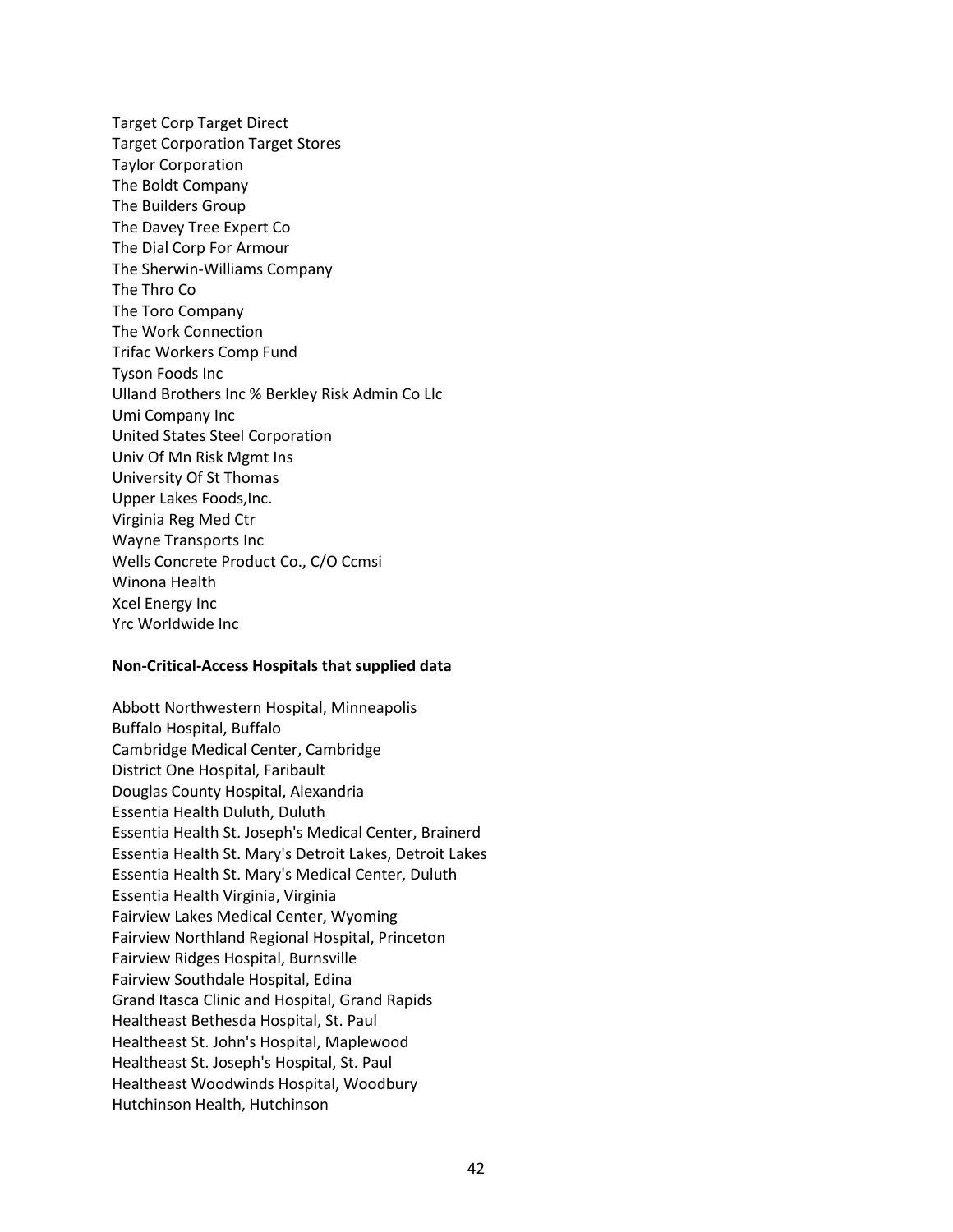Lake Region Healthcare, Fergus Falls Lakeview Memorial Hospital, Stillwater Mayo Clinic Heallth System, Red Wing Mayo Clinic Health System, Albert Lea Mayo Clinic Health System, Fairmont Mayo Clinic Health System, Mankato Mayo Clinic Hospital, Rochester Mercy Hospital, Coon Rapids Northfield City Hospital, Northfield Owatonna Hospital, Owatonna Park Nicollet Methodist Hospital, Saint Louis Park Phillips Eye Institute, Minneapolis Regina Hospital, Hastings Regions Hospital, St. Paul Rice Memorial Hospital, Willmar Ridgeview Medical Center, Waconia Sanford Bemidji Medical Center, Bemidji Sanford Worthington Medical Center, Worthington St Luke's Hospital, Duluth St. Cloud Hospital, St. Cloud St. Francis Regional Medical Center, Shakopee United Hospital, St. Paul University Medical Center — Mesabi, Hibbing University of Minnesota Medical Center, Minneapolis Winona Health Services, Winona

#### **Insurers, self-insurers, and Non-Critical-Access Hospitals that did not supply data for the study**

The following Minnesota workers' compensation insurers, self-insurers and Non-Critical-Access Hospitals did not supply data for this study.

#### **Insurers that did not supply data**

Acceptance Ind Ins Co American Mining Insurance Company Inc American National Property And Casualty Company American Physicians Assurance Corporation Austin Mutual Insurance Company Bedivere Insurance Company C/O Onebeacon Ins Group Employers Fire Ins Co C/O Onebeacon Ins Group Genesis Ins Co Insurance Co Of The West Iowa Mutual Ins Co Lamorak Insurance Company C/O Onebeacon Ins Group Mha Insurance Company *(did not receive the request by DLI error)*  Pennsylvania Manufacturers' Association Ins Co Sea Bright Insurance Company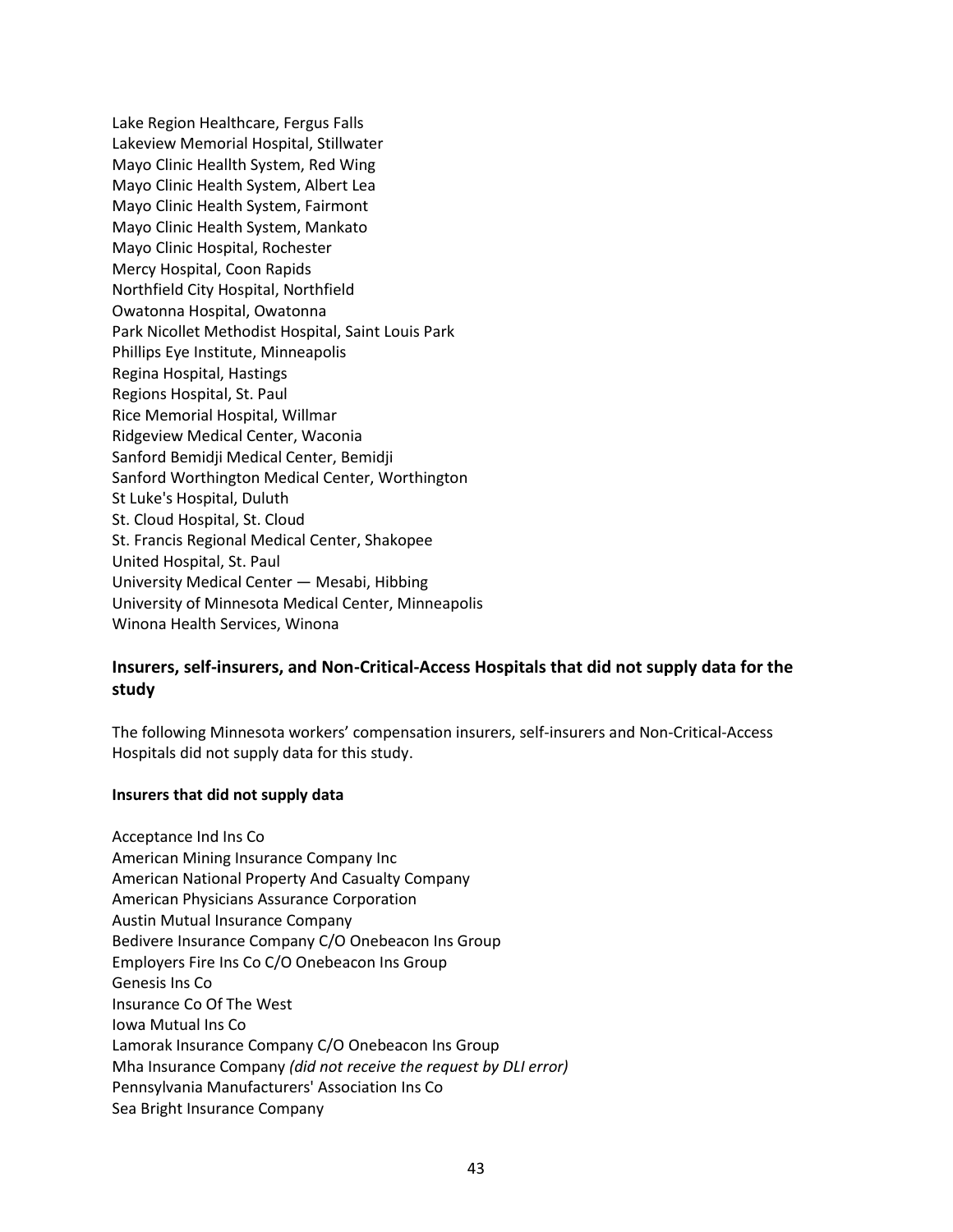Secura Ins Co (submitted unusable data) Secura Supreme Ins Co (submitted unusable data) Spring Valley Mutual Insurance Company State National Insurance Company T H E Insurance Company Tower Insurance Company Of New York Union Insurance Company Work First Casualty Company

#### **Self-insurers that did not supply data**

Admiral Merchants Motor Freight C/O Ahamnn Martin Ae Goetze/Federal-Mogul Alliant Techsystems Inc Anderson Trucking Service Inc Badger Equipment Co Board Of Water Commission Browning Ferris Ind Inc - C/O Republic Services Butler Brothers I/C Centurylink/Qwest Corporation Ceridian Citigroup Inc Conwed Corp Covenant Ministries Of Benevolence Dana Incorporated Del Monte Foods E. I. Du Pont De Nemours And Company Ecowater Systems Evangelical Lutheran Good Samaritan Society Exon Mobil Corporation Fmc Co C/O Aon Global Risk Consulting Gillette Childrens Hosp Graco Inc Grede Llc Hennepin County Hpi Ramsey Hutchinson Technology Inc Interstate Power & Light Company Isd 0625 St Paul J C Penney Corporation Inc Jennie O Turkey Stores Inc Knife River Corporation North Central Kraft Amer Fruit & Prod C/O Mondelez International Lear Corporation Louisiana Pacific Corp *(did not receive the request by DLI error)*  Lunda Construction Compan M A Hanna Company I/C Minn Rural Elect Wc Trust